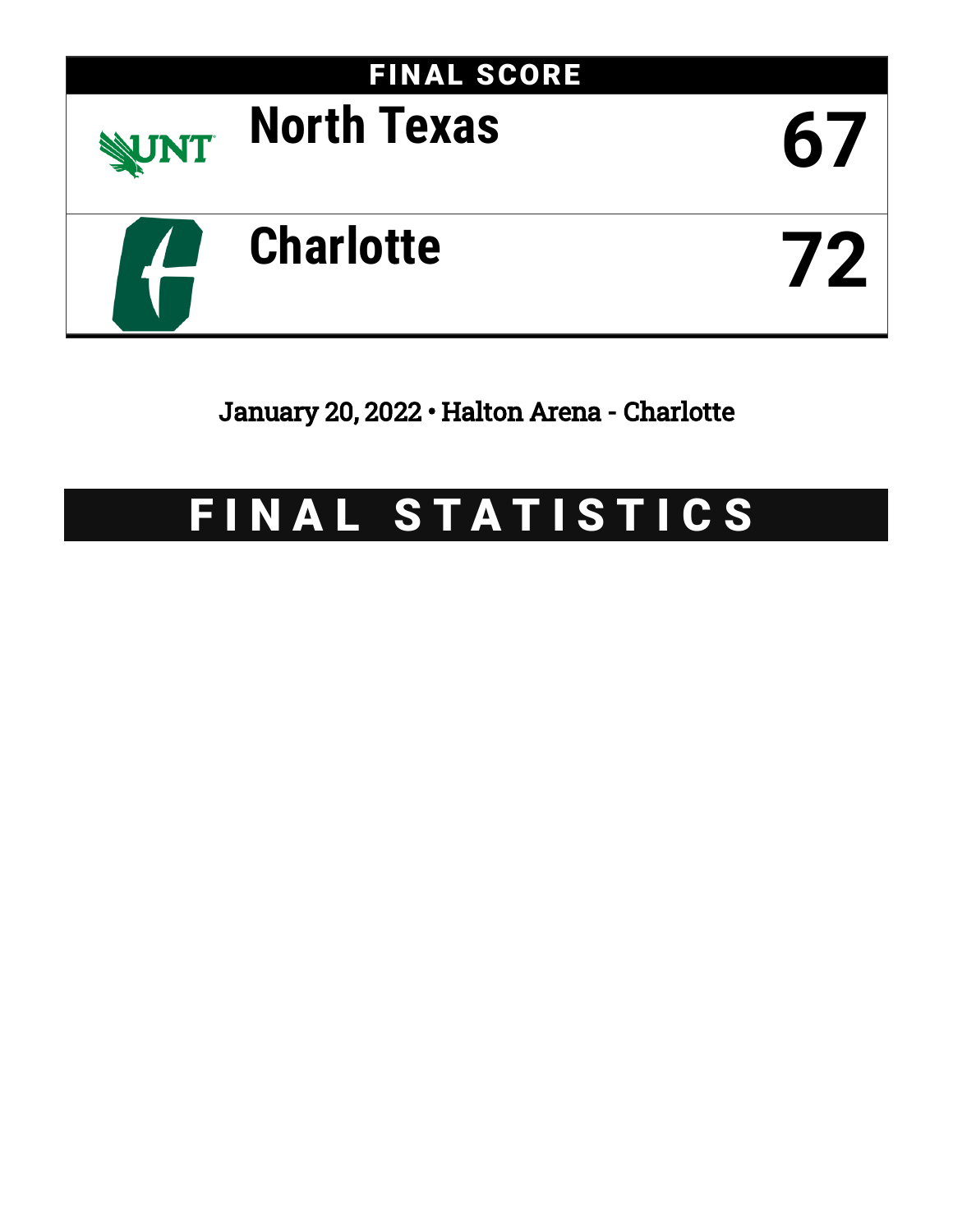### **Official Box Score North Texas vs Charlotte Game Totals -- Final Statistics January 20, 2022 at Halton Arena - Charlotte**



### **North Texas 67**

| No. | Player                    | S  | <b>Pts</b> | FG       | 3FG      | FT        | ΟR | DR | TR             | PF             | A        | TO           | <b>B</b> lk  | Stl      | Min   | $+/-$        |
|-----|---------------------------|----|------------|----------|----------|-----------|----|----|----------------|----------------|----------|--------------|--------------|----------|-------|--------------|
| 00  | NOBLE, QUINCY             | G  | 9          | 4-11     | 1-4      | $0 - 1$   | 0  | 3  | 3              | 5              | 2        | 3            |              |          | 37    | -1           |
| 04  | JACKSON, JAZION           | G  | 12         | $5 - 13$ | $2 - 7$  | $0 - 0$   | 2  | 3  | 5              | $\overline{2}$ | 6        | 2            |              | 3        | 36    | 2            |
| 21  | MALLARD, JAYLEN           | F. | 13         | $3 - 7$  | $0 - 1$  | $7 - 10$  | 5  |    | 12             | 0              | 1        | 3            | $\Omega$     | 0        | 27    | 0            |
| 22  | GAMEZ, ALY                | G  | 8          | $3 - 8$  | $1 - 3$  | $1 - 2$   | 0  | 3  | 3              | 4              | 2        | 2            | $\Omega$     | 0        | 29    | -9           |
| 41  | TOWNLEY, MADI             | F. | 12         | $5-8$    | $0 - 0$  | $2 - 2$   | 4  | 3  |                | 2              | $\Omega$ | 2            | $\Omega$     | $\Omega$ | 29    | 5            |
| 01  | MCGRUDER, KENDALL         | G  | 5          | $2-6$    | $1-5$    | $0 - 0$   | 0  | 2  | $\overline{2}$ | 3              |          | 4            | 0            |          | 17    | $-14$        |
| 20  | DIXON, AMBER              | G  | 2          | $1 - 4$  | $0 - 1$  | $0 - 0$   |    |    | 2              | 2              | 2        | 3            | 0            | 0        | 11    | $-3$         |
| 24  | LAMPKIN, TOMMISHA         |    | 4          | $1 - 2$  | $0 - 0$  | $2 - 2$   | 0  | 3  | 3              | 2              | 0        | $\mathbf{0}$ | $\mathbf{0}$ | 0        | 8     | $-5$         |
| 33  | <b>VILLAS-GOMIS, EMMA</b> | F. | 2          | $1 - 2$  | $0 - 0$  | $0 - 0$   | 0  |    |                | 1              | 0        |              | 0            | 0        | 5     | $\mathbf{0}$ |
|     | <b>TEAM</b>               |    |            |          |          |           | 2  | 0  | 2              | -0             |          | 0            |              |          |       |              |
|     | <b>TOTALS</b>             |    | 67         | 25-61    | $5 - 21$ | $12 - 17$ | 14 | 26 | 40             | 21             | 14       | 20           | 2            |          | 5 200 |              |

| <b>Shooting By Period</b> |           |       |          |       |           |       | Deadball Rebounds: 3.0           |
|---------------------------|-----------|-------|----------|-------|-----------|-------|----------------------------------|
| Period                    | FG        | FG%   | 3FG      | 3FG%  | FТ        | FT%   | Last FG: 4th-03:27               |
| 1st Qtr                   | 7-17      | 41%   | $2 - 5$  | 40%   | $3 - 4$   | 75%   | Biggest Run: 7-0                 |
| 2nd Qtr                   | $7 - 13$  | 54%   | $0 - 3$  | 00%   | $0-0$     | 0%    | Largest lead: By 11 at 3rd-01:28 |
| 3rd Qtr                   | $9 - 14$  | 64%   | $2 - 4$  | 50%   | $5 - 7$   | 71%   | Technical Fouls: None.           |
| 4th Qtr                   | $2 - 17$  | 12%   | 1-9      | 11%   | $4-6$     | 67%   |                                  |
| 1st Half                  | 14-30     | 47%   | $2 - 8$  | 25%   | $3 - 4$   | 75%   |                                  |
| 2nd Half                  | $11 - 31$ | 35%   | $3 - 13$ | 23%   | $9 - 13$  | 69%   |                                  |
| Game                      | 25-61     | 41.0% | $5 - 21$ | 23.8% | $12 - 17$ | 70.6% |                                  |

**Charlotte 72**

| No.       | Player                  | S. | Pts           | FG       | 3FG      | FT        | OR           | DR.      | TR       | PF       | A              | TO       | <b>B</b> lk  | Stl          | Min   | $+/-$    |
|-----------|-------------------------|----|---------------|----------|----------|-----------|--------------|----------|----------|----------|----------------|----------|--------------|--------------|-------|----------|
| 12        | <b>BOYKIN, MIKAYLA</b>  | G  | 5             | $2 - 8$  | $1 - 3$  | $0-0$     |              |          | 8        | 4        | 2              |          | 0            | 3            | 33    | 8        |
| 13        | JETT-WILSON, OCTAVIA    | G. |               | 27 8-15  | $2 - 4$  | $9 - 10$  | $\mathbf{0}$ |          |          | 3        | 2              | $\Omega$ | $\mathbf{0}$ | $\mathbf{0}$ | 36    | $-1$     |
| 15        | <b>MCMILLIAN, JADA</b>  | G  | 23            | $6-9$    | $0 - 0$  | $11 - 11$ | $\Omega$     | 5        | 5        | 1        | 4              | 3        | $\Omega$     | 3            | 39    | 10       |
| 24        | <b>WILLIAMS, MOLINA</b> | F. | 7             | $2 - 6$  | $1 - 1$  | $2 - 2$   | $\Omega$     | 3        | 3        | 5        | $\Omega$       | 1        | $\Omega$     | $\Omega$     | 20    | -5       |
| 40        | <b>MCKINNEY, KEKE</b>   | F. | 6             | $2 - 4$  | $0 - 1$  | $2 - 2$   |              | $\Omega$ |          | 4        |                | 2        | $\Omega$     |              | 24    | 4        |
| 01        | MCGRAW, MYA             | F  | $\Omega$      | $0 - 1$  | $0 - 0$  | $0 - 0$   | 1            | $\Omega$ | 1        | $\Omega$ | $\overline{0}$ | $\Omega$ | $\Omega$     | $\Omega$     | 7     | $\Omega$ |
| <b>20</b> | <b>BUSICK, JACEE</b>    | G  | $\mathcal{P}$ | $1 - 7$  | $0 - 1$  | $0-0$     | 1            | 6        | 7        | 1        | 2              | 5        | $\Omega$     |              | 30    | 11       |
| 23        | ROACH, KAMERON          | G  | $\mathcal{P}$ | $1 - 1$  | $0 - 0$  | $0-0$     | $\Omega$     | $\Omega$ | $\Omega$ | $\Omega$ | $\Omega$       | 1        | $\Omega$     | $\Omega$     | 11    | $-2$     |
|           | <b>TEAM</b>             |    |               |          |          |           | $\Omega$     | 2        | 2        | $\Omega$ |                | 1        |              |              |       |          |
|           | <b>TOTALS</b>           |    |               | 72 22-51 | $4 - 10$ | 24-25     | 4            | 24       | 28       | 18       | 11             | 14       | n            |              | 8 200 |          |

| <b>Shooting By Period</b> |           |       |         |        |           |       |
|---------------------------|-----------|-------|---------|--------|-----------|-------|
| Period                    | FG        | FG%   | 3FG     | 3FG%   | FT        | FT%   |
| 1st Qtr                   | $4 - 14$  | 29%   | $0 - 3$ | $00\%$ | $6 - 6$   | 100%  |
| 2nd Qtr                   | $8 - 17$  | 47%   | $2 - 2$ | 100%   | $3 - 3$   | 100%  |
| 3rd Qtr                   | $3 - 10$  | 30%   | $0 - 3$ | $00\%$ | $8 - 8$   | 100%  |
| 4th Qtr                   | $7 - 10$  | 70%   | $2 - 2$ | 100%   | $7 - 8$   | 88%   |
| 1st Half                  | $12 - 31$ | 39%   | $2 - 5$ | 40%    | $9-9$     | 100%  |
| 2nd Half                  | $10 - 20$ | 50%   | $2 - 5$ | 40%    | $15 - 16$ | 94%   |
| Game                      | $22 - 51$ | 43.1% | 4-10    | 40.0%  | $24 - 25$ | 96.0% |

*Deadball Rebounds:* 0,0 *Last FG:* 4th-00:16 *Biggest Run:* 9-0 *Largest lead:* By 5 at 4th-00:16 *Technical Fouls:* None.

| Game Notes:                                                 | <b>Score</b>                                                   | 1st | 2nd | 3rd | 4th | <b>Points</b> | UNT | <b>CLT</b> |
|-------------------------------------------------------------|----------------------------------------------------------------|-----|-----|-----|-----|---------------|-----|------------|
| Officials: Carla Fountain, Dawn Marsh, Metta<br>Christensen | UNT                                                            | 19  | 14  | 25  |     | In the Paint  | 24  | 20         |
| Attendance: 19                                              | CLT                                                            | 14  | 21  | 14  | 23  | Off Turns     | 13  | 26         |
|                                                             |                                                                |     |     |     |     | 2nd Chance    |     |            |
| Start Time: 06:01 PM ET<br>End Time: 08:01 PM ET            | UNT led for 29:10. CLT led for 7:02.<br>Game was tied for 3:49 |     |     |     |     | Fast Break    | 19  |            |
|                                                             |                                                                |     |     |     |     |               | $-$ |            |

End Time: **08:01 PM ET** Game Duration: **2:00** Conference Game;

**Game was tied**: 8 **S.43.**<br>Lead Changes: 5

| <b>Points</b> | <b>UNT</b>     | <b>CLT</b>     |
|---------------|----------------|----------------|
| In the Paint  | 24             | 20             |
| Off Turns     | 13             | 26             |
| 2nd Chance    |                | 2              |
| Fast Break    | 19             | 11             |
| Bench         | 13             |                |
| Per Poss      | 0.918<br>31/73 | 1.043<br>32/69 |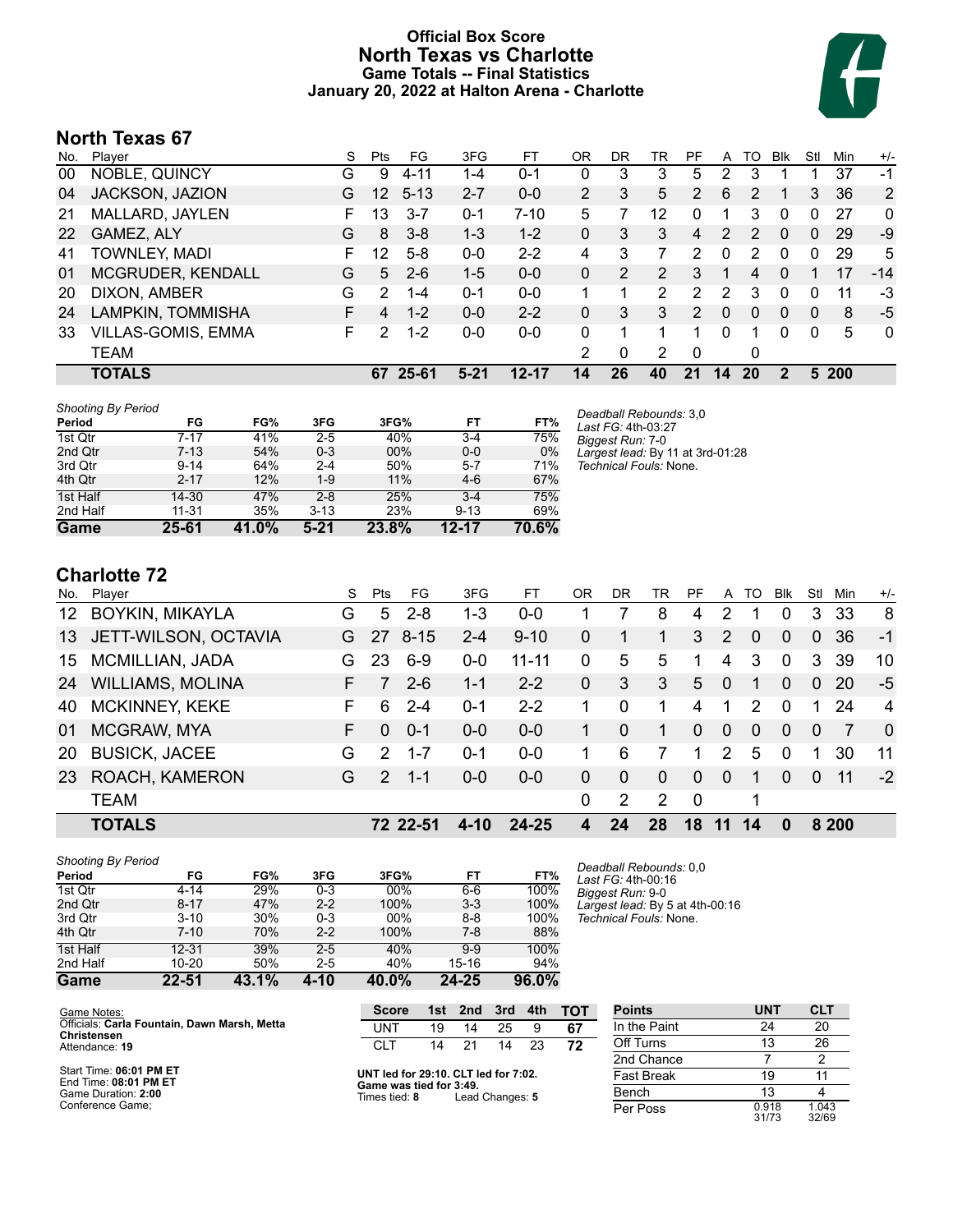### **Official Box Score North Texas vs Charlotte First Half Statistics Only January 20, 2022 at Halton Arena - Charlotte**



### **North Texas 33**

| No. | Plaver                    | S  | <b>Pts</b>     | FG.     | 3FG     | <b>FT</b> | <b>OR</b> | DR       | TR             | <b>PF</b> | A | TO | <b>Blk</b> | Stl | <b>Min</b> | $+/-$       |
|-----|---------------------------|----|----------------|---------|---------|-----------|-----------|----------|----------------|-----------|---|----|------------|-----|------------|-------------|
| 00  | NOBLE, QUINCY             | G  |                | 3-6     | $1 - 2$ | $0 - 0$   | 0         | 2        | າ              |           | 0 | 2  |            | 0   | 20         | $-2$        |
| 01  | MCGRUDER, KENDALL         | G  | 2              | $1 - 1$ | $0 - 0$ | $0 - 0$   | 0         | $\Omega$ | 0              |           |   | 2  | $\Omega$   | 0   | 7          | -5          |
| 04  | JACKSON, JAZION           | G  | 4              | 2-6     | $0 - 3$ | $0-0$     | 0         | 3        | 3              |           | 3 | 2  |            | 1   | 19         | 1           |
| 20  | DIXON, AMBER              | G  | $\overline{2}$ | $1 - 3$ | $0 - 0$ | $0 - 0$   |           |          | $\overline{2}$ | 0         |   | 2  | 0          | 0   | 5          | -8          |
| 21  | MALLARD, JAYLEN           | F. | 3              | 1-3     | $0 - 0$ | $1-2$     | 2         | 3        | 5              | 0         | 0 |    | 0          | 0   | 8          | $\mathbf 0$ |
| 22  | GAMEZ, ALY                | G  |                | $3-6$   | $1 - 3$ | $0 - 0$   | 0         | 2        | $\overline{2}$ |           | 2 |    | 0          | 0   | 20         | $-2$        |
| 24  | LAMPKIN, TOMMISHA         | F. | 4              | 1-1     | $0 - 0$ | $2 - 2$   | 0         | 3        | 3              |           | 0 | 0  | 0          | 0   | 7          | $-2$        |
| 33  | <b>VILLAS-GOMIS, EMMA</b> | F  | 2              | $1 - 2$ | $0 - 0$ | $0 - 0$   | 0         |          |                |           | 0 |    | 0          | 0   | 5          | 0           |
| 41  | TOWNLEY, MADI             | F  | 2              | $1 - 2$ | $0 - 0$ | $0 - 0$   | 0         | 0        | 0              | 2         | 0 | 0  | $\Omega$   | 0   | 9          | 8           |
|     | <b>TEAM</b>               |    | 0              | $0 - 0$ | $0 - 0$ | $0 - 0$   |           | 0        | 1              | 0         | 0 | 0  | 0          | 0   | 0          |             |
|     | <b>TOTALS</b>             |    | 33             | 14-30   | $2 - 8$ | $3 - 4$   |           | 15       | 19             | 8         |   | 11 |            | 1   | 100        |             |

| <b>Shooting By Period</b><br>Period | FG        | FG%   | 3FG      | 3FG%   | FT        | FT%   | Deadball Rebounds: 3,0<br>Last FG Half: UNT 2nd-00:14 |
|-------------------------------------|-----------|-------|----------|--------|-----------|-------|-------------------------------------------------------|
| 1st Qtr                             | 7-17      | 41%   | $2 - 5$  | 40%    | $3 - 4$   | 75%   |                                                       |
| 2nd Qtr                             | $7 - 13$  | 54%   | $0 - 3$  | $00\%$ | 0-0       | $0\%$ |                                                       |
| 1st Half                            | 14-30     | 47%   | $2 - 8$  | 25%    | $3-4$     | 75%   |                                                       |
| Game                                | $25 - 61$ | 41.0% | $5 - 21$ | 23.8%  | $12 - 17$ | 70.6% |                                                       |

### **Charlotte 35**

| No. | Player                  | S  | <b>Pts</b>    | <b>FG</b> | 3FG     | <b>FT</b> | <b>OR</b> | <b>DR</b>   | TR       | <b>PF</b>     | $\mathsf{A}$   | TO            | <b>BIK</b> | Stl      | <b>Min</b> | $+/-$          |
|-----|-------------------------|----|---------------|-----------|---------|-----------|-----------|-------------|----------|---------------|----------------|---------------|------------|----------|------------|----------------|
| 01  | MCGRAW, MYA             | F. | 0             | 0-1       | $0-0$   | $0 - 0$   |           | 0           |          | 0             | 0              | 0             | 0          | 0        | 6          | $\mathbf{0}$   |
| 12  | <b>BOYKIN, MIKAYLA</b>  | G  | 2             | $1 - 5$   | $0 - 1$ | $0 - 0$   | 1.        | 5           | 6        | 1             | $\overline{0}$ | 1             | $\Omega$   | 2        | 18         | 2              |
| 13  | JETT-WILSON, OCTAVIA    | G  | 9             | $3 - 7$   | $1 - 2$ | $2 - 2$   | 0         | 1           |          | 1             | 2              | 0             | $\Omega$   | $\Omega$ | 16         | $-2$           |
| 15  | <b>MCMILLIAN, JADA</b>  | G  | 11            | $3 - 4$   | $0 - 0$ | $5-5$     | $\Omega$  | 2           | 2        | 1             | 2              | $\mathcal{P}$ | $\Omega$   | 2        | 19         | $\overline{7}$ |
| 20  | <b>BUSICK, JACEE</b>    | G  | 2             | $1 - 6$   | $0 - 1$ | $0 - 0$   |           | 1           | 2        | $\Omega$      |                | 3             | $\Omega$   |          | 12         | 10             |
| 23  | ROACH, KAMERON          | G  | $\mathcal{P}$ | $1 - 1$   | $0 - 0$ | $0 - 0$   | $\Omega$  | 0           | $\Omega$ | $\Omega$      | $\Omega$       | $\Omega$      | $\Omega$   | $\Omega$ |            | $-1$           |
| 24  | <b>WILLIAMS, MOLINA</b> | F  |               | $2 - 5$   | 1-1     | $2 - 2$   | 0         | 2           | 2        | $\mathcal{P}$ | $\Omega$       | 0             | $\Omega$   | 0        | 13         | $-2$           |
| 40  | <b>MCKINNEY, KEKE</b>   | F. | $\mathcal{P}$ | $1 - 2$   | $0 - 0$ | $0 - 0$   |           | $\mathbf 0$ | 1.       | $\mathcal{P}$ |                |               | $\Omega$   |          | 9          | $-4$           |
|     | <b>TEAM</b>             |    | 0             | $0 - 0$   | $0 - 0$ | $0 - 0$   | $\Omega$  | 1           | 1.       | $\Omega$      | $\Omega$       | $\Omega$      | $\Omega$   | 0        | $\Omega$   |                |
|     | <b>TOTALS</b>           |    |               | 35 12-31  | $2 - 5$ | $9-9$     |           | 12          | 16       |               | 6              |               | $\bf{0}$   |          | 6 100      |                |

| <b>Shooting By Period</b><br>Period | FG        | FG%        | 3FG     | 3FG%   | FТ      | FT%   |
|-------------------------------------|-----------|------------|---------|--------|---------|-------|
| 1st Otr                             | $4 - 14$  | <b>29%</b> | $0 - 3$ | $00\%$ | 6-6     | 100%  |
| 2nd Qtr                             | $8 - 17$  | 47%        | $2 - 2$ | 100%   | $3 - 3$ | 100%  |
| 1st Half                            | $12 - 31$ | 39%        | $2-5$   | 40%    | 9-9     | 100%  |
| Game                                | 22-51     | 43.1%      | 4-10    | 40.0%  | 24-25   | 96.0% |

*Deadball Rebounds:* 0,0 *Last FG Half:* CLT 2nd-00:34

| Game Notes:                                                 | <b>Score</b> | 1st l | 2nd | 3rd | 4th | <b>TOT</b> | <b>Points from (This Period)</b> | UNT CLT |    |
|-------------------------------------------------------------|--------------|-------|-----|-----|-----|------------|----------------------------------|---------|----|
| Officials: Carla Fountain, Dawn Marsh, Metta<br>Christensen | UNT          | 19    | 14  | 25  |     | 67         | In the Paint                     | 18      | 10 |
| Attendance: 19                                              | CLT          | 14    | 21  | 14  | 23  | 72         | Off Turns                        |         |    |
|                                                             |              |       |     |     |     |            | 2nd Chance                       |         |    |
| Start Time: 06:01 PM ET<br>End Time: 08:01 PM ET            |              |       |     |     |     |            | Fast Break                       | 14      |    |
| Game Duration: 2:00<br>Conference Game:                     |              |       |     |     |     |            | Bench                            | 10      |    |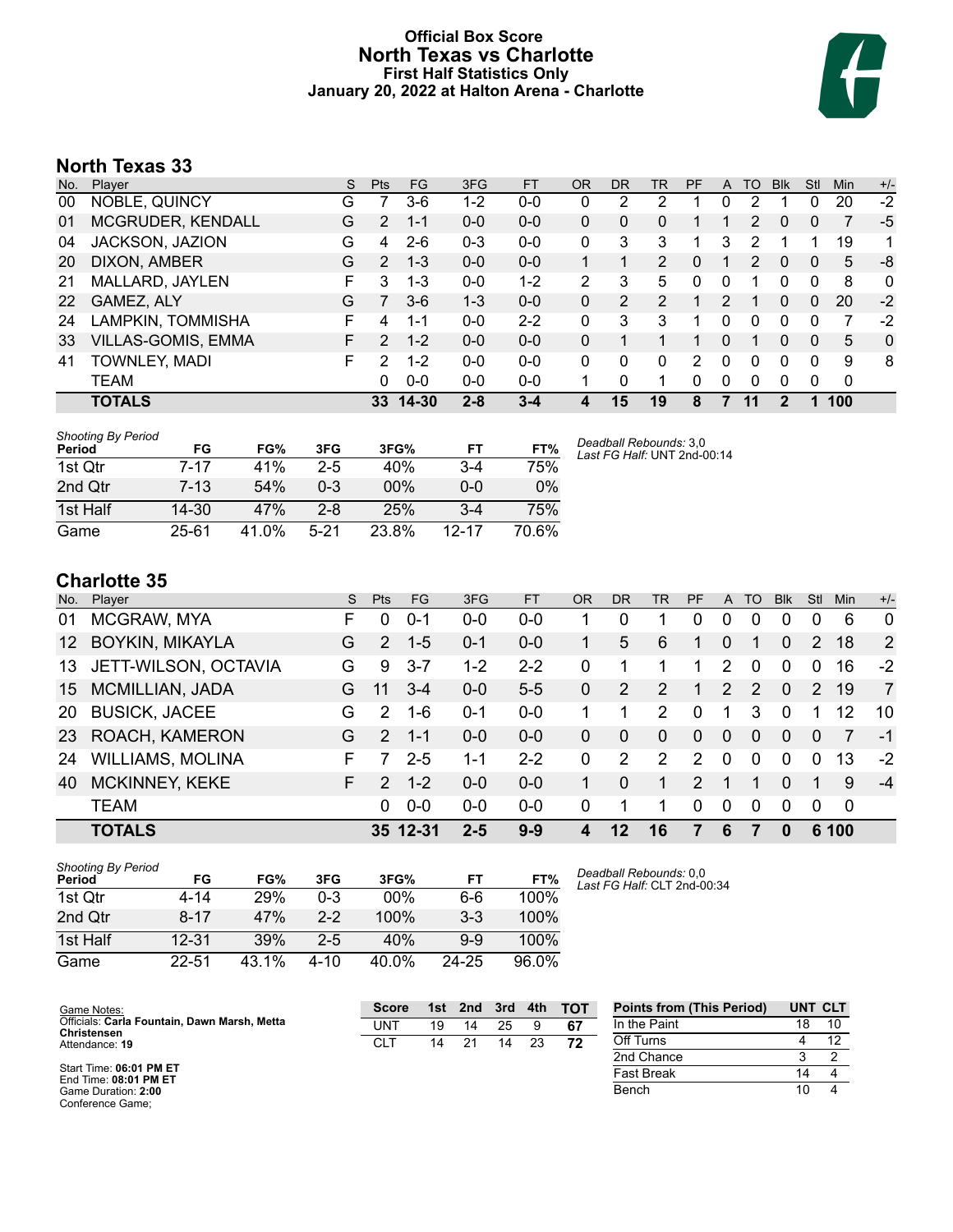### **Official Box Score North Texas vs Charlotte First Quarter Statistics Only January 20, 2022 at Halton Arena - Charlotte**



### **North Texas 19**

| No. | Plaver                    | S | <b>Pts</b> | FG       | 3FG     | <b>FT</b> | <b>OR</b> | DR | TR | PF       | A        | TO       | <b>Blk</b> | <b>Stl</b>   | Min | $+/-$ |
|-----|---------------------------|---|------------|----------|---------|-----------|-----------|----|----|----------|----------|----------|------------|--------------|-----|-------|
| 00  | NOBLE, QUINCY             | G | 5          | $2 - 5$  | 1-2     | $0 - 0$   | 0         | 2  | 2  |          |          |          |            | $\Omega$     | 10  | 5     |
| 04  | JACKSON, JAZION           | G | 0          | $0 - 2$  | $0 - 1$ | $0-0$     | 0         | 2  | 2  | 0        | 3        | 2        |            | $\Omega$     | 9   | 8     |
| 21  | MALLARD, JAYLEN           | F | 3          | 1-3      | $0 - 0$ | $1 - 2$   | 2         | 2  | 4  | 0        | 0        | 0        | 0          | 0            | 5   | 3     |
| 22  | GAMEZ, ALY                | G | 5          | $2 - 4$  | $1 - 2$ | $0 - 0$   | 0         |    |    | $\Omega$ |          | $\Omega$ | 0          | $\mathbf{0}$ | 10  | 5     |
| 41  | TOWNLEY, MADI             | F | 2          | $1 - 2$  | $0 - 0$ | $0 - 0$   | 0         | 0  | 0  | 2        | $\Omega$ | 0        | 0          | $\Omega$     | 9   | 8     |
| 01  | MCGRUDER, KENDALL         | G | 0          | $0 - 0$  | $0 - 0$ | $0 - 0$   | $\Omega$  | 0  | 0  | 0        | $\Omega$ | $\Omega$ | 0          | $\Omega$     | 1   | $-3$  |
| 20  | DIXON, AMBER              | G | 0          | $0 - 0$  | $0 - 0$ | $0 - 0$   | 0         | 0  | 0  | 0        | $\Omega$ | 0        | 0          | 0            | 1   | $-3$  |
| 24  | LAMPKIN, TOMMISHA         | F | 4          | $1 - 1$  | $0 - 0$ | $2 - 2$   | 0         |    | 2  |          | $\Omega$ | 0        | 0          | $\mathbf{0}$ | 5   | 2     |
| 33  | <b>VILLAS-GOMIS, EMMA</b> | F | 0          | $0 - 0$  | $0-0$   | $0 - 0$   | 0         | 0  | 0  | 0        | $\Omega$ | 0        | 0          | $\mathbf 0$  | 0   | 0     |
|     | TEAM                      |   |            |          |         |           |           | 0  | 1  | 0        |          | 0        |            |              |     |       |
|     | <b>TOTALS</b>             |   | 19         | $7 - 17$ | $2 - 5$ | $3 - 4$   | 3         | 9  | 12 | 4        | 4        | 3        | 2          | $\Omega$     | 50  |       |

| <b>Shooting By Period</b><br>Period | FG        | FG%   | 3FG      | 3FG%  | FT        | FT%   | Deadball Rebounds: 3,0 |
|-------------------------------------|-----------|-------|----------|-------|-----------|-------|------------------------|
| 1st Qtr                             | 7-17      | 41%   | $2 - 5$  | 40%   | $3 - 4$   | 75%   |                        |
| 2nd Qtr                             | $7 - 13$  | 54%   | $0 - 3$  | 00%   | 0-0       | 0%    |                        |
| 1st Half                            | $7 - 17$  | 41%   | $2 - 5$  | 40%   | $3 - 4$   | 75%   |                        |
| 1st Half                            | 14-30     | 47%   | $2 - 8$  | 25%   | $3-4$     | 75%   |                        |
| Game                                | $25 - 61$ | 41.0% | $5 - 21$ | 23.8% | $12 - 17$ | 70.6% |                        |

### **Charlotte 14**

| No. | Plaver                  | S. | <b>Pts</b>    | FG.     | 3FG     | FT      | OR | DR       | TR       | <b>PF</b>     | A        | TO       | <b>B</b> lk    | Stl            | Min | $+/-$    |
|-----|-------------------------|----|---------------|---------|---------|---------|----|----------|----------|---------------|----------|----------|----------------|----------------|-----|----------|
| 12  | <b>BOYKIN, MIKAYLA</b>  | G  | 0             | $0 - 2$ | 0-1     | $0-0$   | 0  | 2        | 2        |               | 0        |          | 0              | 2              | 8   | -5       |
| 13  | JETT-WILSON, OCTAVIA    | G  | 4             | $1 - 3$ | $0 - 1$ | $2 - 2$ | 0  |          |          | 0             |          | 0        | 0              | $\Omega$       | 8   | $-7$     |
| 15  | <b>MCMILLIAN, JADA</b>  | G  | 6             | $1 - 2$ | $0 - 0$ | $4 - 4$ | 0  | 2        | 2        | $\Omega$      | $\Omega$ | $\Omega$ | 0              | 0              | 9   | $\Omega$ |
| 24  | <b>WILLIAMS, MOLINA</b> | F. | $\mathcal{P}$ | $1 - 3$ | $0 - 0$ | $0-0$   | 0  |          |          |               | $\Omega$ | $\Omega$ | $\overline{0}$ | $\overline{0}$ | 8   | $-3$     |
| 40  | <b>MCKINNEY, KEKE</b>   | F  | 0             | $0 - 1$ | $0-0$   | $0-0$   |    | 0        |          | $\mathcal{P}$ | 0        |          | 0              | $\Omega$       | 5   | $-2$     |
| 01  | MCGRAW, MYA             | F. | 0             | $0 - 0$ | $0 - 0$ | $0-0$   | 0  | 0        | $\Omega$ | 0             | 0        | $\Omega$ | $\Omega$       | $\Omega$       | 2   | $-2$     |
| 20  | <b>BUSICK, JACEE</b>    | G  | $\Omega$      | $0 - 2$ | $0 - 1$ | $0-0$   | 0  |          |          | 0             |          |          | 0              | 0              | 5   | -3       |
| 23  | ROACH, KAMERON          | G  | $\mathcal{P}$ | $1 - 1$ | $0 - 0$ | $0 - 0$ | 0  | $\Omega$ | $\Omega$ | $\Omega$      | 0        | $\Omega$ | $\Omega$       | $\Omega$       | 5   | $-3$     |
|     | <b>TEAM</b>             |    |               |         |         |         | 0  | 0        | $\Omega$ | $\mathbf 0$   |          | 0        |                |                |     |          |
|     | <b>TOTALS</b>           |    | 14            | 4-14    | $0 - 3$ | $6 - 6$ | 1  |          | 8        | 4             | 2        | 2        | O              | 2              | 50  |          |

| <b>Shooting By Period</b><br>Period | FG        | FG%   | 3FG      | 3FG%  | <b>FT</b> | FT%   | Deadball Rebounds: 0.0 |
|-------------------------------------|-----------|-------|----------|-------|-----------|-------|------------------------|
| 1st Qtr                             | 4-14      | 29%   | $0 - 3$  | 00%   | 6-6       | 100%  |                        |
| 2nd Qtr                             | $8 - 17$  | 47%   | $2 - 2$  | 100%  | $3 - 3$   | 100%  |                        |
| 1st Half                            | $4 - 14$  | 29%   | $0 - 3$  | 00%   | $6-6$     | 100%  |                        |
| 1st Half                            | $12 - 31$ | 39%   | $2 - 5$  | 40%   | $9-9$     | 100%  |                        |
| Game                                | $22 - 51$ | 43.1% | $4 - 10$ | 40.0% | 24-25     | 96.0% |                        |

| Game Notes:                                                 | <b>Score</b> |    | 1st 2nd | 3rd | 4th | <b>TOT</b> | <b>Points (This Period)</b> | <b>UNT</b>   | <b>CLT</b>    |
|-------------------------------------------------------------|--------------|----|---------|-----|-----|------------|-----------------------------|--------------|---------------|
| Officials: Carla Fountain, Dawn Marsh, Metta<br>Christensen | UNT          | 19 | 14      | 25  |     | 67         | In the Paint                |              |               |
| Attendance: 19                                              | CL1          | 14 |         | 14  | 23  | 72         | Off Turns                   |              |               |
|                                                             |              |    |         |     |     |            | 2nd Chance                  |              |               |
| Start Time: 06:01 PM ET<br>End Time: 08:01 PM ET            |              |    |         |     |     |            | <b>Fast Break</b>           |              |               |
| Game Duration: 2:00                                         |              |    |         |     |     |            | Bench                       |              |               |
| Conference Game:                                            |              |    |         |     |     |            | Per Poss                    | .000<br>9/19 | 0.824<br>7/17 |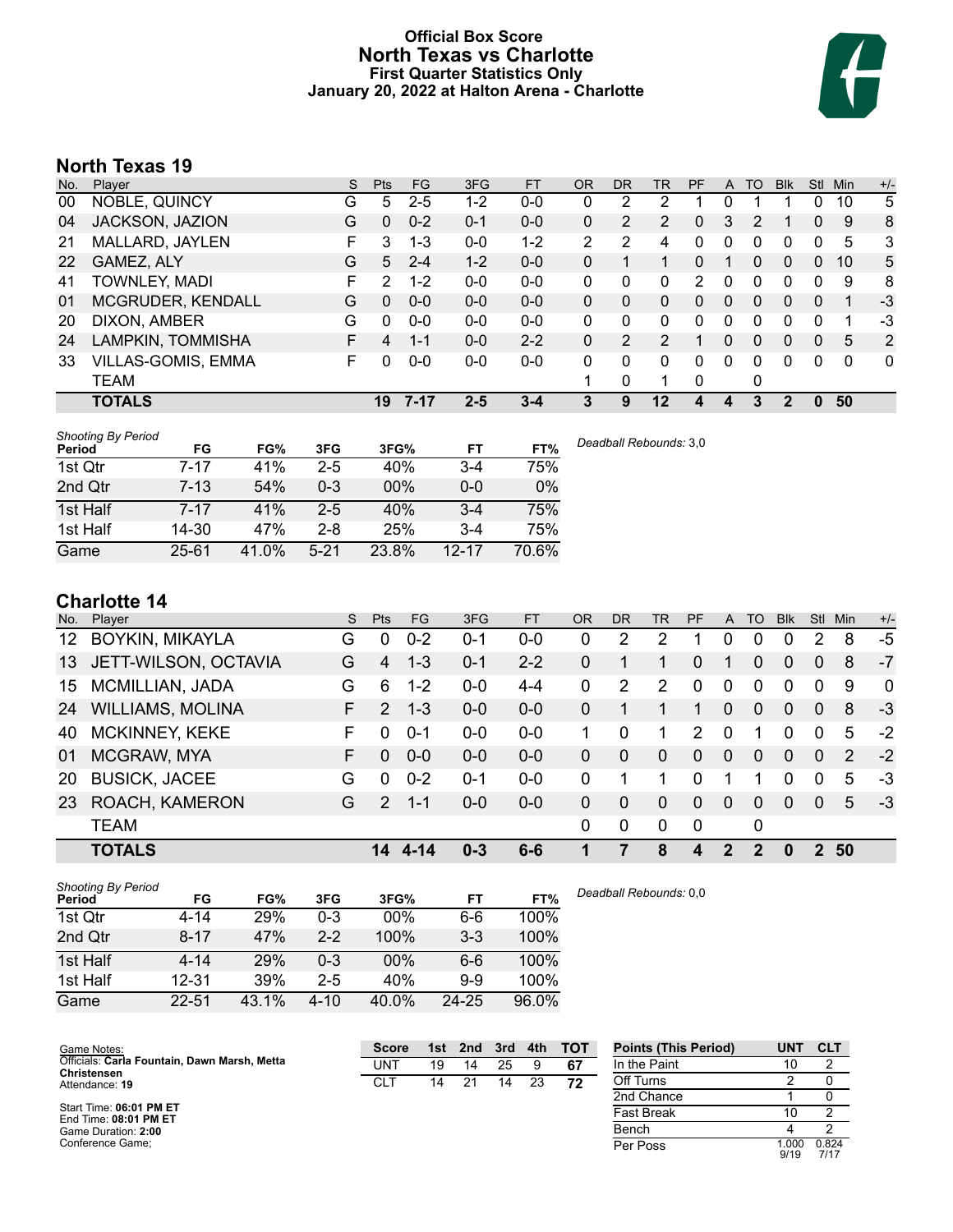### **Official Play-By-Play North Texas vs Charlotte First Quarter January 20, 2022 at Halton Arena - Charlotte**



### **Period 1**

<mark>Starters:</mark><br>North Texas: 0 NOBLE,QUINCY (G); 4 JACKSON,JAZION (G); 21 MALLARD,JAYLEN (F); 22 GAMEZ,ALY (G); 41 TOWNLEY,MADI (F);<br>Charlotte: 12 BOYKIN,MIKAYLA (G); 13 JETT-WILSON,OCTAVIA (G); 15 MCMILLIAN,JADA (G); 24 WILLI

| Time           | <b>VISITORS: North Texas</b>                                             | <b>Score</b>       | <b>Margin</b>  | <b>HOME: Charlotte</b>                 |
|----------------|--------------------------------------------------------------------------|--------------------|----------------|----------------------------------------|
| 09:48          | MISSED 3PTR by GAMEZ, ALY                                                |                    |                |                                        |
| 09:44          |                                                                          |                    |                | REBOUND (DEF) by BOYKIN, MIKAYLA       |
| 09:39          |                                                                          |                    |                | MISSED LAYUP by MCMILLIAN, JADA        |
| 09:39          | BLOCK by NOBLE, QUINCY                                                   |                    |                |                                        |
| 09:35          | REBOUND (DEF) by NOBLE, QUINCY                                           |                    |                |                                        |
| 09:31          | GOOD! JUMPER by TOWNLEY, MADI [PNT]                                      | $0 - 2$            | V <sub>2</sub> |                                        |
| 09:31          | ASSIST by JACKSON, JAZION                                                |                    |                |                                        |
| 09:03          |                                                                          |                    |                | FOUL (OFF) by MCKINNEY, KEKE           |
| 09:03          |                                                                          |                    |                | TURNOVER (OFFENSIVE) by MCKINNEY, KEKE |
| 08:49          | TURNOVER (TRAVEL) by NOBLE, QUINCY                                       |                    |                |                                        |
| 08:21          |                                                                          |                    |                | MISSED LAYUP by JETT-WILSON, OCTAVIA   |
| 08:17<br>08:04 | REBOUND (DEF) by MALLARD, JAYLEN<br>GOOD! LAYUP by MALLARD, JAYLEN [PNT] |                    | V <sub>4</sub> |                                        |
| 07:45          |                                                                          | $0 - 4$<br>$2 - 4$ | V <sub>2</sub> | GOOD! LAYUP by WILLIAMS, MOLINA        |
| 07:12          | MISSED JUMPER by MALLARD, JAYLEN                                         |                    |                |                                        |
| 07:10          |                                                                          |                    |                | REBOUND (DEF) by BOYKIN, MIKAYLA       |
| 07:02          |                                                                          |                    |                | MISSED 3PTR by BOYKIN, MIKAYLA         |
| 06:57          | REBOUND (DEF) by NOBLE, QUINCY                                           |                    |                |                                        |
| 06:54          | MISSED 3PTR by JACKSON, JAZION                                           |                    |                |                                        |
| 06:49          | REBOUND (OFF) by MALLARD, JAYLEN                                         |                    |                |                                        |
| 06:39          | MISSED JUMPER by TOWNLEY, MADI                                           |                    |                |                                        |
| 06:36          |                                                                          |                    |                | REBOUND (DEF) by WILLIAMS, MOLINA      |
| 06:21          |                                                                          | $4 - 4$            | $\mathsf{T}$   | GOOD! JUMPER by JETT-WILSON, OCTAVIA   |
| 06:04          | MISSED JUMPER by NOBLE, QUINCY                                           |                    |                |                                        |
| 06:01          |                                                                          |                    |                | REBOUND (DEF) by JETT-WILSON, OCTAVIA  |
| 05:52          |                                                                          |                    |                | MISSED JUMPER by MCKINNEY, KEKE        |
| 05:48          | REBOUND (DEF) by MALLARD, JAYLEN                                         |                    |                |                                        |
| 05:42          | GOOD! LAYUP by GAMEZ, ALY [FB]                                           | $4 - 6$            | V <sub>2</sub> |                                        |
| 05:30          |                                                                          |                    |                | MISSED 3PTR by JETT-WILSON, OCTAVIA    |
| 05:25          |                                                                          |                    |                | REBOUND (OFF) by MCKINNEY, KEKE        |
| 05:20          |                                                                          |                    |                | MISSED JUMPER by WILLIAMS, MOLINA      |
| 05:18          | REBOUND (DEF) by GAMEZ, ALY                                              |                    |                |                                        |
| 05:02          | MISSED LAYUP by MALLARD, JAYLEN                                          |                    |                |                                        |
| 05:01          | REBOUND (OFF) by MALLARD, JAYLEN                                         |                    |                |                                        |
| 05:01          |                                                                          |                    |                | FOUL (PERSONAL) by MCKINNEY, KEKE      |
| 05:01          |                                                                          |                    |                | SUB OUT: BOYKIN, MIKAYLA               |
| 05:01          |                                                                          |                    |                | SUB OUT: MCKINNEY, KEKE                |
| 05:01          |                                                                          |                    |                | SUB IN: BUSICK, JACEE                  |
| 05:01          |                                                                          |                    |                | SUB IN: ROACH, KAMERON                 |
| 05:01          | MISSED FT by MALLARD, JAYLEN                                             |                    |                |                                        |
| 05:01<br>05:01 | REBOUND (OFF) by TEAM<br>GOOD! FT by MALLARD, JAYLEN                     | $4 - 7$            | $V_3$          |                                        |
| 04:48          | FOUL (PERSONAL) by NOBLE, QUINCY                                         |                    |                |                                        |
| 04:48          |                                                                          |                    |                |                                        |
| 04:48          | SUB OUT: MALLARD, JAYLEN                                                 |                    |                |                                        |
| 04:48          | SUB IN: LAMPKIN, TOMMISHA                                                |                    |                |                                        |
| 04:48          |                                                                          | $5 - 7$            | V <sub>2</sub> | GOOD! FT by MCMILLIAN, JADA            |
| 04:48          |                                                                          | $6 - 7$            | V <sub>1</sub> | GOOD! FT by MCMILLIAN, JADA            |
| 04:48          | GOOD! LAYUP by LAMPKIN, TOMMISHA [PNT]                                   | $6-9$              | $V_3$          |                                        |
| 04:48          | ASSIST by JACKSON, JAZION                                                |                    |                |                                        |
| 04:36          |                                                                          |                    |                | TURNOVER (TRAVEL) by BUSICK, JACEE     |
| 03:59          |                                                                          |                    |                | FOUL (PERSONAL) by WILLIAMS, MOLINA    |
| 03:59          | GOOD! FT by LAMPKIN, TOMMISHA                                            | $6 - 10$           | V <sub>4</sub> |                                        |
| 03:59          | GOOD! FT by LAMPKIN, TOMMISHA                                            | $6 - 11$           | V <sub>5</sub> |                                        |
| 03:59          |                                                                          |                    |                | SUB OUT: JETT-WILSON, OCTAVIA          |
| 03:59          |                                                                          |                    |                | SUB IN: BOYKIN, MIKAYLA                |
| 03:50          |                                                                          |                    |                | MISSED 3PTR by BUSICK, JACEE           |
| 03:46          | REBOUND (DEF) by LAMPKIN, TOMMISHA                                       |                    |                |                                        |
| 03:26          | MISSED LAYUP by NOBLE, QUINCY                                            |                    |                |                                        |
| 03:21          | REBOUND (OFF) by TEAM                                                    |                    |                |                                        |
| 03:00          | TURNOVER (BADPASS) by JACKSON, JAZION                                    |                    |                |                                        |
| 03:00          |                                                                          |                    |                | STEAL by BOYKIN, MIKAYLA               |
| 02:52          |                                                                          |                    |                | MISSED LAYUP by WILLIAMS, MOLINA       |
| 02:49          | REBOUND (DEF) by LAMPKIN, TOMMISHA                                       |                    |                |                                        |
| 02:32          | MISSED JUMPER by JACKSON, JAZION                                         |                    |                |                                        |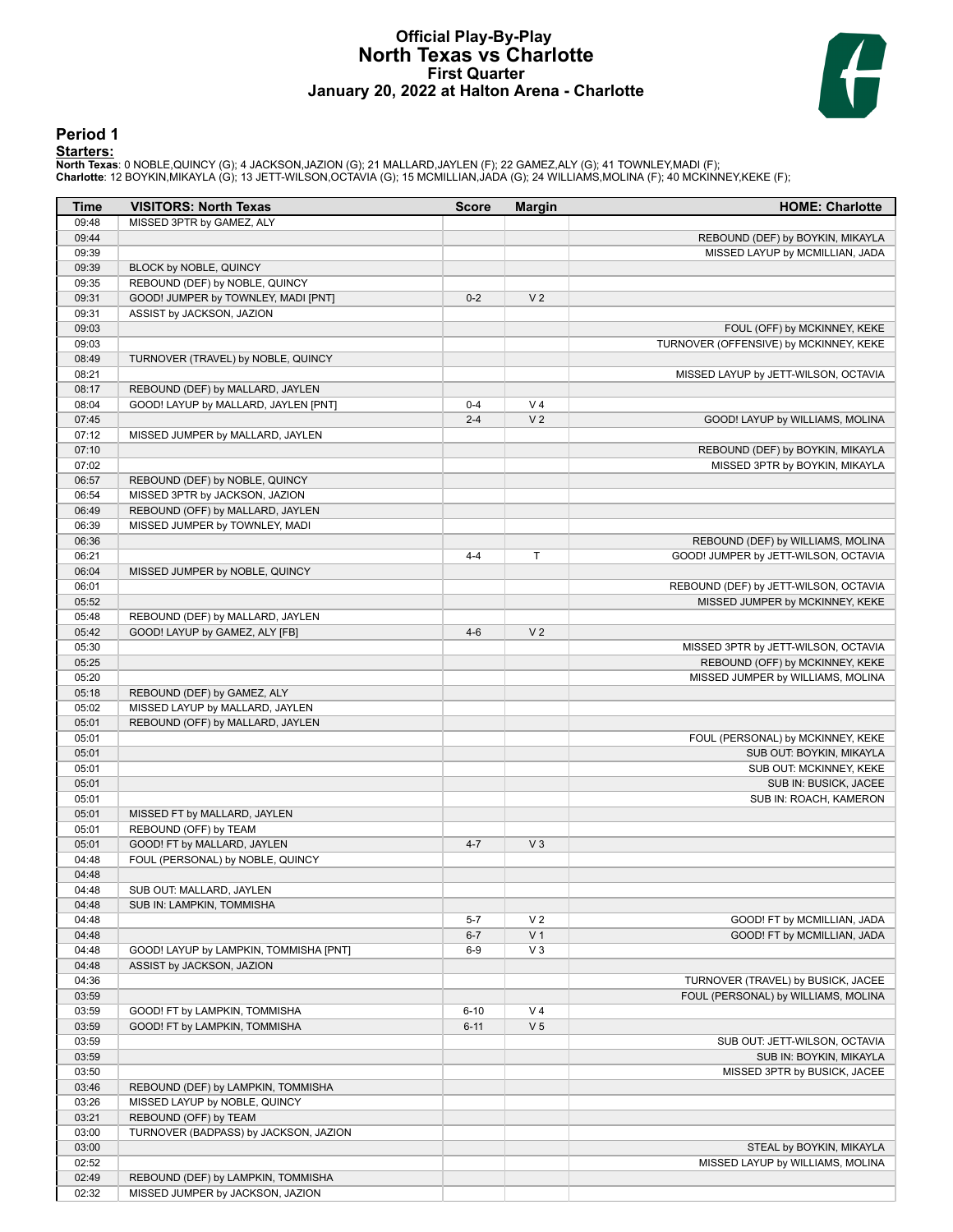| <b>Time</b> | <b>VISITORS: North Texas</b>          | <b>Score</b> | <b>Margin</b>  | <b>HOME: Charlotte</b>              |
|-------------|---------------------------------------|--------------|----------------|-------------------------------------|
| 02:29       |                                       |              |                | REBOUND (DEF) by MCMILLIAN, JADA    |
| 02:23       | FOUL (PERSONAL) by TOWNLEY, MADI      |              |                |                                     |
| 02:23       |                                       | $7 - 11$     | V <sub>4</sub> | GOOD! FT by MCMILLIAN, JADA         |
| 02:23       |                                       | $8 - 11$     | $V_3$          | GOOD! FT by MCMILLIAN, JADA         |
| 02:23       |                                       |              |                | SUB OUT: MCMILLIAN, JADA            |
| 02:23       |                                       |              |                | SUB OUT: WILLIAMS, MOLINA           |
| 02:23       |                                       |              |                | SUB IN: MCGRAW, MYA                 |
| 02:23       |                                       |              |                | SUB IN: JETT-WILSON, OCTAVIA        |
| 02:12       |                                       |              |                | FOUL (PERSONAL) by BOYKIN, MIKAYLA  |
| 02:09       | TURNOVER (BADPASS) by JACKSON, JAZION |              |                |                                     |
| 02:09       |                                       |              |                | STEAL by BOYKIN, MIKAYLA            |
| 02:06       |                                       |              |                | MISSED LAYUP by BOYKIN, MIKAYLA     |
| 02:04       | REBOUND (DEF) by JACKSON, JAZION      |              |                |                                     |
| 01:59       | GOOD! 3PTR by NOBLE, QUINCY [FB]      | $8 - 14$     | $V_6$          |                                     |
| 01:59       | ASSIST by GAMEZ, ALY                  |              |                |                                     |
| 01:48       |                                       |              |                | MISSED LAYUP by BUSICK, JACEE       |
| 01:48       | BLOCK by JACKSON, JAZION              |              |                |                                     |
| 01:41       | REBOUND (DEF) by JACKSON, JAZION      |              |                |                                     |
| 01:40       | GOOD! LAYUP by NOBLE, QUINCY [FB]     | $8 - 16$     | V8             |                                     |
| 01:40       | ASSIST by JACKSON, JAZION             |              |                |                                     |
| 01:22       | FOUL (PERSONAL) by TOWNLEY, MADI      |              |                |                                     |
| 01:22       |                                       |              |                | SUB OUT: BOYKIN, MIKAYLA            |
| 01:22       |                                       |              |                | SUB IN: MCMILLIAN, JADA             |
| 01:22       | SUB OUT: JACKSON, JAZION              |              |                |                                     |
| 01:22       | SUB OUT: TOWNLEY, MADI                |              |                |                                     |
| 01:22       | SUB IN: MCGRUDER, KENDALL             |              |                |                                     |
| 01:22       | SUB IN: DIXON, AMBER                  |              |                |                                     |
| 01:08       |                                       | $10 - 16$    | $V_6$          | GOOD! JUMPER by MCMILLIAN, JADA     |
| 01:08       |                                       |              |                | ASSIST by BUSICK, JACEE             |
| 00:56       | MISSED JUMPER by GAMEZ, ALY           |              |                |                                     |
| 00:56       |                                       |              |                | REBOUND (DEF) by BUSICK, JACEE      |
| 00:53       |                                       | $12 - 16$    | V <sub>4</sub> | GOOD! JUMPER by ROACH, KAMERON [FB] |
| 00:53       |                                       |              |                | ASSIST by JETT-WILSON, OCTAVIA      |
| 00:53       | TIMEOUT 30SEC                         |              |                |                                     |
| 00:33       | MISSED 3PTR by NOBLE, QUINCY          |              |                |                                     |
| 00:29       |                                       |              |                | REBOUND (DEF) by MCMILLIAN, JADA    |
| 00:06       | FOUL (PERSONAL) by LAMPKIN, TOMMISHA  |              |                |                                     |
| 00:06       |                                       | $13 - 16$    | V <sub>3</sub> | GOOD! FT by JETT-WILSON, OCTAVIA    |
| 00:06       |                                       | $14 - 16$    | V <sub>2</sub> | GOOD! FT by JETT-WILSON, OCTAVIA    |
| 00:01       | GOOD! 3PTR by GAMEZ, ALY [FB]         | 14-19        | V <sub>5</sub> |                                     |

### **North Texas 19, Charlotte 14**

| <b>Points (This Period)</b> | UNT           | <b>CLT</b>    |
|-----------------------------|---------------|---------------|
| In the Paint                | 10            |               |
| Off Turns                   | າ             |               |
| 2nd Chance                  |               |               |
| Fast Break                  | 10            |               |
| Bench                       |               |               |
| Per Poss                    | 1.000<br>9/19 | 0.824<br>7/17 |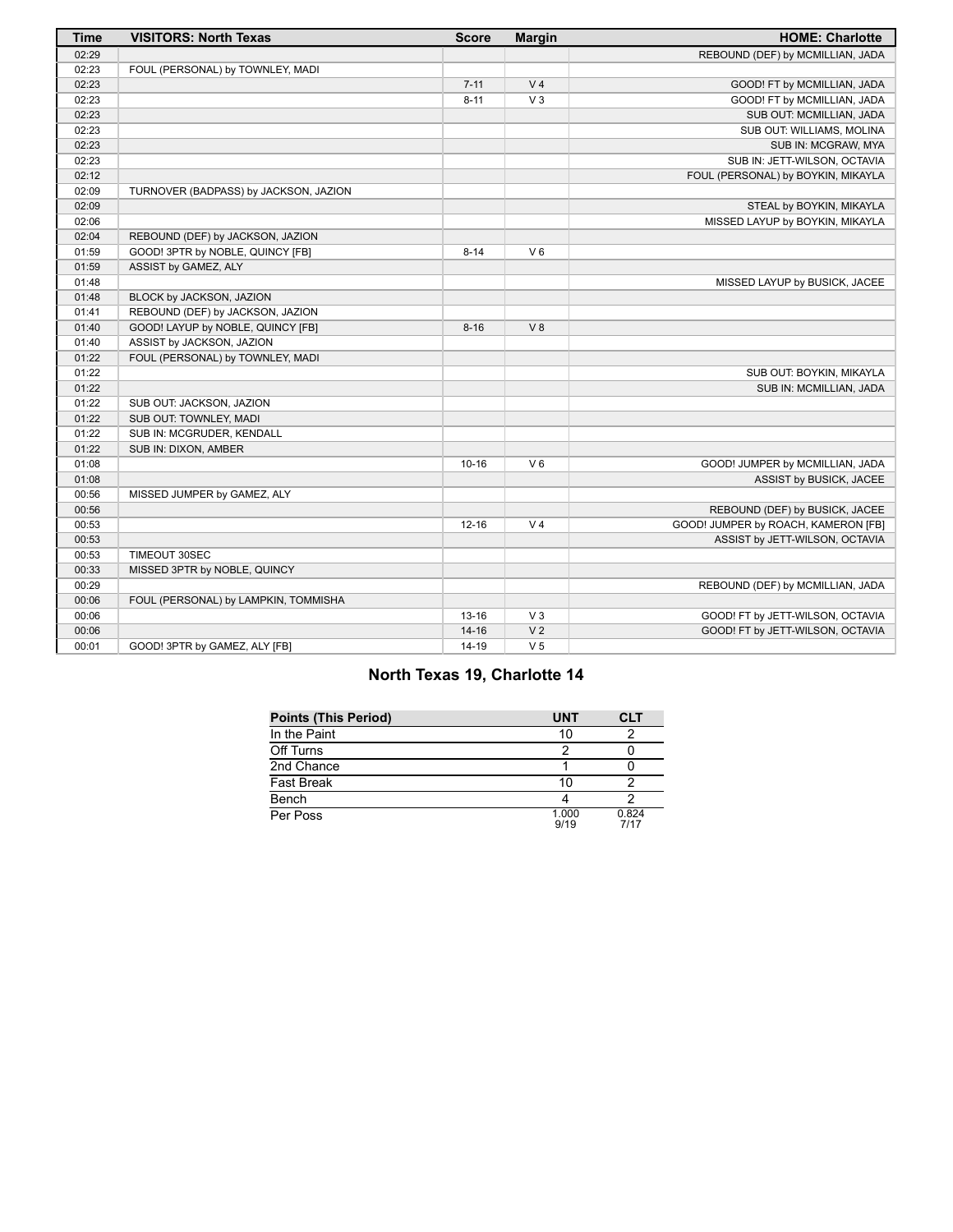### **Official Box Score North Texas vs Charlotte Second Quarter Statistics Only January 20, 2022 at Halton Arena - Charlotte**



### **North Texas 14**

| No. | Plaver                    | S | <b>Pts</b>     | <b>FG</b> | 3FG     | <b>FT</b> | <b>OR</b> | DR           | TR | PF | A        | TO | <b>B</b> lk | Stl          | Min | $+/-$        |
|-----|---------------------------|---|----------------|-----------|---------|-----------|-----------|--------------|----|----|----------|----|-------------|--------------|-----|--------------|
| 00  | NOBLE, QUINCY             | G | 2              | $1 - 1$   | $0 - 0$ | $0 - 0$   | 0         | 0            | 0  | 0  | $\Omega$ |    | 0           | $\Omega$     | 10  | $-7$         |
| 04  | JACKSON, JAZION           | G | 4              | $2 - 4$   | $0 - 2$ | $0-0$     | 0         |              |    |    | 0        | 0  | 0           |              | 10  | $-7$         |
| 21  | MALLARD, JAYLEN           | F | 0              | $0 - 0$   | $0 - 0$ | $0 - 0$   | 0         |              | 1  | 0  | $\Omega$ |    | 0           | $\Omega$     | 3   | -3           |
| 22  | GAMEZ, ALY                | G | 2              | $1 - 2$   | $0 - 1$ | $0 - 0$   | $\Omega$  |              |    |    |          |    | 0           | $\Omega$     | 10  | $-7$         |
| 41  | TOWNLEY, MADI             | F | 0              | $0 - 0$   | $0 - 0$ | $0 - 0$   | 0         | 0            | 0  | 0  | $\Omega$ | 0  | 0           | 0            | 0   | 0            |
| 01  | MCGRUDER, KENDALL         | G | $\overline{2}$ | $1 - 1$   | $0 - 0$ | $0 - 0$   | $\Omega$  | 0            | 0  |    |          | 2  | 0           | $\Omega$     | 6   | $-2$         |
| 20  | DIXON, AMBER              | G | 2              | 1-3       | $0 - 0$ | $0 - 0$   |           |              | 2  | 0  |          | 2  | 0           | 0            | 4   | -5           |
| 24  | LAMPKIN, TOMMISHA         | F | 0              | $0 - 0$   | $0 - 0$ | $0 - 0$   | $\Omega$  |              |    | 0  | $\Omega$ | 0  | 0           | $\mathbf{0}$ | 2   | $-4$         |
| 33  | <b>VILLAS-GOMIS, EMMA</b> | F | 2              | $1 - 2$   | $0-0$   | $0 - 0$   | 0         |              |    | 1  | 0        |    | 0           | $\mathbf 0$  | 5   | $\mathbf{0}$ |
|     | TEAM                      |   |                |           |         |           | 0         | $\mathbf{0}$ | 0  | 0  |          | 0  |             |              |     |              |
|     | <b>TOTALS</b>             |   | 14             | $7 - 13$  | $0 - 3$ | $0 - 0$   |           | 6            | 7  | 4  | 3        | 8  | 0           |              | 50  |              |

| <b>Shooting By Period</b><br>Period | FG        | FG%   | 3FG      | 3FG%   | FT        | FT%   | Deadball Rebounds: 3,0 |
|-------------------------------------|-----------|-------|----------|--------|-----------|-------|------------------------|
| 3rd Qtr                             | $9 - 14$  | 64%   | $2 - 4$  | 50%    | $5 - 7$   | 71%   |                        |
| 4th Qtr                             | $2 - 17$  | 12%   | 1-9      | 11%    | $4-6$     | 67%   |                        |
| 2nd Half                            | $7 - 13$  | 54%   | $0 - 3$  | $00\%$ | 0-0       | 0%    |                        |
| 2nd Half                            | $11 - 31$ | 35%   | $3 - 13$ | 23%    | $9 - 13$  | 69%   |                        |
| Game                                | $25 - 61$ | 41.0% | 5-21     | 23.8%  | $12 - 17$ | 70.6% |                        |

### **Charlotte 21**

| No. | Player                  | S | <b>Pts</b>    | <b>FG</b> | 3FG     | <b>FT</b> | <b>OR</b> | <b>DR</b>   | TR           | PF       | A        | TO       | <b>Blk</b> | Stl            | Min            | $+/-$          |
|-----|-------------------------|---|---------------|-----------|---------|-----------|-----------|-------------|--------------|----------|----------|----------|------------|----------------|----------------|----------------|
| 12  | <b>BOYKIN, MIKAYLA</b>  | G | 2             | $1 - 3$   | $0 - 0$ | $0 - 0$   | 1         | 3           | 4            | $\Omega$ | 0        |          | 0          | 0              | 10             | 7              |
| 13  | JETT-WILSON, OCTAVIA    | G | 5             | $2 - 4$   | $1 - 1$ | $0 - 0$   | 0         | $\Omega$    | $\mathbf{0}$ |          |          | 0        | 0          | $\overline{0}$ | 8              | 5              |
| 15  | <b>MCMILLIAN, JADA</b>  | G | 5             | $2 - 2$   | $0 - 0$ | $1 - 1$   | 0         | $\mathbf 0$ | $\mathbf{0}$ | 1        | 2        | 2        | 0          | 2              | 10             | 7              |
| 24  | <b>WILLIAMS, MOLINA</b> | F | 5             | $1 - 2$   | 1-1     | $2 - 2$   | 0         |             |              |          | $\Omega$ | $\Omega$ | 0          | $\overline{0}$ | 5              | $\overline{1}$ |
| 40  | MCKINNEY, KEKE          | F | $\mathcal{P}$ | $1 - 1$   | $0-0$   | $0 - 0$   | 0         | $\Omega$    | $\Omega$     | $\Omega$ | 1        | $\Omega$ | $\Omega$   |                | 4              | $-2$           |
| 01  | MCGRAW, MYA             | F | 0             | $0 - 1$   | $0 - 0$ | $0 - 0$   |           | 0           | 1            | $\Omega$ | $\Omega$ | $\Omega$ | $\Omega$   | $\Omega$       | $\overline{4}$ | 2              |
| 20  | <b>BUSICK, JACEE</b>    | G | $\mathcal{P}$ | $1 - 4$   | $0-0$   | $0 - 0$   |           | 0           |              | 0        | 0        | 2        | 0          |                |                | 13             |
| 23  | ROACH, KAMERON          | G | 0             | $0 - 0$   | $0 - 0$ | $0 - 0$   | $\Omega$  | $\Omega$    | $\Omega$     | $\Omega$ | $\Omega$ | $\Omega$ | $\Omega$   | $\overline{0}$ | 2              | 2              |
|     | <b>TEAM</b>             |   |               |           |         |           | 0         |             |              | $\Omega$ |          | 0        |            |                |                |                |
|     | <b>TOTALS</b>           |   | 21            | 8-17      | $2 - 2$ | $3 - 3$   | 3         | 5           | 8            | 3        | 4        | 5        | $\bf{0}$   | 4              | 50             |                |

| <b>Shooting By Period</b><br>Period | FG        | FG%   | 3FG      | 3FG%   | FT      | FT%   | Deadball Rebounds: 0,0 |
|-------------------------------------|-----------|-------|----------|--------|---------|-------|------------------------|
| 3rd Qtr                             | $3 - 10$  | 30%   | 0-3      | $00\%$ | 8-8     | 100%  |                        |
| 4th Qtr                             | $7 - 10$  | 70%   | $2 - 2$  | 100%   | 7-8     | 88%   |                        |
| 2nd Half                            | $8 - 17$  | 47%   | $2 - 2$  | 100%   | $3 - 3$ | 100%  |                        |
| 2nd Half                            | $10 - 20$ | 50%   | $2 - 5$  | 40%    | 15-16   | 94%   |                        |
| Game                                | $22 - 51$ | 43.1% | $4 - 10$ | 40.0%  | 24-25   | 96.0% |                        |

| Game Notes:                                                 | <b>Score</b> | 1st l | 2nd | 3rd | 4th | тот | <b>Points (This Period)</b> | UN1           | <b>CLT</b>     |
|-------------------------------------------------------------|--------------|-------|-----|-----|-----|-----|-----------------------------|---------------|----------------|
| Officials: Carla Fountain, Dawn Marsh, Metta<br>Christensen | UNT          | 19    | 14  | 25  |     | 67  | In the Paint                |               |                |
| Attendance: 19                                              | CLT          | 14    |     | 14  | 23  | 72  | Off Turns                   |               | 12             |
|                                                             |              |       |     |     |     |     | 2nd Chance                  |               |                |
| Start Time: 06:01 PM ET<br>End Time: 08:01 PM ET            |              |       |     |     |     |     | <b>Fast Break</b>           |               |                |
| Game Duration: 2:00                                         |              |       |     |     |     |     | Bench                       |               |                |
| Conference Game:                                            |              |       |     |     |     |     | Per Poss                    | 0.700<br>7/20 | 1.050<br>10/20 |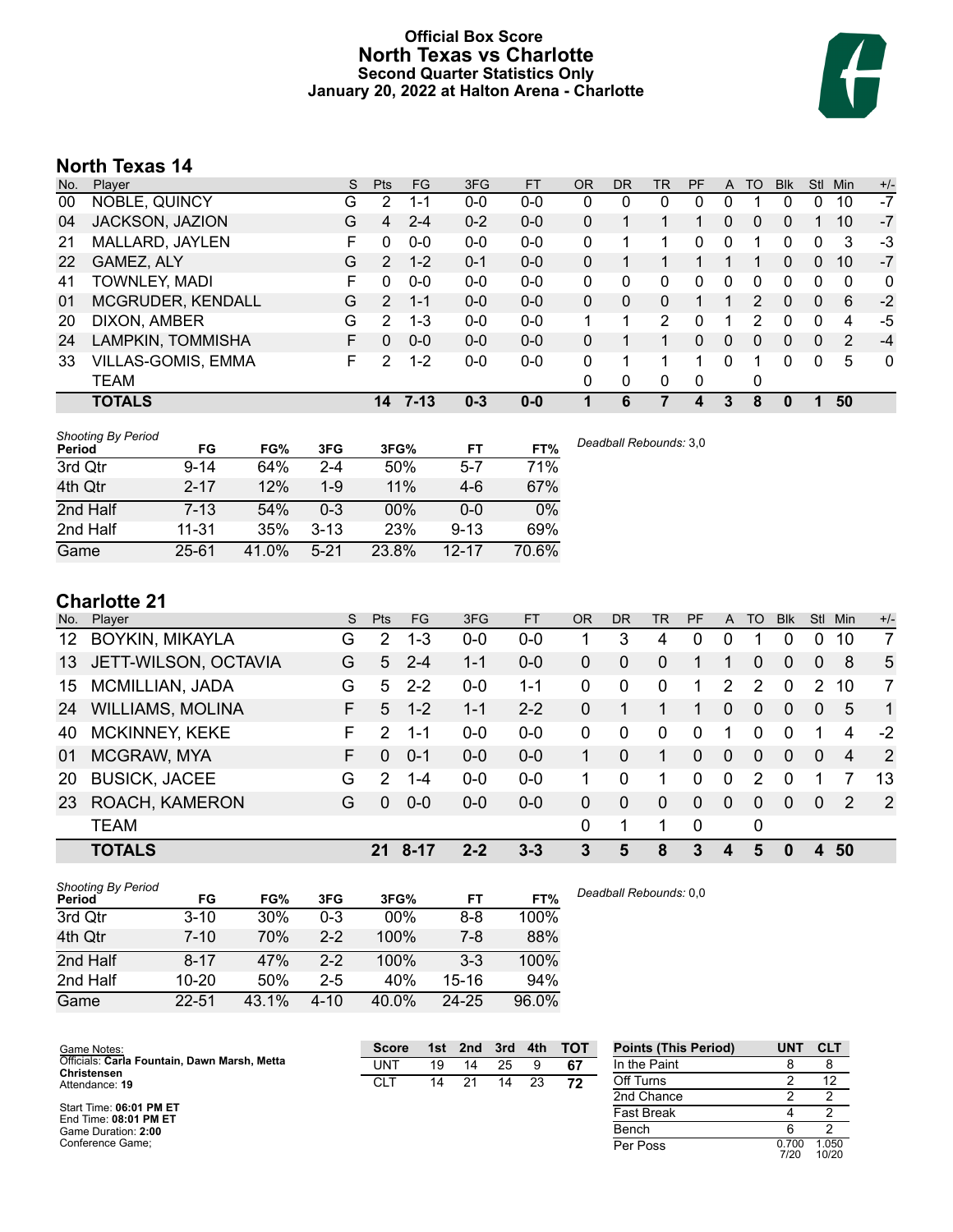### **Official Play-By-Play North Texas vs Charlotte Second Quarter January 20, 2022 at Halton Arena - Charlotte**



### **Period 2**

<mark>Starters:</mark><br>North Texas: 0 NOBLE,QUINCY (G); 4 JACKSON,JAZION (G); 21 MALLARD,JAYLEN (F); 22 GAMEZ,ALY (G); 41 TOWNLEY,MADI (F);<br>Charlotte: 12 BOYKIN,MIKAYLA (G); 13 JETT-WILSON,OCTAVIA (G); 15 MCMILLIAN,JADA (G); 24 WILLI

| Time           | <b>VISITORS: North Texas</b>            | <b>Score</b> | <b>Margin</b>  | <b>HOME: Charlotte</b>                                                        |
|----------------|-----------------------------------------|--------------|----------------|-------------------------------------------------------------------------------|
| 10:00          |                                         |              |                | SUB OUT: BUSICK, JACEE                                                        |
| 10:00          |                                         |              |                | SUB OUT: ROACH, KAMERON                                                       |
| 10:00          |                                         |              |                | SUB IN: BOYKIN, MIKAYLA                                                       |
| 10:00          |                                         |              |                | SUB IN: WILLIAMS, MOLINA                                                      |
| 10:00          | SUB OUT: MCGRUDER, KENDALL              |              |                |                                                                               |
| 10:00          | SUB OUT: LAMPKIN, TOMMISHA              |              |                |                                                                               |
| 10:00          | SUB IN: JACKSON, JAZION                 |              |                |                                                                               |
| 10:00          | SUB IN: MALLARD, JAYLEN                 |              |                |                                                                               |
| 09:45          |                                         |              |                | MISSED JUMPER by BOYKIN, MIKAYLA                                              |
| 09:41<br>09:41 |                                         |              |                | REBOUND (OFF) by MCGRAW, MYA<br>MISSED JUMPER by MCGRAW, MYA                  |
| 09:38          |                                         |              |                | REBOUND (OFF) by BOYKIN, MIKAYLA                                              |
| 09:37          |                                         | 16-19        | $V_3$          | GOOD! LAYUP by BOYKIN, MIKAYLA [PNT]                                          |
| 09:14          | MISSED LAYUP by DIXON, AMBER            |              |                |                                                                               |
| 09:10          | REBOUND (OFF) by DIXON, AMBER           |              |                |                                                                               |
| 09:09          | GOOD! LAYUP by DIXON, AMBER             | $16 - 21$    | V <sub>5</sub> |                                                                               |
| 08:59          |                                         |              |                | MISSED LAYUP by JETT-WILSON, OCTAVIA                                          |
| 08:57          | REBOUND (DEF) by DIXON, AMBER           |              |                |                                                                               |
| 08:53          | GOOD! LAYUP by GAMEZ, ALY [FB]          | 16-23        | V <sub>7</sub> |                                                                               |
| 08:53          | ASSIST by DIXON, AMBER                  |              |                |                                                                               |
| 08:46          |                                         |              |                | MISSED JUMPER by JETT-WILSON, OCTAVIA                                         |
| 08:40          | REBOUND (DEF) by GAMEZ, ALY             |              |                |                                                                               |
| 08:25          | MISSED 3PTR by JACKSON, JAZION          |              |                |                                                                               |
| 08:18          |                                         |              |                | REBOUND (DEF) by WILLIAMS, MOLINA                                             |
| 08:16          |                                         |              |                | MISSED LAYUP by BOYKIN, MIKAYLA                                               |
| 08:12          | REBOUND (DEF) by MALLARD, JAYLEN        |              |                |                                                                               |
| 08:04          | TURNOVER (3SEC) by MALLARD, JAYLEN      |              |                |                                                                               |
| 08:04          |                                         |              |                | SUB OUT: MCGRAW, MYA                                                          |
| 08:04          |                                         |              |                | SUB IN: BUSICK, JACEE                                                         |
| 07:43          | FOUL (PERSONAL) by JACKSON, JAZION      |              |                |                                                                               |
| 07:43          |                                         | 17-23        | $V_6$          | GOOD! FT by WILLIAMS, MOLINA                                                  |
| 07:43          |                                         | 18-23        | V <sub>5</sub> | GOOD! FT by WILLIAMS, MOLINA                                                  |
| 07:22<br>07:20 | MISSED JUMPER by DIXON, AMBER           |              |                | REBOUND (DEF) by BOYKIN, MIKAYLA                                              |
| 07:16          |                                         | 21-23        | V <sub>2</sub> | GOOD! 3PTR by WILLIAMS, MOLINA                                                |
| 07:16          |                                         |              |                | ASSIST by JETT-WILSON, OCTAVIA                                                |
| 06:58          |                                         |              |                | FOUL (PERSONAL) by JETT-WILSON, OCTAVIA                                       |
| 06:58          | SUB OUT: MALLARD, JAYLEN                |              |                |                                                                               |
| 06:58          | SUB IN: VILLAS-GOMIS, EMMA              |              |                |                                                                               |
| 06:48          | TURNOVER (LOSTBALL) by DIXON, AMBER     |              |                |                                                                               |
| 06:48          |                                         |              |                | STEAL by MCMILLIAN, JADA                                                      |
| 06:44          |                                         | 23-23        | $\mathsf{T}$   | GOOD! LAYUP by MCMILLIAN, JADA [FB/PNT]                                       |
| 06:36          | TURNOVER (LOSTBALL) by DIXON, AMBER     |              |                |                                                                               |
| 06:36          |                                         |              |                | STEAL by BUSICK, JACEE                                                        |
| 06:27          |                                         |              |                | TURNOVER (TRAVEL) by BUSICK, JACEE                                            |
| 06:27          |                                         |              |                | SUB OUT: BUSICK, JACEE                                                        |
| 06:27          |                                         |              |                | SUB IN: MCKINNEY, KEKE                                                        |
| 06:27          | SUB OUT: DIXON, AMBER                   |              |                |                                                                               |
| 06:27          | SUB IN: MCGRUDER, KENDALL               |              |                |                                                                               |
| 06:12          | MISSED 3PTR by JACKSON, JAZION          |              |                |                                                                               |
| 06:06          |                                         |              |                | REBOUND (DEF) by BOYKIN, MIKAYLA                                              |
| 06:04          |                                         |              |                | TURNOVER (LOSTBALL) by BOYKIN, MIKAYLA                                        |
| 05:46          | GOOD! JUMPER by VILLAS-GOMIS, EMMA      | 23-25        | V <sub>2</sub> |                                                                               |
| 05:46          | ASSIST by MCGRUDER, KENDALL             |              |                |                                                                               |
| 05:27          |                                         |              |                | MISSED LAYUP by WILLIAMS, MOLINA                                              |
| 05:25          | REBOUND (DEF) by VILLAS-GOMIS, EMMA     |              |                |                                                                               |
| 05:18<br>05:02 | GOOD! LAYUP by JACKSON, JAZION [FB/PNT] | 23-27        | V <sub>4</sub> |                                                                               |
| 05:02          |                                         |              |                | TURNOVER (LOSTBALL) by MCMILLIAN, JADA<br>FOUL (PERSONAL) by WILLIAMS, MOLINA |
| 05:02          | STEAL by JACKSON, JAZION                |              |                |                                                                               |
| 05:02          |                                         |              |                | SUB OUT: JETT-WILSON, OCTAVIA                                                 |
| 05:02          |                                         |              |                | SUB OUT: WILLIAMS, MOLINA                                                     |
| 05:02          |                                         |              |                | SUB IN: BUSICK, JACEE                                                         |
| 05:02          |                                         |              |                | SUB IN: ROACH, KAMERON                                                        |
| 04:52          | TURNOVER (LOSTBALL) by GAMEZ, ALY       |              |                |                                                                               |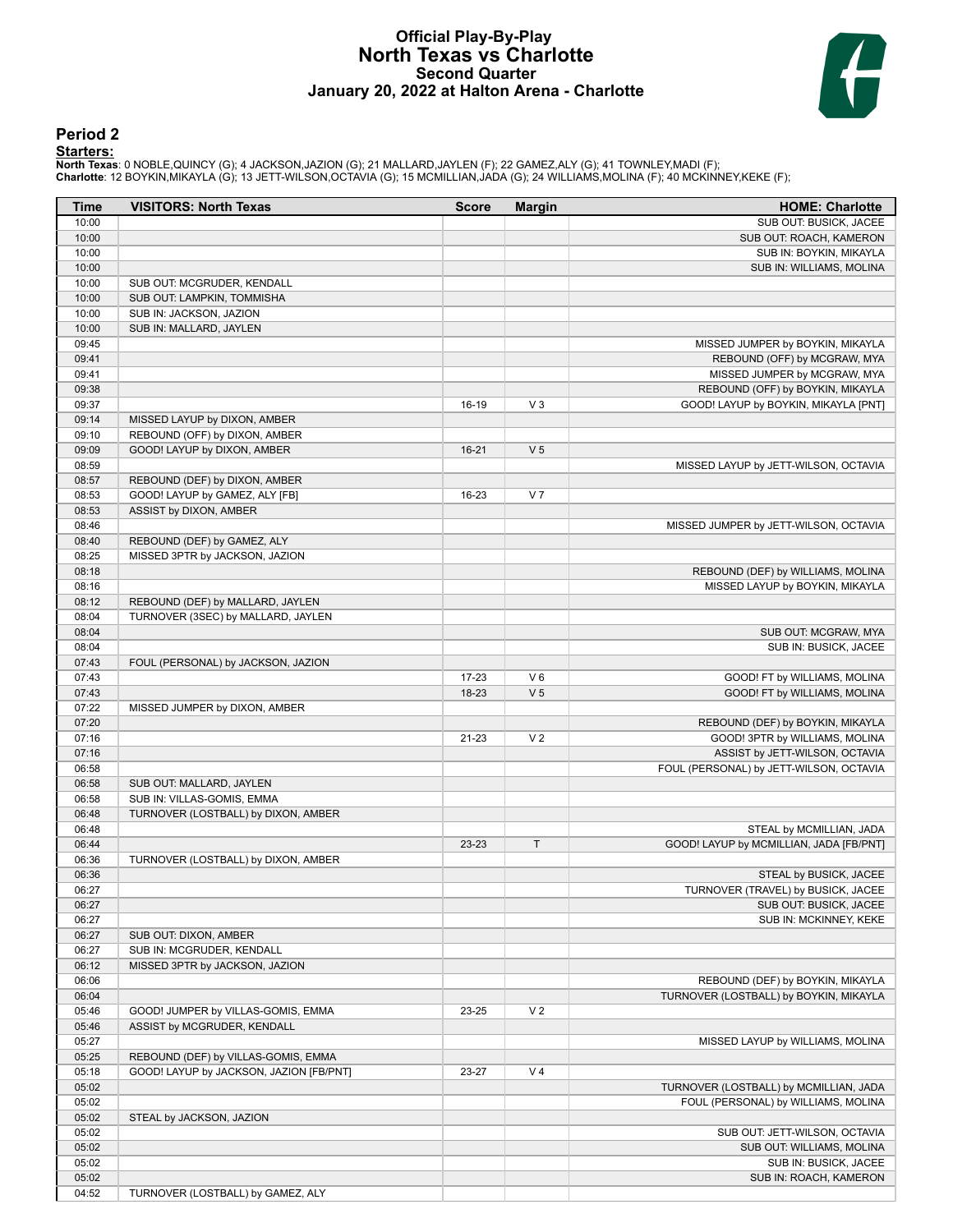| <b>Time</b> | <b>VISITORS: North Texas</b>               | <b>Score</b> | <b>Margin</b>  | <b>HOME: Charlotte</b>                  |
|-------------|--------------------------------------------|--------------|----------------|-----------------------------------------|
| 04:52       |                                            |              |                |                                         |
| 04:40       |                                            | 25-27        | V <sub>2</sub> | GOOD! LAYUP by MCKINNEY, KEKE           |
| 04:40       |                                            |              |                | ASSIST by MCMILLIAN, JADA               |
| 04:23       | MISSED JUMPER by VILLAS-GOMIS, EMMA        |              |                |                                         |
| 04:18       |                                            |              |                | REBOUND (DEF) by BOYKIN, MIKAYLA        |
| 04:03       |                                            | $27 - 27$    | T.             | GOOD! JUMPER by BUSICK, JACEE           |
| 04:03       |                                            |              |                | ASSIST by MCKINNEY, KEKE                |
| 03:42       | GOOD! JUMPER by MCGRUDER, KENDALL          | 27-29        | V <sub>2</sub> |                                         |
| 03:42       | ASSIST by GAMEZ, ALY                       |              |                |                                         |
| 03:31       | FOUL (PERSONAL) by MCGRUDER, KENDALL       |              |                |                                         |
| 03:31       |                                            |              |                | SUB OUT: ROACH, KAMERON                 |
| 03:31       |                                            |              |                | SUB IN: JETT-WILSON, OCTAVIA            |
| 03:28       |                                            | 29-29        | T.             | GOOD! JUMPER by JETT-WILSON, OCTAVIA    |
| 03:28       |                                            |              |                | ASSIST by MCMILLIAN, JADA               |
| 03:10       | GOOD! JUMPER by JACKSON, JAZION            | 29-31        | V <sub>2</sub> |                                         |
| 03:00       |                                            |              |                | FOUL (OFF) by MCMILLIAN, JADA           |
| 03:00       |                                            |              |                | TURNOVER (OFFENSIVE) by MCMILLIAN, JADA |
| 02:52       | FOUL (OFF) by VILLAS-GOMIS, EMMA           |              |                |                                         |
| 02:52       | TURNOVER (OFFENSIVE) by VILLAS-GOMIS, EMMA |              |                |                                         |
| 02:36       |                                            |              |                | MISSED LAYUP by BUSICK, JACEE           |
| 02:30       | REBOUND (DEF) by JACKSON, JAZION           |              |                |                                         |
| 02:19       | TURNOVER (LOSTBALL) by NOBLE, QUINCY       |              |                |                                         |
| 02:19       |                                            |              |                | STEAL by MCKINNEY, KEKE                 |
| 02:15       |                                            |              |                | SUB OUT: MCKINNEY, KEKE                 |
| 02:15       |                                            |              |                | SUB IN: MCGRAW, MYA                     |
| 02:15       | SUB OUT: VILLAS-GOMIS, EMMA                |              |                |                                         |
| 02:15       | SUB IN: LAMPKIN, TOMMISHA                  |              |                |                                         |
| 02:03       |                                            |              |                | MISSED LAYUP by BUSICK, JACEE           |
| 02:01       |                                            |              |                | REBOUND (OFF) by BUSICK, JACEE          |
| 02:00       |                                            |              |                | MISSED LAYUP by BUSICK, JACEE           |
| 01:58       | REBOUND (DEF) by LAMPKIN, TOMMISHA         |              |                |                                         |
| 01:48       | MISSED 3PTR by GAMEZ, ALY                  |              |                |                                         |
| 01:45       |                                            |              |                | REBOUND (DEF) by TEAM                   |
| 01:28       |                                            |              |                | TURNOVER (3SEC) by BUSICK, JACEE        |
| 01:10       | TURNOVER (BADPASS) by MCGRUDER, KENDALL    |              |                |                                         |
| 00:44       |                                            | 32-31        | H <sub>1</sub> | GOOD! 3PTR by JETT-WILSON, OCTAVIA      |
| 00:35       | TURNOVER (BADPASS) by MCGRUDER, KENDALL    |              |                |                                         |
| 00:35       |                                            |              |                | STEAL by MCMILLIAN, JADA                |
| 00:34       |                                            | $34-31$      | $H_3$          | GOOD! LAYUP by MCMILLIAN, JADA [PNT]    |
| 00:34       | FOUL (PERSONAL) by GAMEZ, ALY              |              |                |                                         |
| 00:34       |                                            | $35 - 31$    | H4             | GOOD! FT by MCMILLIAN, JADA             |
| 00:14       | GOOD! LAYUP by NOBLE, QUINCY               | 35-33        | H <sub>2</sub> |                                         |

### **North Texas 33, Charlotte 35**

| <b>Points (This Period)</b> | <b>UNT</b>    | <b>CLT</b>     |
|-----------------------------|---------------|----------------|
| In the Paint                |               |                |
| Off Turns                   |               | 12             |
| 2nd Chance                  |               |                |
| <b>Fast Break</b>           |               |                |
| Bench                       |               |                |
| Per Poss                    | 0.700<br>7/20 | 1.050<br>10/20 |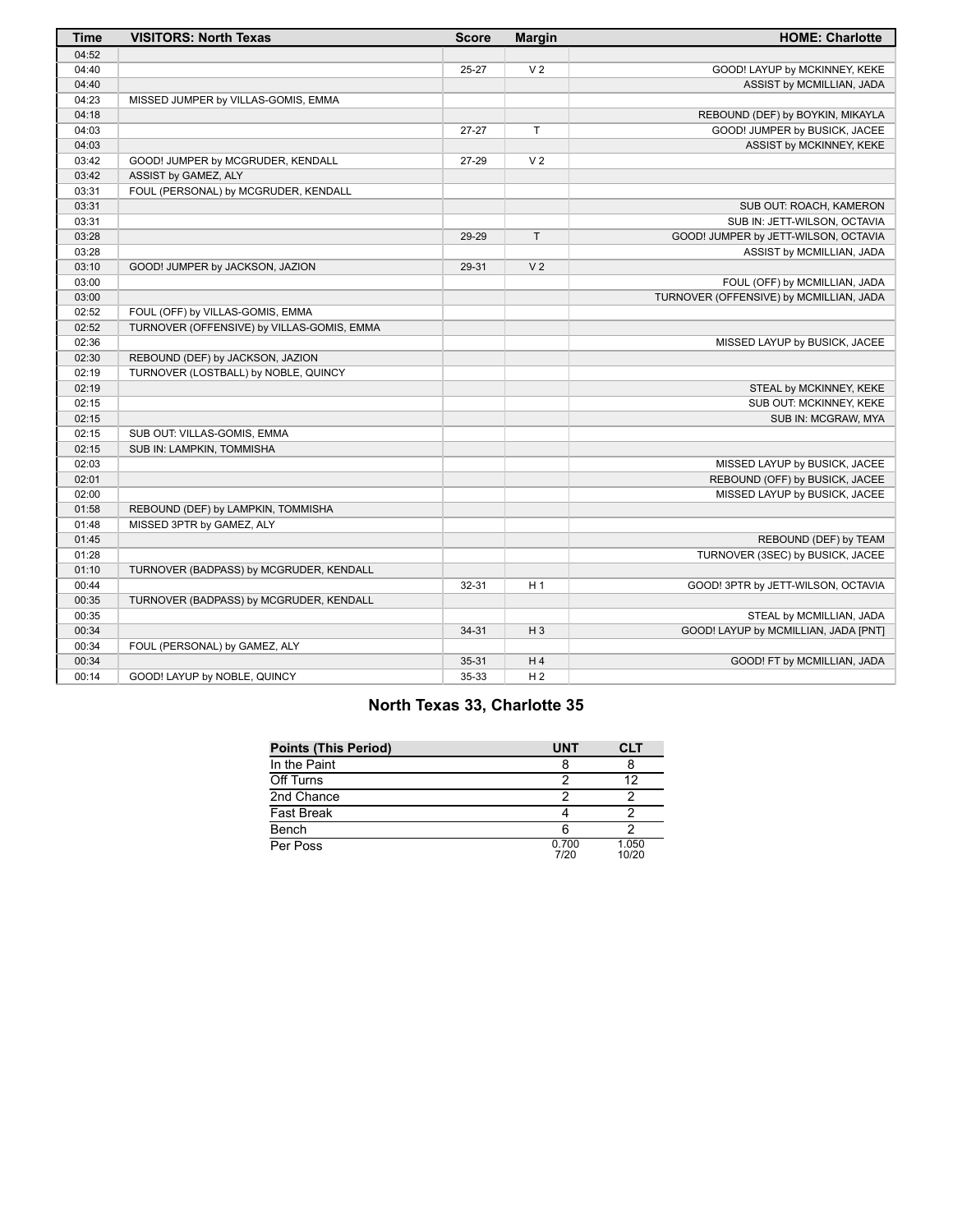### **Official Box Score North Texas vs Charlotte Second Half Statistics Only January 20, 2022 at Halton Arena - Charlotte**



### **North Texas 34**

| No. | Plaver                    | S  | <b>Pts</b> | <b>FG</b> | 3FG      | <b>FT</b> | <b>OR</b> | <b>DR</b> | TR | <b>PF</b> | A | TO       | <b>Blk</b> | Stl      | <b>Min</b> | $+/-$        |
|-----|---------------------------|----|------------|-----------|----------|-----------|-----------|-----------|----|-----------|---|----------|------------|----------|------------|--------------|
| 00  | NOBLE, QUINCY             | G  | 2          | $1 - 5$   | $0 - 2$  | $0 - 1$   | 0         |           |    | 4         | 2 |          |            |          | 17         | 1            |
| 01  | MCGRUDER, KENDALL         | G  | 3          | $1 - 5$   | $1 - 5$  | $0 - 0$   | 0         | 2         | 2  | 2         | 0 | 2        | 0          |          | 10         | -9           |
| 04  | JACKSON, JAZION           | G  | 8          | $3 - 7$   | $2 - 4$  | $0-0$     | 2         | 0         | 2  |           | 3 | $\Omega$ | 0          | 2        | 18         | 1            |
| 20  | DIXON, AMBER              | G  | $\Omega$   | $0 - 1$   | $0 - 1$  | $0 - 0$   | 0         | 0         | 0  | 2         |   |          | 0          | 0        | 6          | 5            |
| 21  | MALLARD, JAYLEN           |    | 10         | $2 - 4$   | $0 - 1$  | $6 - 8$   | 3         | 4         |    |           |   | 2        | $\Omega$   | 0        | 19         | $\mathbf{0}$ |
| 22  | GAMEZ, ALY                | G  |            | $0 - 2$   | $0 - 0$  | $1 - 2$   | 0         |           |    | 3         | 0 |          | 0          | $\Omega$ | 9          | $-7$         |
| 24  | LAMPKIN, TOMMISHA         |    | $\Omega$   | $0 - 1$   | $0 - 0$  | $0 - 0$   | 0         | 0         | 0  |           | 0 | 0        | 0          | 0        | 1          | -3           |
| 33  | <b>VILLAS-GOMIS, EMMA</b> | F. | 0          | $0 - 0$   | $0 - 0$  | $0 - 0$   | 0         | $\Omega$  | 0  | 0         | 0 | $\Omega$ | $\Omega$   | 0        | $\Omega$   | 0            |
| 41  | TOWNLEY, MADI             | F. | 10         | 4-6       | $0 - 0$  | $2 - 2$   | 4         | 3         | 7  | 0         | 0 | 2        | 0          | 0        | 20         | $-3$         |
|     | <b>TEAM</b>               |    | 0          | $0 - 0$   | $0 - 0$  | $0 - 0$   |           | $\Omega$  |    | 0         | 0 | 0        | $\Omega$   | 0        | 0          |              |
|     | <b>TOTALS</b>             |    | 34         | $11 - 31$ | $3 - 13$ | $9 - 13$  | 10        | 11        | 21 | 13        |   | 9        | $\Omega$   | 4        | 100        |              |

| <b>Shooting By Period</b><br>Period | FG        | FG%   | 3FG      | 3FG%  | FT        | FT%   | Deadball Rebounds: 3,0<br>Last FG Half: UNT 4th-03:27 |
|-------------------------------------|-----------|-------|----------|-------|-----------|-------|-------------------------------------------------------|
| 3rd Qtr                             | $9 - 14$  | 64%   | $2 - 4$  | 50%   | $-5 - 7$  | 71%   |                                                       |
| 4th Qtr                             | $2 - 17$  | 12%   | $1 - 9$  | 11%   | $4-6$     | 67%   |                                                       |
| 2nd Half                            | $11 - 31$ | 35%   | $3 - 13$ | 23%   | $9 - 13$  | 69%   |                                                       |
| Game                                | $25 - 61$ | 41.0% | $5 - 21$ | 23.8% | $12 - 17$ | 70.6% |                                                       |

### **Charlotte 37**

| No.             | Player                  | S  | <b>Pts</b> | FG.       | 3FG     | <b>FT</b> | OR           | <b>DR</b> | TR                    | PF             | A        | <b>TO</b>    | <b>Blk</b>     | Stl      | Min   | $+/-$        |
|-----------------|-------------------------|----|------------|-----------|---------|-----------|--------------|-----------|-----------------------|----------------|----------|--------------|----------------|----------|-------|--------------|
| 01              | MCGRAW, MYA             | F. | 0          | $0-0$     | $0 - 0$ | $0 - 0$   | 0            | 0         | 0                     | 0              | 0        | 0            | $\Omega$       | 0        | 0     | $\mathbf{0}$ |
| 12 <sup>°</sup> | <b>BOYKIN, MIKAYLA</b>  | G  | 3          | $1 - 3$   | $1 - 2$ | $0 - 0$   | $\Omega$     | 2         | $\mathbf{2}^{\prime}$ | 3              | 2        | $\mathbf{0}$ | $\overline{0}$ |          | 16    | 6            |
| 13              | JETT-WILSON, OCTAVIA    | G  | 18         | $5 - 8$   | $1 - 2$ | $7-8$     | 0            | 0         | $\mathbf{0}$          | $\overline{2}$ | $\Omega$ | $\Omega$     | $\Omega$       | 0        | 19    | 1            |
| 15              | <b>MCMILLIAN, JADA</b>  | G  | 12         | $3-5$     | $0 - 0$ | $6 - 6$   | $\mathbf{0}$ | 3         | 3                     | $\mathbf{0}$   | 2        | 1            | $\Omega$       |          | 20    | 3            |
| 20              | <b>BUSICK, JACEE</b>    | G  | $\Omega$   | $0 - 1$   | $0-0$   | $0 - 0$   | 0            | 5         | 5                     | 1              |          | 2            | $\Omega$       | 0        | 18    | 1            |
| <b>23</b>       | ROACH, KAMERON          | G  | $\Omega$   | $0 - 0$   | $0 - 0$ | $0 - 0$   | $\Omega$     | 0         | $\mathbf{0}$          | $\Omega$       | 0        | 1            | $\Omega$       | 0        | 5     | $-1$         |
| 24              | <b>WILLIAMS, MOLINA</b> | F  | $\Omega$   | $0 - 1$   | $0 - 0$ | $0 - 0$   | $\Omega$     | 1         |                       | 3              | $\Omega$ | 1            | $\Omega$       | $\Omega$ | 7     | -3           |
| 40              | <b>MCKINNEY, KEKE</b>   | F  | 4          | $1 - 2$   | $0 - 1$ | $2 - 2$   | $\Omega$     | 0         | $\overline{0}$        | 2              | $\Omega$ | 1            | $\Omega$       | $\Omega$ | 15    | -8           |
|                 | <b>TEAM</b>             |    | 0          | $0 - 0$   | $0-0$   | $0 - 0$   | $\Omega$     | 1         |                       | $\Omega$       | $\Omega$ | 1            | $\Omega$       | $\Omega$ | -0    |              |
|                 | <b>TOTALS</b>           |    | 37         | $10 - 20$ | 2-5     | 15-16     | 0            | $12 \,$   | 12                    | 11             | 5        | 7            | 0              |          | 2 100 |              |

| <b>Shooting By Period</b><br>Period | FG        | FG%   | 3FG      | 3FG%  | FT        | FT%   |
|-------------------------------------|-----------|-------|----------|-------|-----------|-------|
| 3rd Otr                             | $3 - 10$  | 30%   | $0 - 3$  | 00%   | 8-8       | 100%  |
| 4th Otr                             | $7 - 10$  | 70%   | $2-2$    | 100%  | 7-8       | 88%   |
| 2nd Half                            | $10 - 20$ | 50%   | $2-5$    | 40%   | $15 - 16$ | 94%   |
| Game                                | 22-51     | 43.1% | $4 - 10$ | 40.0% | $24 - 25$ | 96.0% |

*Deadball Rebounds:* 0,0 *Last FG Half:* CLT 4th-00:16

| Game Notes:                                                 | <b>Score</b> | 1st | 2nd | 3rd | 4th | <b>TOT</b> | <b>Points from (This Period)</b> | UNT CLT |    |
|-------------------------------------------------------------|--------------|-----|-----|-----|-----|------------|----------------------------------|---------|----|
| Officials: Carla Fountain, Dawn Marsh, Metta<br>Christensen | UNT          | 19  | 14  | 25  |     | 67         | In the Paint                     |         | 10 |
| Attendance: 19                                              | CLT          | 14  | 21  | 14  | 23  | 72         | Off Turns                        |         | 14 |
|                                                             |              |     |     |     |     |            | 2nd Chance                       |         |    |
| Start Time: 06:01 PM ET<br>End Time: 08:01 PM ET            |              |     |     |     |     |            | <b>Fast Break</b>                |         |    |
| Game Duration: 2:00<br>Conference Game;                     |              |     |     |     |     |            | Bench                            |         |    |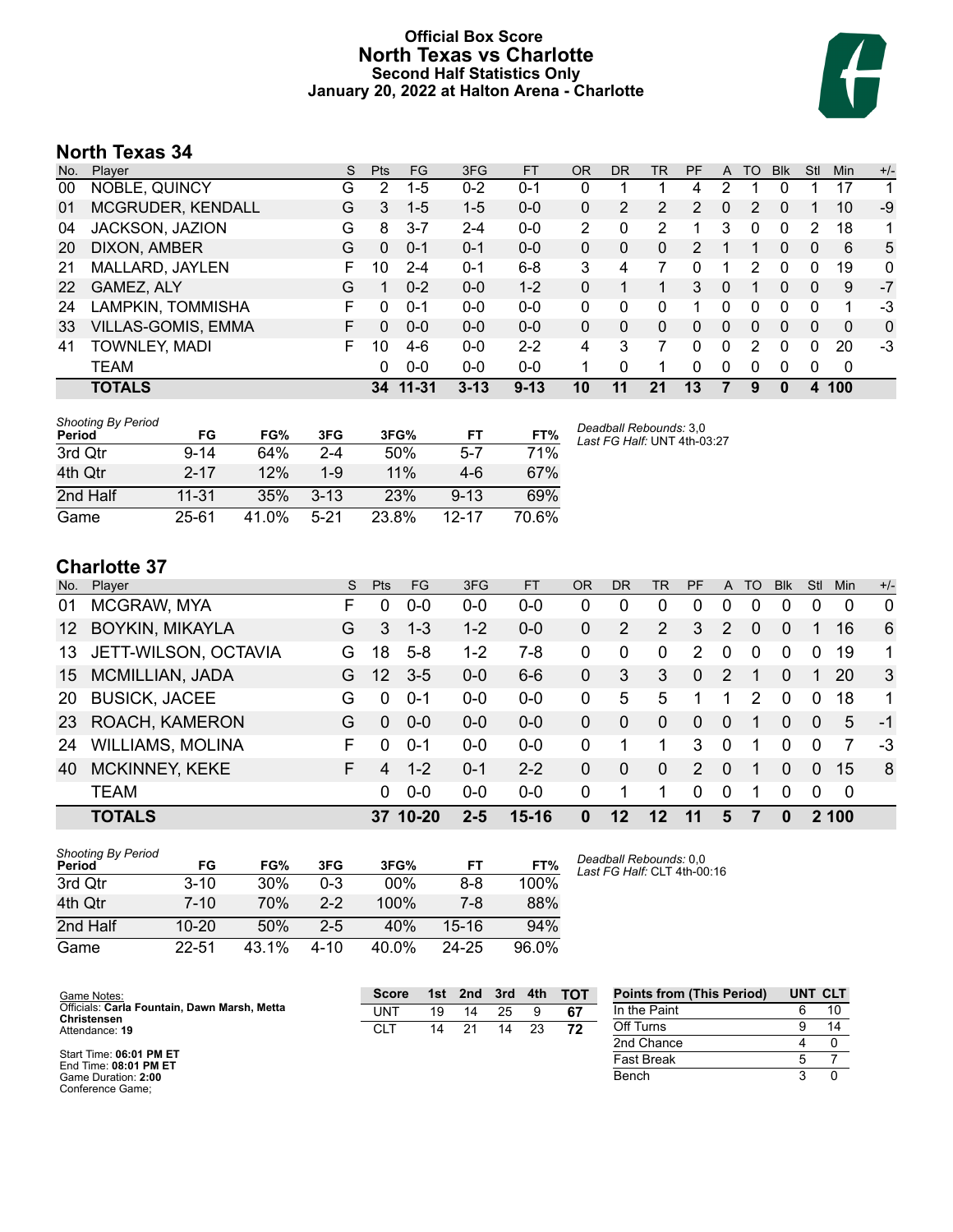### **Official Box Score North Texas vs Charlotte Third Quarter Statistics Only January 20, 2022 at Halton Arena - Charlotte**



### **North Texas 34**

| No. | Plaver                    | S | <b>Pts</b> | FG       | 3FG     | <b>FT</b> | <b>OR</b> | DR           | TR | PF          | A        | TO       | <b>Blk</b> | <b>Stl</b>   | Min          | $+/-$        |
|-----|---------------------------|---|------------|----------|---------|-----------|-----------|--------------|----|-------------|----------|----------|------------|--------------|--------------|--------------|
| 00  | NOBLE, QUINCY             | G | 2          | $1 - 2$  | $0 - 1$ | $0 - 1$   |           |              |    |             |          | 0        | 0          |              | 10           | 11           |
| 04  | JACKSON, JAZION           | G | 5          | $2 - 2$  | $1 - 1$ | $0 - 0$   |           | 0            |    |             | 3        | $\Omega$ | 0          |              | 10           | 11           |
| 21  | MALLARD, JAYLEN           | F | 8          | $2 - 3$  | $0 - 0$ | $4 - 4$   | 0         | 3            | 3  | 0           | $\Omega$ |          | 0          | 0            | 10           | 11           |
| 22  | GAMEZ, ALY                | G |            | $0 - 1$  | $0 - 0$ | $1 - 2$   | 0         |              | 1  | 2           | $\Omega$ |          | 0          | $\Omega$     | 4            | 1            |
| 41  | TOWNLEY, MADI             | F | 6          | $3 - 4$  | $0 - 0$ | $0-0$     | $\Omega$  | 2            | 2  | 0           | $\Omega$ |          | 0          | 0            | 10           | 11           |
| 01  | MCGRUDER, KENDALL         | G | 3          | $1 - 1$  | $1 - 1$ | $0 - 0$   | $\Omega$  | 0            | 0  | 2           | $\Omega$ | 0        | 0          | $\Omega$     | 2            | 1            |
| 20  | DIXON, AMBER              | G | 0          | $0 - 1$  | $0 - 1$ | $0 - 0$   | 0         | 0            | 0  | 0           |          | O        | 0          | 0            | 4            | 9            |
| 24  | LAMPKIN, TOMMISHA         | F | 0          | $0 - 0$  | $0 - 0$ | $0 - 0$   | $\Omega$  | 0            | 0  | 0           | $\Omega$ | 0        | 0          | $\mathbf{0}$ | $\mathbf{0}$ | $\mathbf{0}$ |
| 33  | <b>VILLAS-GOMIS, EMMA</b> | F | 0          | $0 - 0$  | $0-0$   | $0 - 0$   | 0         | 0            | 0  | 0           | $\Omega$ | 0        | 0          | $\mathbf 0$  | 0            | 0            |
|     | TEAM                      |   |            |          |         |           | $\Omega$  | $\mathbf{0}$ | 0  | $\mathbf 0$ |          | 0        |            |              |              |              |
|     | <b>TOTALS</b>             |   | 25         | $9 - 14$ | $2 - 4$ | $5 - 7$   |           |              | 8  | 6           | 5        | 3        | 0          | 2            | 50           |              |

| <b>Shooting By Period</b><br>Period | FG        | FG%   | 3FG    | 3FG%  |           | FT%   | Deadball Rebounds: 3,0 |
|-------------------------------------|-----------|-------|--------|-------|-----------|-------|------------------------|
| 2nd Half                            | 0-0       | 0%    | 0-0    | $0\%$ | 0-0       | 0%    |                        |
| Game                                | $25 - 61$ | 41.0% | $5-21$ | 23.8% | $12 - 17$ | 70.6% |                        |

### **Charlotte 37**

| No.               | Player                  | S  | <b>Pts</b> | FG.     | 3FG     | <b>FT</b> | OR           | <b>DR</b>    | TR           | <b>PF</b>     | A            | TO       | <b>Blk</b> | Stl            | Min            | $+/-$    |
|-------------------|-------------------------|----|------------|---------|---------|-----------|--------------|--------------|--------------|---------------|--------------|----------|------------|----------------|----------------|----------|
| $12 \overline{ }$ | <b>BOYKIN, MIKAYLA</b>  | G  | 0          | $0 - 2$ | $0 - 1$ | $0-0$     | 0            | 0            | 0            |               | 0            | 0        | 0          | 0              | 6              | -8       |
| 13                | JETT-WILSON, OCTAVIA    | G  | 6          | $1 - 3$ | $0 - 1$ | $4 - 4$   | 0            | 0            | 0            | 0             | $\Omega$     | $\Omega$ | $\Omega$   | $\Omega$       | 10             | $-11$    |
| 15                | MCMILLIAN, JADA         | G  | 6          | 1-1     | $0 - 0$ | $4 - 4$   | 0            | 2            | 2            | $\Omega$      | $\Omega$     |          | $\Omega$   |                | 10             | $-11$    |
| 24                | <b>WILLIAMS, MOLINA</b> | F  | 0          | $0 - 1$ | $0 - 0$ | $0 - 0$   | 0            |              | 1            | $\mathcal{P}$ | $\mathbf{0}$ |          | $\Omega$   | $\overline{0}$ | 5              | -6       |
| 40                | <b>MCKINNEY, KEKE</b>   | F. | 2          | $1 - 2$ | $0 - 1$ | $0-0$     | 0            | 0            | 0            | 1             | $\Omega$     |          | $\Omega$   | $\Omega$       | 6              | $-4$     |
| 01                | MCGRAW, MYA             | F  | 0          | $0 - 0$ | $0 - 0$ | $0-0$     | $\mathbf{0}$ | $\mathbf{0}$ | $\mathbf{0}$ | $\Omega$      | $\mathbf{0}$ | $\Omega$ | $\Omega$   | $\mathbf{0}$   | $\Omega$       | $\Omega$ |
| 20                | <b>BUSICK, JACEE</b>    | G  | $\Omega$   | $0 - 1$ | $0 - 0$ | $0-0$     | 0            |              |              | 0             | $\Omega$     | 0        | $\Omega$   | 0              | 9              | $-12$    |
| 23                | ROACH, KAMERON          | G  | $\Omega$   | $0 - 0$ | $0 - 0$ | $0-0$     | 0            | $\Omega$     | $\Omega$     | $\Omega$      | $\Omega$     | 1        | $\Omega$   | $\Omega$       | $\overline{4}$ | $-3$     |
|                   | <b>TEAM</b>             |    |            |         |         |           | $\Omega$     | 1            |              | $\mathbf 0$   |              | 0        |            |                |                |          |
|                   | <b>TOTALS</b>           |    |            | 14 3-10 | $0 - 3$ | $8 - 8$   | $\bf{0}$     | 5            | 5            | 4             | $\bf{0}$     | 4        | $\bf{0}$   | 1              | 50             |          |

| <b>Shooting By Period</b><br>Period | FG        | FG%   | 3FG      | 3FG%  | FТ        | FT%   |
|-------------------------------------|-----------|-------|----------|-------|-----------|-------|
| 2nd Half                            | 0-0       | 0%    | ი-ი      | $0\%$ | ი-ი       | 0%    |
| Game                                | $22 - 51$ | 43.1% | $4 - 10$ | 40.0% | $24 - 25$ | 96.0% |

*Deadball Rebounds:* 0,0

| Game Notes:                                                 | <b>Score</b> | 1st l | 2nd | 3rd | 4th | <b>TOT</b> | <b>Points (This Period)</b> | UN1            | <b>CLT</b>    |
|-------------------------------------------------------------|--------------|-------|-----|-----|-----|------------|-----------------------------|----------------|---------------|
| Officials: Carla Fountain, Dawn Marsh, Metta<br>Christensen | UNT          | 19    | 14  | 25  |     | 67         | In the Paint                |                |               |
| Attendance: 19                                              | CLT          | 14    |     | 14  | 23  | 72         | Off Turns                   |                |               |
|                                                             |              |       |     |     |     |            | 2nd Chance                  |                |               |
| Start Time: 06:01 PM ET<br>End Time: 08:01 PM ET            |              |       |     |     |     |            | <b>Fast Break</b>           |                |               |
| Game Duration: 2:00                                         |              |       |     |     |     |            | Bench                       |                |               |
| Conference Game;                                            |              |       |     |     |     |            | Per Poss                    | 1.316<br>12/19 | 0.824<br>7/17 |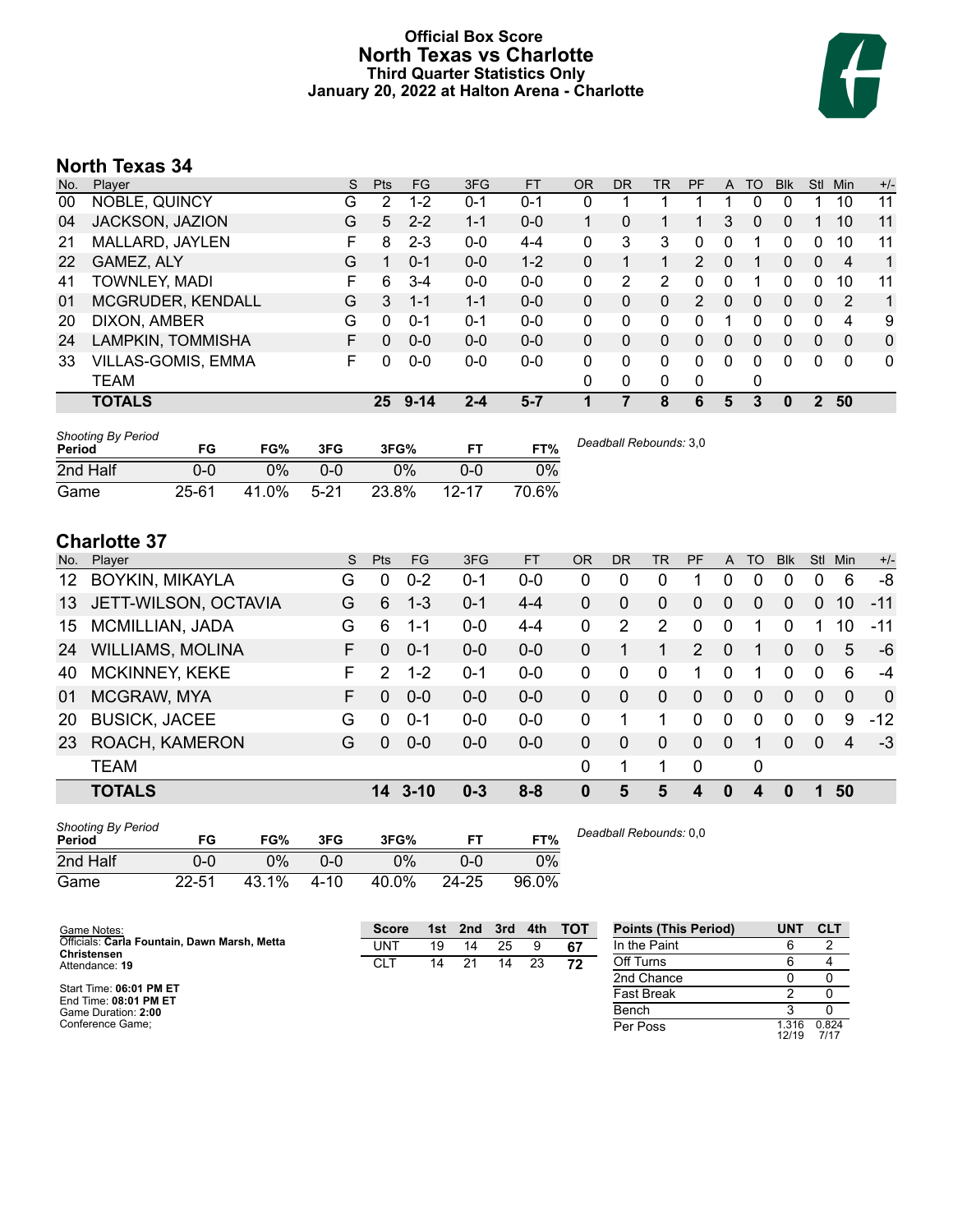### **Official Play-By-Play North Texas vs Charlotte Third Quarter January 20, 2022 at Halton Arena - Charlotte**



### **Period 3**

<mark>Starters:</mark><br>North Texas: 0 NOBLE,QUINCY (G); 4 JACKSON,JAZION (G); 21 MALLARD,JAYLEN (F); 22 GAMEZ,ALY (G); 41 TOWNLEY,MADI (F);<br>Charlotte: 12 BOYKIN,MIKAYLA (G); 13 JETT-WILSON,OCTAVIA (G); 15 MCMILLIAN,JADA (G); 24 WILLI

| <b>Time</b>    | <b>VISITORS: North Texas</b>           | <b>Score</b> | <b>Margin</b>  | <b>HOME: Charlotte</b>                 |
|----------------|----------------------------------------|--------------|----------------|----------------------------------------|
| 10:00          |                                        |              |                | SUB OUT: MCGRAW, MYA                   |
| 10:00          |                                        |              |                | SUB OUT: BUSICK, JACEE                 |
| 10:00          |                                        |              |                | SUB IN: WILLIAMS, MOLINA               |
| 10:00          |                                        |              |                | SUB IN: MCKINNEY, KEKE                 |
| 10:00          | SUB OUT: MCGRUDER, KENDALL             |              |                |                                        |
| 10:00          | SUB OUT: LAMPKIN, TOMMISHA             |              |                |                                        |
| 10:00          | SUB IN: MALLARD, JAYLEN                |              |                |                                        |
| 10:00          | SUB IN: TOWNLEY, MADI                  |              |                |                                        |
| 09:44<br>09:42 | MISSED FT by GAMEZ, ALY                |              |                | FOUL (PERSONAL) by MCKINNEY, KEKE      |
| 09:42          | REBOUND (OFF) by TEAM                  |              |                |                                        |
| 09:42          | GOOD! FT by GAMEZ, ALY                 | 35-34        | H <sub>1</sub> |                                        |
| 09:42          |                                        |              |                | SUB OUT: MCKINNEY, KEKE                |
| 09:42          |                                        |              |                | SUB IN: BUSICK, JACEE                  |
| 09:13          |                                        |              |                | MISSED LAYUP by WILLIAMS, MOLINA       |
| 09:10          | REBOUND (DEF) by MALLARD, JAYLEN       |              |                |                                        |
| 09:04          | MISSED JUMPER by TOWNLEY, MADI         |              |                |                                        |
| 09:00          |                                        |              |                | REBOUND (DEF) by BUSICK, JACEE         |
| 08:54          |                                        |              |                | MISSED JUMPER by JETT-WILSON, OCTAVIA  |
| 08:52          | REBOUND (DEF) by MALLARD, JAYLEN       |              |                |                                        |
| 08:28          | GOOD! LAYUP by TOWNLEY, MADI [PNT]     | 35-36        | V <sub>1</sub> |                                        |
| 08:04          |                                        |              |                | MISSED JUMPER by BOYKIN, MIKAYLA       |
| 08:01          | REBOUND (DEF) by GAMEZ, ALY            |              |                |                                        |
| 07:55          | MISSED 3PTR by NOBLE, QUINCY           |              |                |                                        |
| 07:51          |                                        |              |                | REBOUND (DEF) by MCMILLIAN, JADA       |
| 07:45          |                                        |              |                | MISSED JUMPER by BUSICK, JACEE         |
| 07:41          | REBOUND (DEF) by TOWNLEY, MADI         |              |                |                                        |
| 07:24          | MISSED JUMPER by GAMEZ, ALY            |              |                |                                        |
| 07:21          |                                        |              |                | REBOUND (DEF) by WILLIAMS, MOLINA      |
| 07:03          | FOUL (PERSONAL) by GAMEZ, ALY          |              |                |                                        |
| 07:03          | SUB OUT: GAMEZ, ALY                    |              |                |                                        |
| 07:03          | SUB IN: DIXON, AMBER                   |              |                |                                        |
| 07:03          |                                        | 36-36        | T              | GOOD! FT by MCMILLIAN, JADA            |
| 07:03          |                                        | 37-36        | H <sub>1</sub> | GOOD! FT by MCMILLIAN, JADA            |
| 06:55          | TURNOVER (LOSTBALL) by TOWNLEY, MADI   |              |                |                                        |
| 06:55<br>06:39 |                                        |              |                | STEAL by MCMILLIAN, JADA               |
|                |                                        |              |                | TURNOVER (TRAVEL) by WILLIAMS, MOLINA  |
| 06:13<br>06:13 | GOOD! FT by MALLARD, JAYLEN            | 37-37        | $\mathsf{T}$   | FOUL (PERSONAL) by WILLIAMS, MOLINA    |
| 06:13          | GOOD! FT by MALLARD, JAYLEN            | 37-38        | V <sub>1</sub> |                                        |
| 05:54          |                                        |              |                | MISSED 3PTR by BOYKIN, MIKAYLA         |
| 05:50          | REBOUND (DEF) by MALLARD, JAYLEN       |              |                |                                        |
| 05:41          | GOOD! JUMPER by JACKSON, JAZION [PNT]  | 37-40        | $V_3$          |                                        |
| 05:29          |                                        |              |                | MISSED 3PTR by JETT-WILSON, OCTAVIA    |
| 05:24          | REBOUND (DEF) by NOBLE, QUINCY         |              |                |                                        |
| 05:20          | GOOD! 3PTR by JACKSON, JAZION          | $37 - 43$    | $V_6$          |                                        |
| 05:20          | ASSIST by NOBLE, QUINCY                |              |                |                                        |
| 05:17          |                                        |              |                |                                        |
| 05:17          |                                        |              |                | SUB OUT: WILLIAMS, MOLINA              |
| 05:17          |                                        |              |                | SUB IN: MCKINNEY, KEKE                 |
| 05:06          |                                        | 39-43        | V <sub>4</sub> | GOOD! JUMPER by MCMILLIAN, JADA        |
| 04:55          | GOOD! JUMPER by NOBLE, QUINCY          | 39-45        | $V_6$          |                                        |
| 04:55          |                                        |              |                | FOUL (PERSONAL) by BOYKIN, MIKAYLA     |
| 04:55          |                                        |              |                | TIMEOUT 30SEC                          |
| 04:55          |                                        |              |                | SUB OUT: BOYKIN, MIKAYLA               |
| 04:55          |                                        |              |                | SUB IN: ROACH, KAMERON                 |
| 04:55          | MISSED FT by NOBLE, QUINCY             |              |                |                                        |
| 04:55          |                                        |              |                | REBOUND (DEF) by MCMILLIAN, JADA       |
| 04:50          |                                        |              |                | TURNOVER (LOSTBALL) by MCMILLIAN, JADA |
| 04:50          | STEAL by NOBLE, QUINCY                 |              |                |                                        |
| 04:41          | GOOD! JUMPER by MALLARD, JAYLEN        | 39-47        | V 8            |                                        |
| 04:41          | ASSIST by DIXON, AMBER                 |              |                |                                        |
| 04:34          |                                        |              |                | TURNOVER (BADPASS) by ROACH, KAMERON   |
| 04:34          | STEAL by JACKSON, JAZION               |              |                |                                        |
| 04:30          | GOOD! JUMPER by TOWNLEY, MADI [FB/PNT] | 39-49        | $V$ 10         |                                        |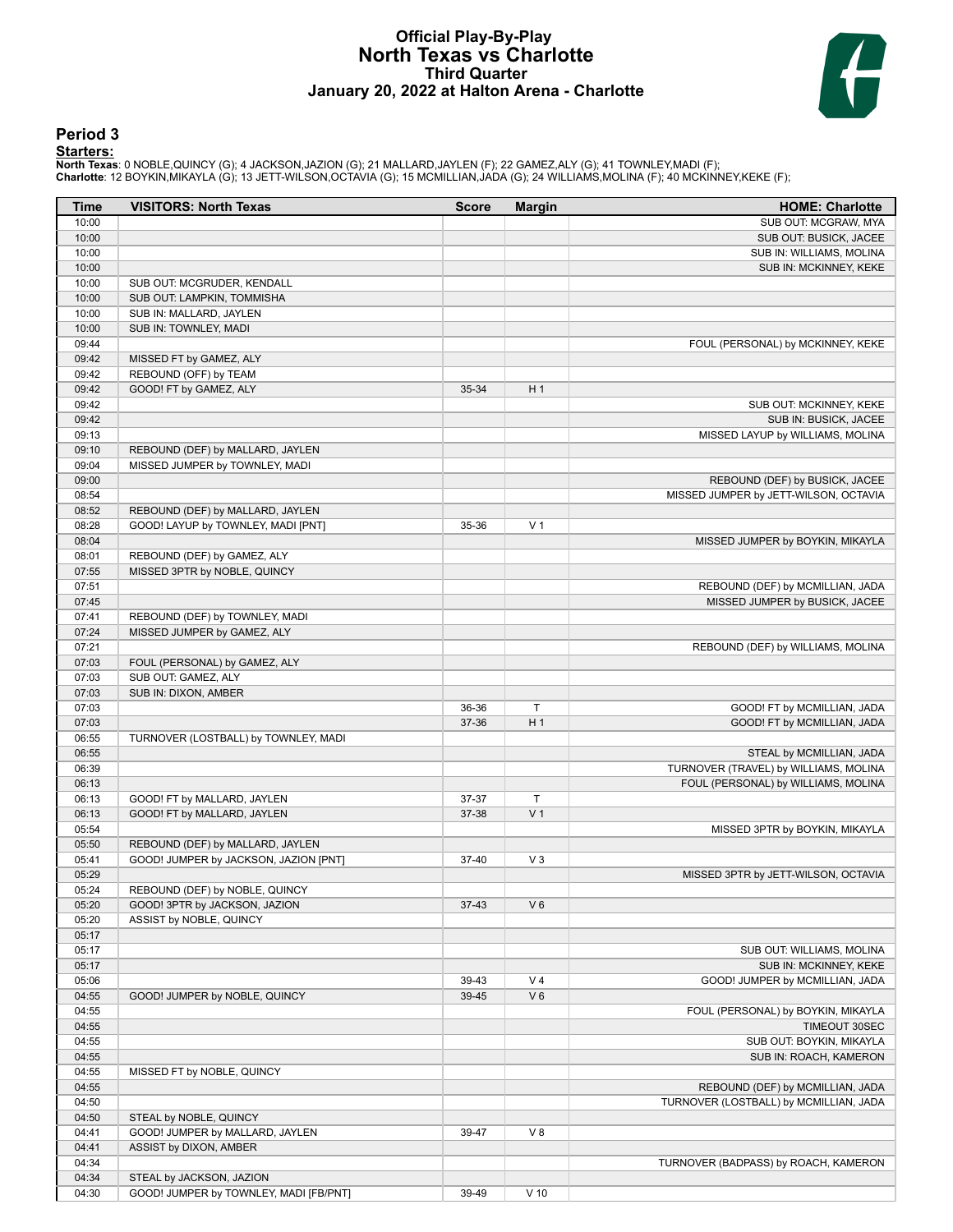| <b>Time</b> | <b>VISITORS: North Texas</b>         | <b>Score</b> | <b>Margin</b>   | <b>HOME: Charlotte</b>                    |
|-------------|--------------------------------------|--------------|-----------------|-------------------------------------------|
| 04:30       | ASSIST by JACKSON, JAZION            |              |                 |                                           |
| 04:04       | FOUL (PERSONAL) by NOBLE, QUINCY     |              |                 |                                           |
| 04:04       |                                      |              |                 | SUB OUT: BUSICK, JACEE                    |
| 04:04       |                                      |              |                 | SUB IN: WILLIAMS, MOLINA                  |
| 04:04       |                                      | 40-49        | V <sub>9</sub>  | GOOD! FT by JETT-WILSON, OCTAVIA          |
| 04:04       |                                      | 41-49        | V8              | GOOD! FT by JETT-WILSON, OCTAVIA          |
| 03:45       |                                      |              |                 | FOUL (PERSONAL) by WILLIAMS, MOLINA       |
| 03:45       |                                      |              |                 | SUB OUT: WILLIAMS, MOLINA                 |
| 03:45       |                                      |              |                 | SUB IN: BUSICK, JACEE                     |
| 03:45       | GOOD! FT by MALLARD, JAYLEN          | 41-50        | V <sub>9</sub>  |                                           |
| 03:44       | GOOD! FT by MALLARD, JAYLEN          | $41 - 51$    | $V$ 10          |                                           |
| 03:28       |                                      |              |                 | MISSED 3PTR by MCKINNEY, KEKE             |
| 03:24       | REBOUND (DEF) by TOWNLEY, MADI       |              |                 |                                           |
| 03:14       | MISSED 3PTR by DIXON, AMBER          |              |                 |                                           |
| 03:12       |                                      |              |                 | REBOUND (DEF) by TEAM                     |
| 02:53       |                                      |              |                 | TURNOVER (BADPASS) by MCKINNEY, KEKE      |
| 02:53       | SUB OUT: DIXON, AMBER                |              |                 |                                           |
| 02:53       | SUB IN: MCGRUDER, KENDALL            |              |                 |                                           |
| 02:39       | TURNOVER (TRAVEL) by MALLARD, JAYLEN |              |                 |                                           |
| 02:28       |                                      | 43-51        | V <sub>8</sub>  | GOOD! JUMPER by MCKINNEY, KEKE            |
| 02:08       | GOOD! JUMPER by MALLARD, JAYLEN      | 43-53        | $V$ 10          |                                           |
| 02:08       | ASSIST by JACKSON, JAZION            |              |                 |                                           |
| 01:39       |                                      | 45-53        | V8              | GOOD! LAYUP by JETT-WILSON, OCTAVIA [PNT] |
| 01:28       | GOOD! 3PTR by MCGRUDER, KENDALL      | 45-56        | V <sub>11</sub> |                                           |
| 01:28       | ASSIST by JACKSON, JAZION            |              |                 |                                           |
| 01:10       | FOUL (PERSONAL) by MCGRUDER, KENDALL |              |                 |                                           |
| 01:08       | FOUL (PERSONAL) by MCGRUDER, KENDALL |              |                 |                                           |
| 01:08       | SUB OUT: MCGRUDER, KENDALL           |              |                 |                                           |
| 01:08       | SUB IN: GAMEZ, ALY                   |              |                 |                                           |
| 01:08       |                                      | 46-56        | $V$ 10          | GOOD! FT by JETT-WILSON, OCTAVIA          |
| 01:08       |                                      | 47-56        | V <sub>9</sub>  | GOOD! FT by JETT-WILSON, OCTAVIA          |
| 00:57       | MISSED JUMPER by MALLARD, JAYLEN     |              |                 |                                           |
| 00:47       | REBOUND (OFF) by JACKSON, JAZION     |              |                 |                                           |
| 00:40       | FOUL (OFF) by GAMEZ, ALY             |              |                 |                                           |
| 00:40       | TURNOVER (OFFENSIVE) by GAMEZ, ALY   |              |                 |                                           |
| 00:40       |                                      |              |                 | SUB OUT: ROACH, KAMERON                   |
| 00:40       |                                      |              |                 | SUB IN: BOYKIN, MIKAYLA                   |
| 00:25       | FOUL (PERSONAL) by JACKSON, JAZION   |              |                 |                                           |
| 00:25       |                                      | 48-56        | V8              | GOOD! FT by MCMILLIAN, JADA               |
| 00:25       |                                      | 49-56        | V <sub>7</sub>  | GOOD! FT by MCMILLIAN, JADA               |
| 00:05       | GOOD! JUMPER by TOWNLEY, MADI        | 49-58        | V <sub>9</sub>  |                                           |

### **North Texas 58, Charlotte 49**

| <b>Points (This Period)</b> | <b>UNT</b>     | <b>CLT</b>    |
|-----------------------------|----------------|---------------|
| In the Paint                |                |               |
| Off Turns                   |                |               |
| 2nd Chance                  |                |               |
| <b>Fast Break</b>           |                |               |
| Bench                       |                |               |
| Per Poss                    | 1.316<br>12/19 | 0.824<br>7/17 |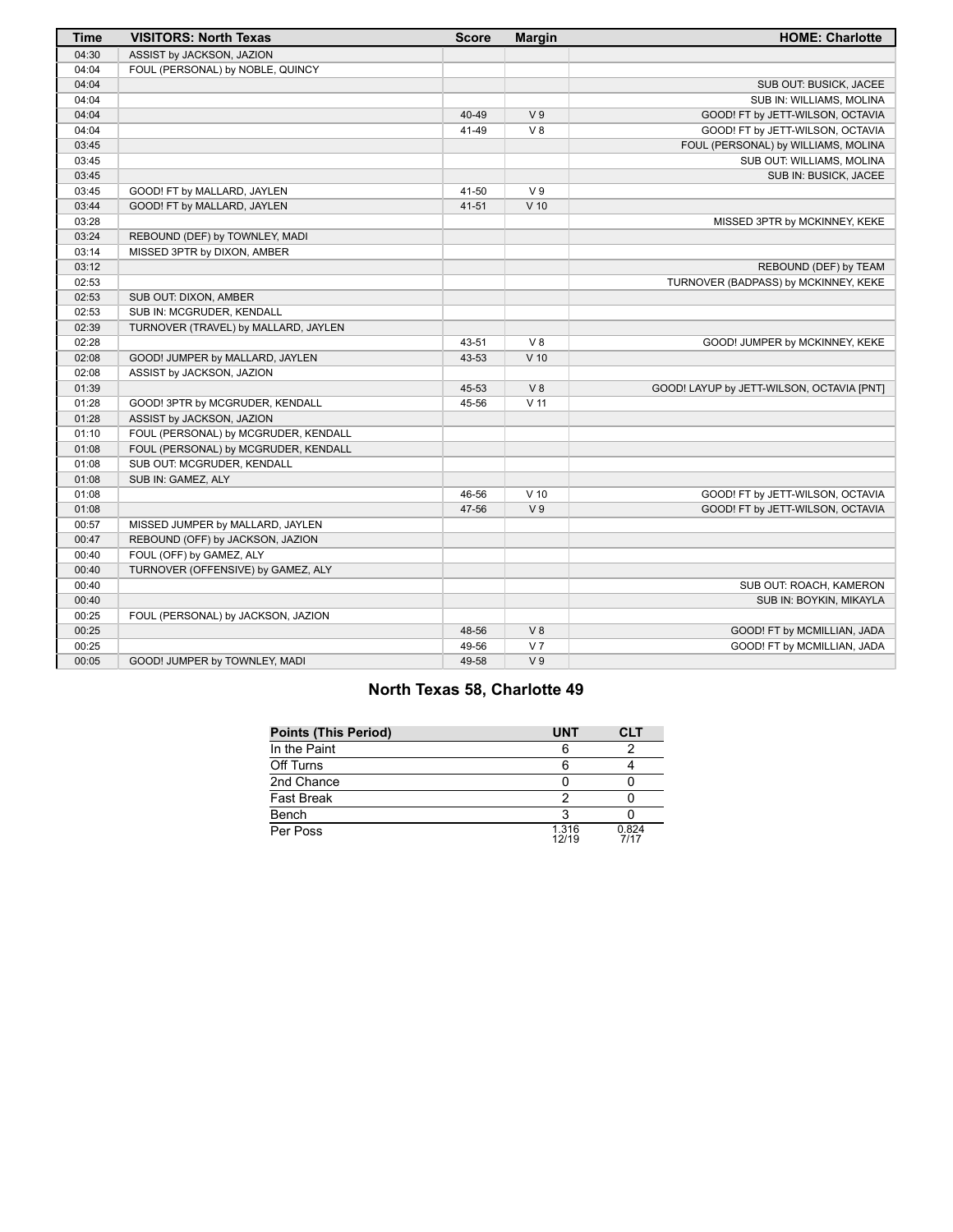### **Official Box Score North Texas vs Charlotte Fourth Quarter Statistics Only January 20, 2022 at Halton Arena - Charlotte**



### **North Texas 9**

| No. | Plaver                    | S  | Pts          | FG.      | 3FG     | <b>FT</b> | <b>OR</b> | <b>DR</b> | TR | PF | A            | <b>TO</b> | <b>Blk</b>   | Stl           | Min | $+/-$        |
|-----|---------------------------|----|--------------|----------|---------|-----------|-----------|-----------|----|----|--------------|-----------|--------------|---------------|-----|--------------|
| 00  | NOBLE, QUINCY             | G  | 0            | $0 - 3$  | $0 - 1$ | $0 - 0$   | 0         | 0         | 0  | 3  |              |           | 0            | 0             |     | $-10$        |
| 04  | JACKSON, JAZION           | G  | 3            | $1 - 5$  | $1 - 3$ | $0 - 0$   | 1         | 0         | 1  | 0  | $\mathbf{0}$ | $\Omega$  | 0            |               | 8   | $-10$        |
| 21  | MALLARD, JAYLEN           | F. | 2            | $0 - 1$  | $0 - 1$ | $2 - 4$   | 3         |           | 4  | 0  |              |           | 0            | 0             | 9   | $-11$        |
| 22  | GAMEZ, ALY                | G  | 0            | $0 - 1$  | $0 - 0$ | $0 - 0$   | 0         | 0         | 0  |    | 0            | $\Omega$  | $\Omega$     | $\mathbf{0}$  | 5   | -8           |
| 41  | <b>TOWNLEY, MADI</b>      | F  | 4            | $1 - 2$  | $0 - 0$ | $2 - 2$   | 4         |           | 5  | 0  | 0            |           | 0            | 0             | 10  | $-14$        |
| 01  | MCGRUDER, KENDALL         | G  | <sup>0</sup> | $0 - 4$  | $0 - 4$ | $0 - 0$   | $\Omega$  | 2         | 2  | 0  | 0            | 2         | 0            |               | 8   | $-10$        |
| 20  | DIXON, AMBER              | G  | U            | $0 - 0$  | $0-0$   | $0-0$     | 0         | 0         | 0  | 2  | 0            |           |              | 0             | 2   | -4           |
| 24  | LAMPKIN, TOMMISHA         | F. | 0            | $0 - 1$  | $0 - 0$ | $0 - 0$   | $\Omega$  | 0         | 0  |    | 0            | 0         | 0            | 0             |     | -3           |
| 33  | <b>VILLAS-GOMIS, EMMA</b> | F. | O            | $0 - 0$  | $0 - 0$ | $0 - 0$   | 0         | 0         | 0  | 0  | 0            | 0         | 0            | 0             | 0   | $\mathbf{0}$ |
|     | TEAM                      |    |              |          |         |           |           | $\Omega$  | 1  | 0  |              | 0         |              |               |     |              |
|     | <b>TOTALS</b>             |    | 9            | $2 - 17$ | $1 - 9$ | $4-6$     | 9         | 4         | 13 |    | 2            | 6         | $\mathbf{0}$ | $\mathcal{P}$ | 50  |              |

| <b>Shooting By Period</b><br>Period | FG        | FG%   | 3FG      | 3FG%  | ET        | FT%   | Deadball Rebounds: 3,0 |
|-------------------------------------|-----------|-------|----------|-------|-----------|-------|------------------------|
| Game                                | $25 - 61$ | 41.0% | $5 - 21$ | 23.8% | $12 - 17$ | 70.6% |                        |

### **Charlotte 23**

| No.             | Player                                        | S  | <b>Pts</b>    | <b>FG</b> | 3FG     | FT.     | 0R       | DR                     | TR       | <b>PF</b>      | A        | TO       | <b>Blk</b> | Stl            | Min      | $+/-$        |
|-----------------|-----------------------------------------------|----|---------------|-----------|---------|---------|----------|------------------------|----------|----------------|----------|----------|------------|----------------|----------|--------------|
| 12 <sup>°</sup> | BOYKIN, MIKAYLA                               | G  | 3             | 1-1       | 1-1     | $0-0$   | 0        | 2                      | 2        | 2              | 2        | 0        | 0          |                | 10       | 14           |
| 13              | JETT-WILSON, OCTAVIA                          | G  | 12            | $4 - 5$   | 1-1     | $3 - 4$ | 0        | 0                      | $\Omega$ | $\overline{2}$ | 0        | 0        | 0          | 0              | 9        | 12           |
| 15              | <b>MCMILLIAN, JADA</b>                        | G  | 6             | $2 - 4$   | $0-0$   | $2 - 2$ | 0        |                        |          | 0              | 2        | 0        | 0          | 0              | 10       | 14           |
| 24              | <b>WILLIAMS, MOLINA</b>                       | F. | 0             | $0-0$     | $0 - 0$ | $0 - 0$ | 0        | 0                      | 0        |                | 0        | $\Omega$ | 0          | $\overline{0}$ | 2        | $\mathbf{3}$ |
| 40              | <b>MCKINNEY, KEKE</b>                         | F  | $\mathcal{P}$ | $0 - 0$   | $0-0$   | $2 - 2$ | 0        | 0                      | $\Omega$ |                | 0        | 0        | 0          | 0              | 9        | 12           |
| 01              | MCGRAW, MYA                                   | F  | 0             | $0-0$     | $0-0$   | $0 - 0$ | 0        | 0                      | $\Omega$ | 0              | 0        | $\Omega$ | 0          | $\Omega$       | $\Omega$ | $\mathbf 0$  |
| 20              | <b>BUSICK, JACEE</b>                          | G  | 0             | $0-0$     | $0-0$   | $0-0$   | 0        | 4                      | 4        |                |          | 2        | 0          | 0              | 9        | 13           |
| 23              | ROACH, KAMERON                                | G  | 0             | $0-0$     | $0 - 0$ | $0 - 0$ | $\Omega$ | 0                      | $\Omega$ | 0              | $\Omega$ | $\Omega$ | $\Omega$   | $\Omega$       |          | 2            |
|                 | <b>TEAM</b>                                   |    |               |           |         |         | $\Omega$ | 0                      | $\Omega$ | 0              |          | 1        |            |                |          |              |
|                 | <b>TOTALS</b>                                 |    |               | $23$ 7-10 | $2 - 2$ | $7 - 8$ | 0        | 7                      |          | 7              | 5        | 3        | 0          | 1              | 50       |              |
| <b>Daviad</b>   | <b>Shooting By Period</b><br>ECO<br>EC.<br>2E |    | 2ECO          |           | EТ      | ET0/    |          | Deadball Rebounds: 0.0 |          |                |          |          |            |                |          |              |

| Period |       | FG%   | 3FG     | 3FG%  |           | ≂т%   |
|--------|-------|-------|---------|-------|-----------|-------|
| Game   | 22-51 | 43.1% | $-4-10$ | 40.0% | $24 - 25$ | 96.0% |

| vaniv       | $22 - 7$ |  |              |  | - JU.U /U |                                |
|-------------|----------|--|--------------|--|-----------|--------------------------------|
|             |          |  |              |  |           |                                |
|             |          |  |              |  |           |                                |
|             |          |  |              |  |           |                                |
| Game Notes: |          |  | <b>Score</b> |  |           | 1st 2nd 3rd 4th TOT Points (Th |
|             |          |  |              |  |           |                                |

| Game Notes:                                                 | <b>Score</b> | 1st | 2nd | 3rd | 4th | тот | <b>Points (This Period)</b> | UNT           | <b>CLT</b>     |
|-------------------------------------------------------------|--------------|-----|-----|-----|-----|-----|-----------------------------|---------------|----------------|
| Officials: Carla Fountain, Dawn Marsh, Metta<br>Christensen | UNT          | 19  | 14  | 25  |     | 67  | In the Paint                |               |                |
| Attendance: 19                                              | CLT          | 14  |     | 14  | 23  | 72  | Off Turns                   |               |                |
|                                                             |              |     |     |     |     |     | 2nd Chance                  |               |                |
| Start Time: 06:01 PM ET<br>End Time: 08:01 PM ET            |              |     |     |     |     |     | Fast Break                  |               |                |
| Game Duration: 2:00                                         |              |     |     |     |     |     | Bench                       |               |                |
| Conference Game:                                            |              |     |     |     |     |     | Per Poss                    | 0.563<br>4/16 | 1.438<br>11/16 |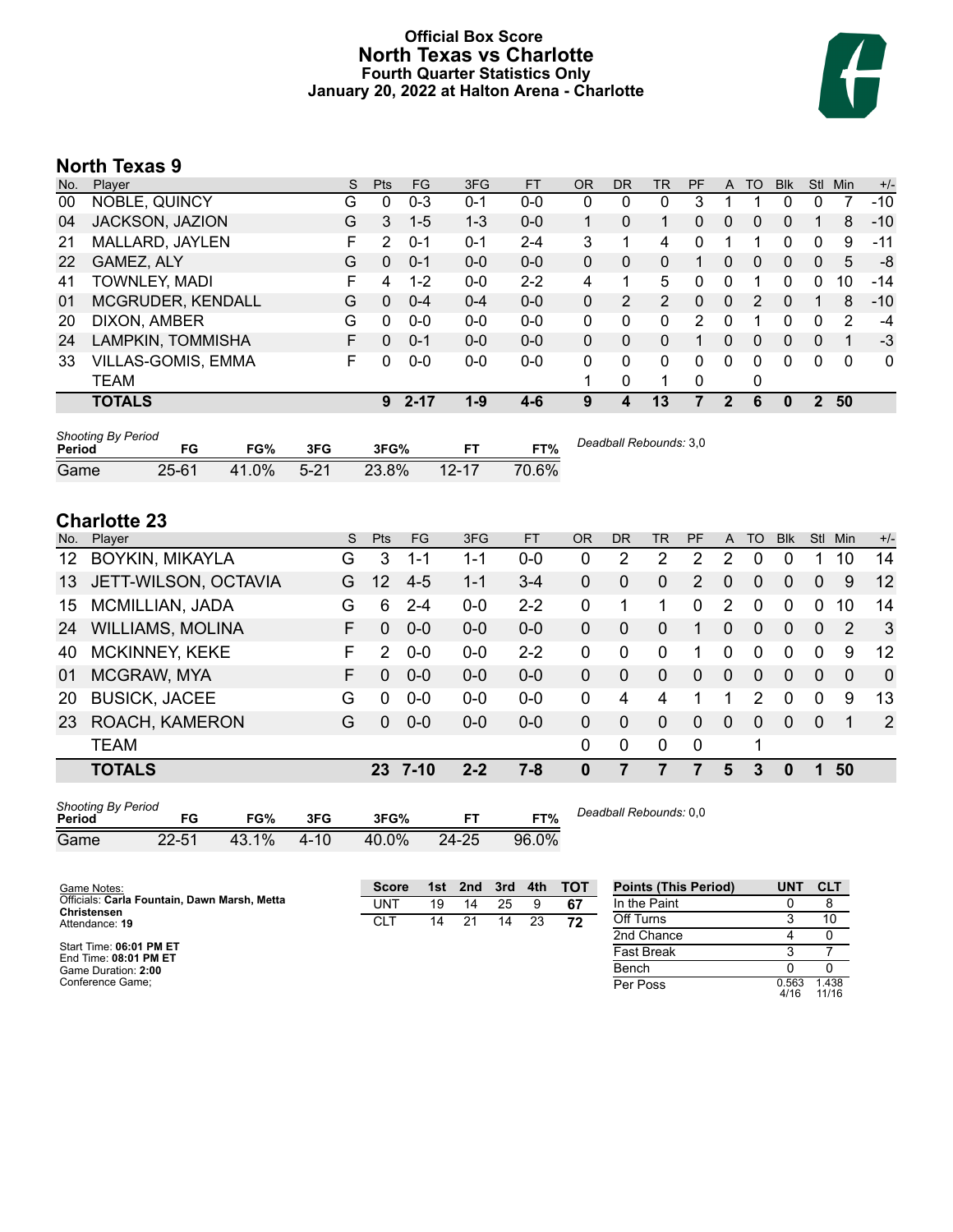### **Official Play-By-Play North Texas vs Charlotte Fourth Quarter January 20, 2022 at Halton Arena - Charlotte**



### **Period 4**

<mark>Starters:</mark><br>North Texas: 0 NOBLE,QUINCY (G); 4 JACKSON,JAZION (G); 21 MALLARD,JAYLEN (F); 22 GAMEZ,ALY (G); 41 TOWNLEY,MADI (F);<br>Charlotte: 12 BOYKIN,MIKAYLA (G); 13 JETT-WILSON,OCTAVIA (G); 15 MCMILLIAN,JADA (G); 24 WILLI

| Time           | <b>VISITORS: North Texas</b>                                               | <b>Score</b> | <b>Margin</b>  | <b>HOME: Charlotte</b>                    |
|----------------|----------------------------------------------------------------------------|--------------|----------------|-------------------------------------------|
| 10:00          | SUB OUT: JACKSON, JAZION                                                   |              |                |                                           |
| 10:00          | SUB IN: DIXON, AMBER                                                       |              |                |                                           |
| 09:53          | FOUL (PERSONAL) by DIXON, AMBER                                            |              |                |                                           |
| 09:53          |                                                                            | 50-58        | V8             | GOOD! FT by JETT-WILSON, OCTAVIA [FB]     |
| 09:53          |                                                                            | 51-58        | V <sub>7</sub> | GOOD! FT by JETT-WILSON, OCTAVIA [FB]     |
| 09:30          | FOUL (OFF) by DIXON, AMBER                                                 |              |                |                                           |
| 09:30          | TURNOVER (OFFENSIVE) by DIXON, AMBER                                       |              |                |                                           |
| 09:25          | FOUL (PERSONAL) by GAMEZ, ALY<br>SUB OUT: GAMEZ, ALY                       |              |                |                                           |
| 09:18<br>09:18 | SUB IN: JACKSON, JAZION                                                    |              |                |                                           |
| 08:59          |                                                                            |              |                | TURNOVER (SHOTCLOCK) by TEAM              |
| 08:38          | TURNOVER (BADPASS) by TOWNLEY, MADI                                        |              |                |                                           |
| 08:22          |                                                                            | 53-58        | V <sub>5</sub> | GOOD! LAYUP by JETT-WILSON, OCTAVIA [PNT] |
| 07:53          | MISSED LAYUP by NOBLE, QUINCY                                              |              |                |                                           |
| 07:48          |                                                                            |              |                | REBOUND (DEF) by BOYKIN, MIKAYLA          |
| 07:47          | FOUL (PERSONAL) by NOBLE, QUINCY                                           |              |                |                                           |
| 07:47          | SUB OUT: DIXON, AMBER                                                      |              |                |                                           |
| 07:47          | SUB OUT: MALLARD, JAYLEN                                                   |              |                |                                           |
| 07:47          | SUB IN: MCGRUDER, KENDALL                                                  |              |                |                                           |
| 07:47          | SUB IN: LAMPKIN, TOMMISHA                                                  |              |                |                                           |
| 07:31          |                                                                            |              |                | MISSED JUMPER by JETT-WILSON, OCTAVIA     |
| 07:27          | REBOUND (DEF) by MCGRUDER, KENDALL                                         |              |                |                                           |
| 07:19          | MISSED LAYUP by LAMPKIN, TOMMISHA                                          |              |                |                                           |
| 07:16          |                                                                            |              |                | REBOUND (DEF) by BUSICK, JACEE            |
| 07:11          |                                                                            | 56-58        | V <sub>2</sub> | GOOD! 3PTR by JETT-WILSON, OCTAVIA [FB]   |
| 07:11          |                                                                            |              |                | ASSIST by BOYKIN, MIKAYLA                 |
| 07:08          | <b>TIMEOUT 30SEC</b>                                                       |              |                |                                           |
| 07:08          |                                                                            |              |                | SUB OUT: JETT-WILSON, OCTAVIA             |
| 07:08<br>06:49 | TURNOVER (BADPASS) by NOBLE, QUINCY                                        |              |                | SUB IN: ROACH, KAMERON                    |
| 06:35          | FOUL (PERSONAL) by LAMPKIN, TOMMISHA                                       |              |                |                                           |
| 06:35          | SUB OUT: LAMPKIN, TOMMISHA                                                 |              |                |                                           |
| 06:35          | SUB IN: MALLARD, JAYLEN                                                    |              |                |                                           |
| 06:35          |                                                                            | 57-58        | V <sub>1</sub> | GOOD! FT by MCKINNEY, KEKE                |
| 06:35          |                                                                            | 58-58        | T.             | GOOD! FT by MCKINNEY, KEKE                |
| 06:35          |                                                                            |              |                | SUB OUT: ROACH, KAMERON                   |
| 06:35          |                                                                            |              |                | SUB IN: JETT-WILSON, OCTAVIA              |
| 06:10          | MISSED 3PTR by NOBLE, QUINCY                                               |              |                |                                           |
| 06:06          |                                                                            |              |                | REBOUND (DEF) by BUSICK, JACEE            |
| 06:04          |                                                                            |              |                | TURNOVER (BADPASS) by BUSICK, JACEE       |
| 06:04          | STEAL by JACKSON, JAZION                                                   |              |                |                                           |
| 05:56          | GOOD! 3PTR by JACKSON, JAZION [FB]                                         | 58-61        | $V_3$          |                                           |
| 05:56          | ASSIST by NOBLE, QUINCY                                                    |              |                |                                           |
| 05:39          |                                                                            |              |                | MISSED JUMPER by MCMILLIAN, JADA          |
| 05:35          | REBOUND (DEF) by MALLARD, JAYLEN                                           |              |                |                                           |
| 05:22          | MISSED JUMPER by JACKSON, JAZION                                           |              |                |                                           |
| 05:16          | REBOUND (OFF) by MALLARD, JAYLEN<br>TURNOVER (LOSTBALL) by MALLARD, JAYLEN |              |                |                                           |
| 05:16<br>05:16 |                                                                            |              |                | STEAL by BOYKIN, MIKAYLA                  |
| 05:12          |                                                                            | 60-61        | V <sub>1</sub> | GOOD! LAYUP by MCMILLIAN, JADA [FB]       |
| 05:12          |                                                                            |              |                | ASSIST by BOYKIN, MIKAYLA                 |
| 04:50          | MISSED JUMPER by NOBLE, QUINCY                                             |              |                |                                           |
| 04:48          |                                                                            |              |                | REBOUND (DEF) by BUSICK, JACEE            |
| 04:46          |                                                                            |              |                | TURNOVER (BADPASS) by BUSICK, JACEE       |
| 04:46          | STEAL by MCGRUDER, KENDALL                                                 |              |                |                                           |
| 04:43          | TURNOVER (DRIBBLING) by MCGRUDER, KENDALL                                  |              |                |                                           |
| 04:43          |                                                                            |              |                | SUB OUT: MCKINNEY, KEKE                   |
| 04:43          |                                                                            |              |                | SUB IN: WILLIAMS, MOLINA                  |
| 04:43          | SUB OUT: JACKSON, JAZION                                                   |              |                |                                           |
| 04:43          | SUB IN: GAMEZ, ALY                                                         |              |                |                                           |
| 04:20          |                                                                            | 62-61        | H <sub>1</sub> | GOOD! LAYUP by MCMILLIAN, JADA [PNT]      |
| 04:01          | MISSED 3PTR by MCGRUDER, KENDALL                                           |              |                |                                           |
| 03:58          | REBOUND (OFF) by TOWNLEY, MADI                                             |              |                |                                           |
| 03:58          |                                                                            |              |                | FOUL (PERSONAL) by BUSICK, JACEE          |
| 03:58          |                                                                            |              |                | SUB OUT: BUSICK, JACEE                    |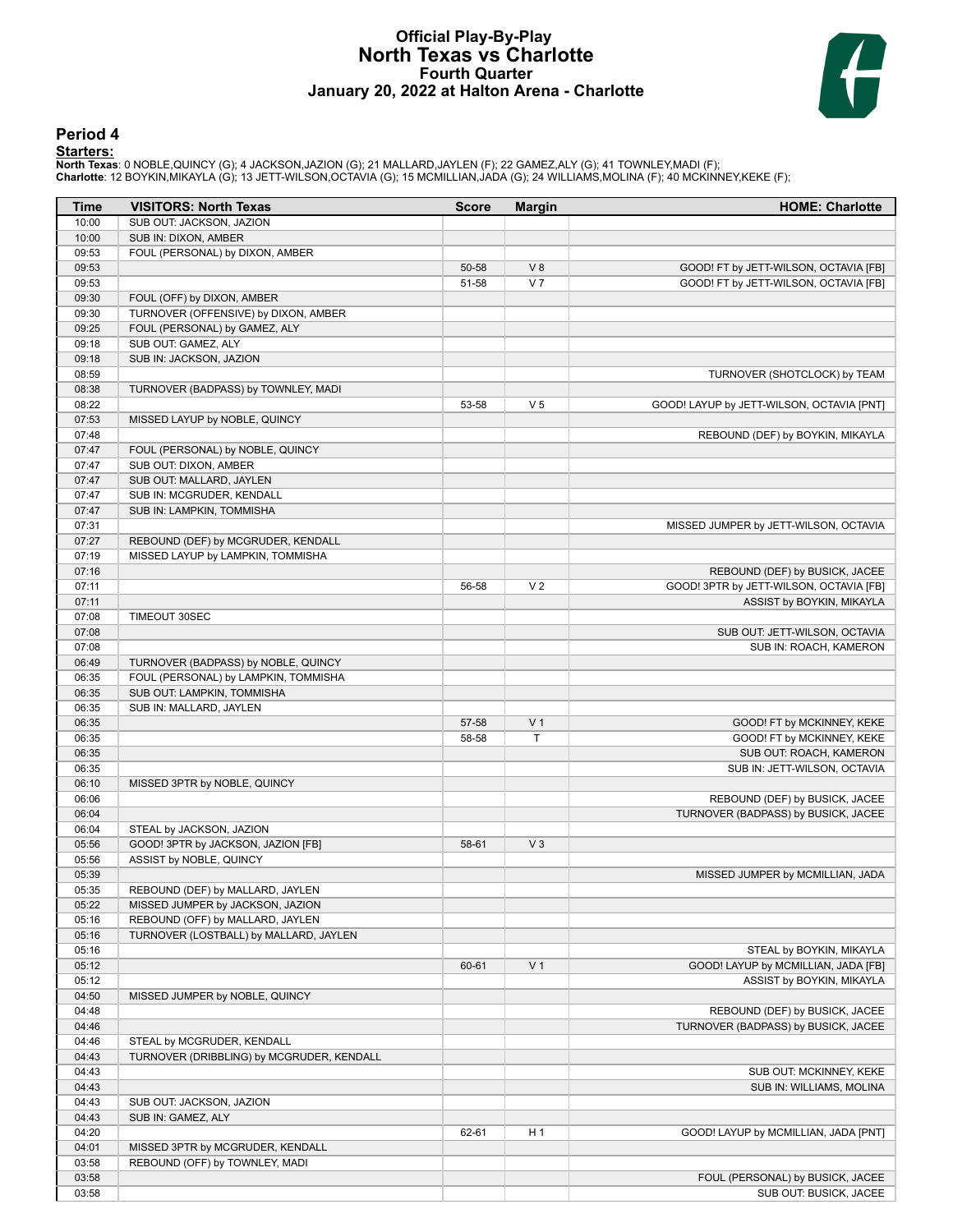| <b>Time</b> | <b>VISITORS: North Texas</b>           | <b>Score</b> | <b>Margin</b>  | <b>HOME: Charlotte</b>                  |
|-------------|----------------------------------------|--------------|----------------|-----------------------------------------|
| 03:58       |                                        |              |                | SUB IN: MCKINNEY, KEKE                  |
| 03:55       |                                        |              |                | FOUL (PERSONAL) by BOYKIN, MIKAYLA      |
| 03:48       | MISSED JUMPER by GAMEZ, ALY            |              |                |                                         |
| 03:47       | REBOUND (OFF) by MALLARD, JAYLEN       |              |                |                                         |
| 03:47       |                                        |              |                | FOUL (PERSONAL) by JETT-WILSON, OCTAVIA |
| 03:46       | MISSED 3PTR by MCGRUDER, KENDALL       |              |                |                                         |
| 03:42       |                                        |              |                | REBOUND (DEF) by MCMILLIAN, JADA        |
| 03:36       | FOUL (PERSONAL) by NOBLE, QUINCY       |              |                |                                         |
| 03:36       |                                        | 63-61        | H <sub>2</sub> | GOOD! FT by MCMILLIAN, JADA             |
| 03:36       |                                        | 64-61        | H <sub>3</sub> | GOOD! FT by MCMILLIAN, JADA             |
| 03:27       | GOOD! JUMPER by TOWNLEY, MADI          | 64-63        | H <sub>1</sub> |                                         |
| 03:27       | ASSIST by MALLARD, JAYLEN              |              |                |                                         |
| 03:04       | FOUL (PERSONAL) by NOBLE, QUINCY       |              |                |                                         |
| 03:04       | SUB OUT: NOBLE, QUINCY                 |              |                |                                         |
| 03:04       | SUB IN: JACKSON, JAZION                |              |                |                                         |
| 03:04       |                                        | 65-63        | H <sub>2</sub> | GOOD! FT by JETT-WILSON, OCTAVIA        |
| 03:04       |                                        |              |                | MISSED FT by JETT-WILSON, OCTAVIA       |
| 03:04       | REBOUND (DEF) by TOWNLEY, MADI         |              |                |                                         |
| 02:47       |                                        |              |                | FOUL (PERSONAL) by WILLIAMS, MOLINA     |
| 02:47       |                                        |              |                | SUB OUT: WILLIAMS, MOLINA               |
| 02:47       |                                        |              |                | SUB IN: BUSICK, JACEE                   |
| 02:38       | MISSED JUMPER by TOWNLEY, MADI         |              |                |                                         |
| 02:34       | REBOUND (OFF) by TOWNLEY, MADI         |              |                |                                         |
| 02:32       | MISSED 3PTR by MCGRUDER, KENDALL       |              |                |                                         |
| 02:29       | REBOUND (OFF) by TEAM                  |              |                |                                         |
| 02:15       | MISSED JUMPER by JACKSON, JAZION       |              |                |                                         |
| 02:12       | REBOUND (OFF) by TOWNLEY, MADI         |              |                |                                         |
| 02:12       |                                        |              |                | FOUL (PERSONAL) by BOYKIN, MIKAYLA      |
| 02:12       | GOOD! FT by TOWNLEY, MADI              | 65-64        | H <sub>1</sub> |                                         |
| 02:12       | GOOD! FT by TOWNLEY, MADI              | 65-65        | Т              |                                         |
| 01:58       |                                        |              |                | MISSED LAYUP by MCMILLIAN, JADA         |
| 01:56       | REBOUND (DEF) by MCGRUDER, KENDALL     |              |                |                                         |
| 01:56       | TURNOVER (TRAVEL) by MCGRUDER, KENDALL |              |                |                                         |
| 01:47       |                                        | 67-65        | H <sub>2</sub> | GOOD! LAYUP by JETT-WILSON, OCTAVIA     |
| 01:47       |                                        |              |                | ASSIST by MCMILLIAN, JADA               |
| 01:24       | MISSED 3PTR by JACKSON, JAZION         |              |                |                                         |
| 01:19       | REBOUND (OFF) by JACKSON, JAZION       |              |                |                                         |
| 01:18       | MISSED 3PTR by MCGRUDER, KENDALL       |              |                |                                         |
| 01:13       | REBOUND (OFF) by MALLARD, JAYLEN       |              |                |                                         |
| 01:13       |                                        |              |                | FOUL (PERSONAL) by MCKINNEY, KEKE       |
| 01:13       | MISSED FT by MALLARD, JAYLEN           |              |                |                                         |
| 01:13       | REBOUND (OFF) by TEAM                  |              |                |                                         |
| 01:13       | GOOD! FT by MALLARD, JAYLEN            | 67-66        | H <sub>1</sub> |                                         |
| 00:57       |                                        | 70-66        | H4             | GOOD! 3PTR by BOYKIN, MIKAYLA           |
| 00:57       |                                        |              |                | ASSIST by BUSICK, JACEE                 |
| 00:43       | MISSED 3PTR by JACKSON, JAZION         |              |                |                                         |
| 00:40       | REBOUND (OFF) by TOWNLEY, MADI         |              |                |                                         |
| 00:40       |                                        |              |                | FOUL (PERSONAL) by JETT-WILSON, OCTAVIA |
| 00:40       | TIMEOUT 30SEC                          |              |                |                                         |
| 00:40       | GOOD! FT by MALLARD, JAYLEN            | 70-67        | H <sub>3</sub> |                                         |
| 00:40       | MISSED FT by MALLARD, JAYLEN           |              |                |                                         |
| 00:40       |                                        |              |                | REBOUND (DEF) by BUSICK, JACEE          |
| 00:16       |                                        | 72-67        | H <sub>5</sub> | GOOD! JUMPER by JETT-WILSON, OCTAVIA    |
| 00:16       |                                        |              |                | ASSIST by MCMILLIAN, JADA               |
| 00:13       | <b>TIMEOUT TEAM</b>                    |              |                |                                         |
| 00:00       | MISSED 3PTR by MALLARD, JAYLEN         |              |                |                                         |
| 00:00       |                                        |              |                | REBOUND (DEF) by BOYKIN, MIKAYLA        |

### **North Texas 67, Charlotte 72**

| <b>Points (This Period)</b> | <b>UNT</b>    | <b>CLT</b>     |
|-----------------------------|---------------|----------------|
| In the Paint                |               |                |
| Off Turns                   |               |                |
| 2nd Chance                  |               |                |
| <b>Fast Break</b>           |               |                |
| Bench                       |               |                |
| Per Poss                    | 0.563<br>4/16 | 1.438<br>11/16 |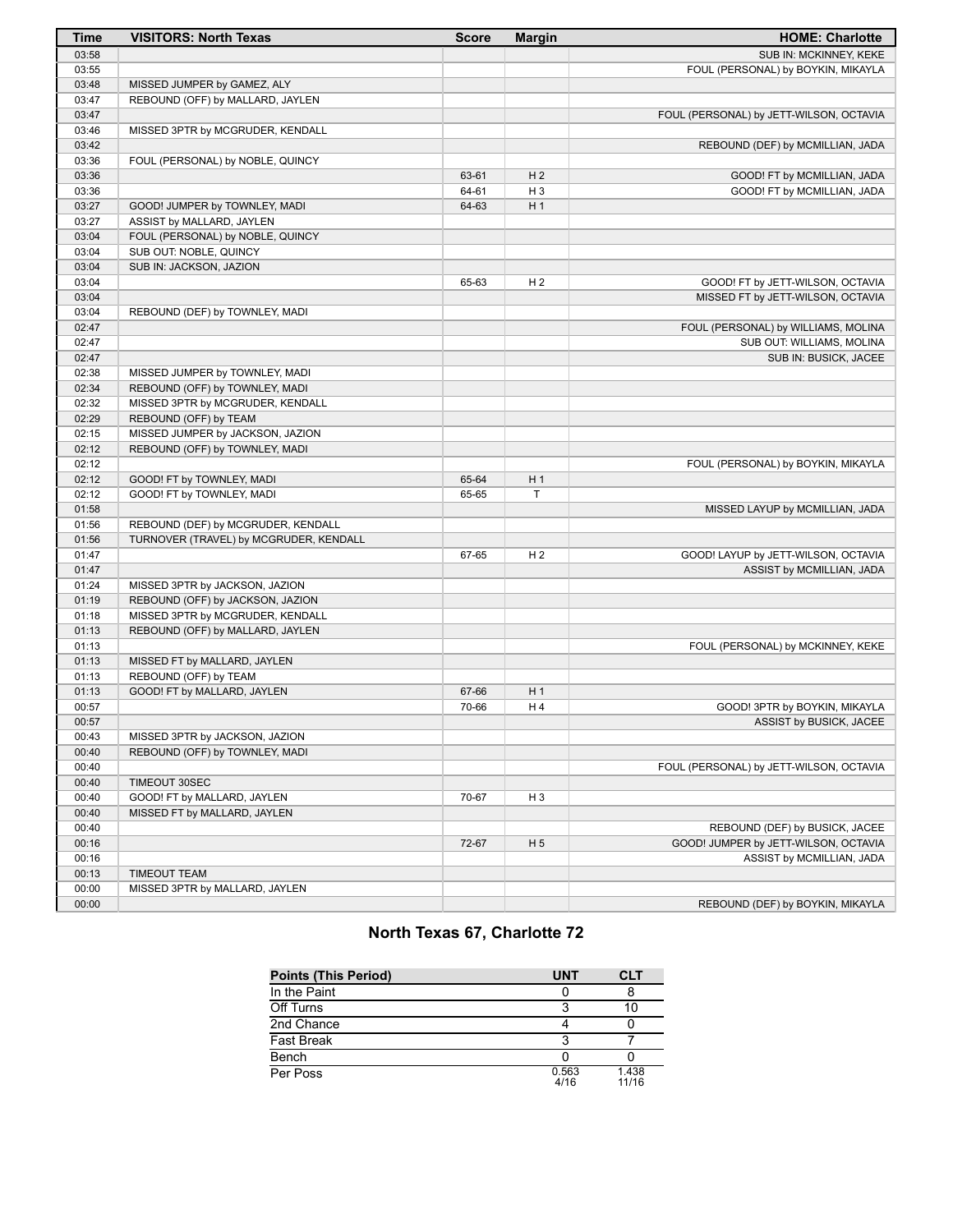### **Official Scoring/Possession Reference Chart North Texas vs Charlotte Period 1 January 20, 2022 at Halton Arena - Charlotte**



**Period 1**

### **Starters:**

North Texas: 0 NOBLE,QUINCY (G); 4 JACKSON,JAZION (G); 21 MALLARD,JAYLEN (F); 22 GAMEZ,ALY (G); 41 TOWNLEY,MADI (F);<br>Charlotte: 12 BOYKIN,MIKAYLA (G); 13 JETT-WILSON,OCTAVIA (G); 15 MCMILLIAN,JADA (G); 24 WILLIAMS,MOLINA (

| <b>Time</b> | <b>VISITORS: North Texas</b>           | <b>Score</b> | <b>Margin</b>  | <b>HOME: Charlotte</b>               |
|-------------|----------------------------------------|--------------|----------------|--------------------------------------|
| 09:31       | GOOD! JUMPER by TOWNLEY, MADI [PNT]    | $0 - 2$      | V <sub>2</sub> |                                      |
| 08:04       | GOOD! LAYUP by MALLARD, JAYLEN [PNT]   | $0 - 4$      | V <sub>4</sub> |                                      |
| 07:45       |                                        | $2 - 4$      | V <sub>2</sub> | GOOD! LAYUP by WILLIAMS, MOLINA      |
| 06:21       |                                        | $4 - 4$      | T              | GOOD! JUMPER by JETT-WILSON, OCTAVIA |
| 05:42       | GOOD! LAYUP by GAMEZ, ALY [FB]         | $4-6$        | V <sub>2</sub> |                                      |
| 05:01       | GOOD! FT by MALLARD, JAYLEN            | $4 - 7$      | $V_3$          |                                      |
| 04:48       |                                        | $5 - 7$      | V <sub>2</sub> | GOOD! FT by MCMILLIAN, JADA          |
| 04:48       |                                        | $6 - 7$      | V <sub>1</sub> | GOOD! FT by MCMILLIAN, JADA          |
| 04:48       | GOOD! LAYUP by LAMPKIN, TOMMISHA [PNT] | $6-9$        | V <sub>3</sub> |                                      |
| 03:59       | GOOD! FT by LAMPKIN, TOMMISHA          | $6 - 10$     | V <sub>4</sub> |                                      |
| 03:59       | GOOD! FT by LAMPKIN, TOMMISHA          | $6 - 11$     | V <sub>5</sub> |                                      |
| 02:23       |                                        | $7 - 11$     | V <sub>4</sub> | GOOD! FT by MCMILLIAN, JADA          |
| 02:23       |                                        | $8 - 11$     | $V_3$          | GOOD! FT by MCMILLIAN, JADA          |
| 01:59       | GOOD! 3PTR by NOBLE, QUINCY [FB]       | $8 - 14$     | $V_6$          |                                      |
| 01:40       | GOOD! LAYUP by NOBLE, QUINCY [FB]      | $8 - 16$     | V8             |                                      |
| 01:08       |                                        | $10 - 16$    | $V_6$          | GOOD! JUMPER by MCMILLIAN, JADA      |
| 00:53       |                                        | $12 - 16$    | V <sub>4</sub> | GOOD! JUMPER by ROACH, KAMERON [FB]  |
| 00:06       |                                        | $13 - 16$    | V <sub>3</sub> | GOOD! FT by JETT-WILSON, OCTAVIA     |
| 00:06       |                                        | $14 - 16$    | V <sub>2</sub> | GOOD! FT by JETT-WILSON, OCTAVIA     |
| 00:01       | GOOD! 3PTR by GAMEZ, ALY [FB]          | 14-19        | V <sub>5</sub> |                                      |

**North Texas 19, Charlotte 14**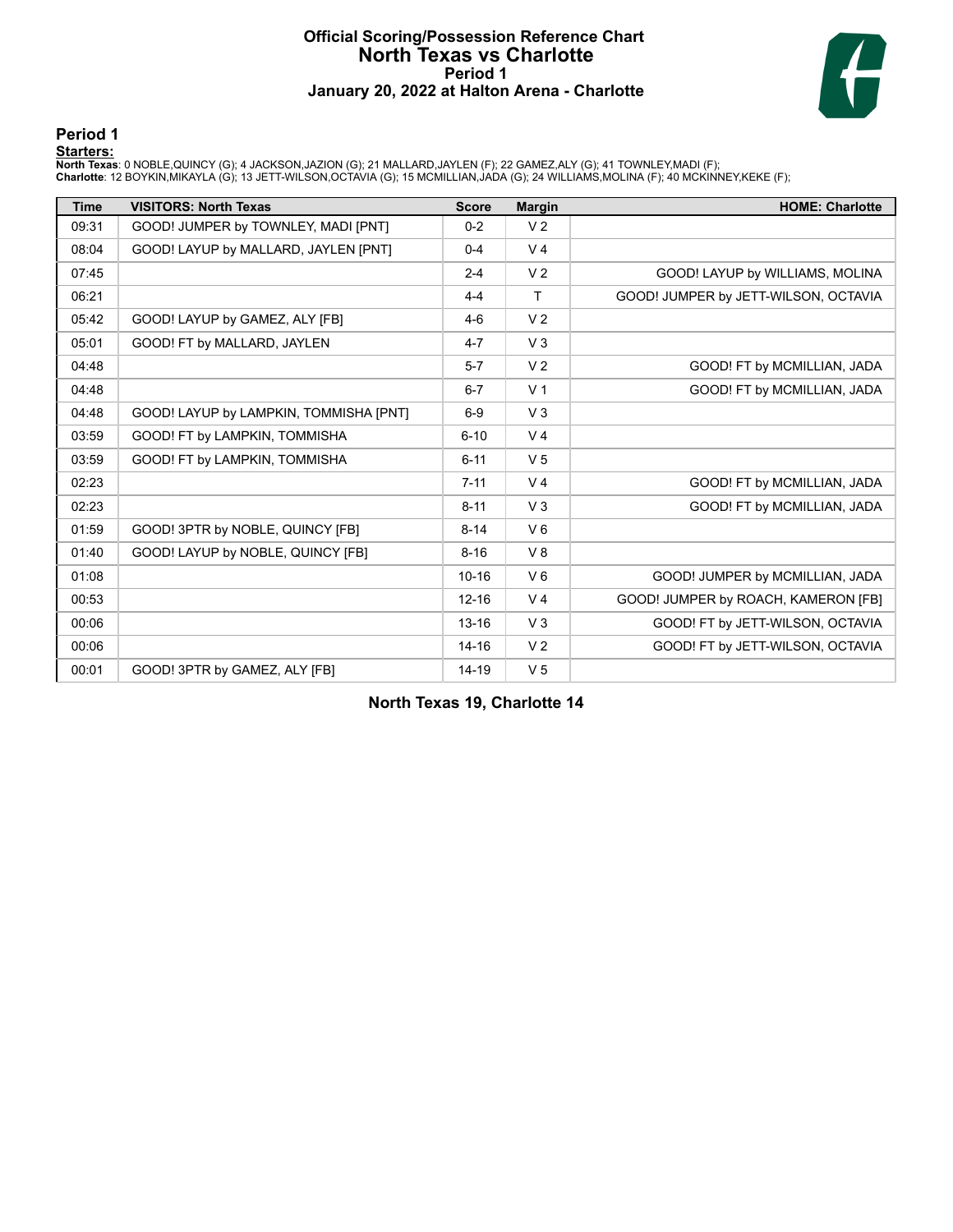### **Official Scoring/Possession Reference Chart North Texas vs Charlotte Period 2 January 20, 2022 at Halton Arena - Charlotte**



### **Period 2**

### **Starters:**

North Texas: 0 NOBLE,QUINCY (G); 4 JACKSON,JAZION (G); 21 MALLARD,JAYLEN (F); 22 GAMEZ,ALY (G); 41 TOWNLEY,MADI (F);<br>Charlotte: 12 BOYKIN,MIKAYLA (G); 13 JETT-WILSON,OCTAVIA (G); 15 MCMILLIAN,JADA (G); 24 WILLIAMS,MOLINA (

| <b>Time</b> | <b>VISITORS: North Texas</b>            | <b>Score</b> | <b>Margin</b>  | <b>HOME: Charlotte</b>                  |
|-------------|-----------------------------------------|--------------|----------------|-----------------------------------------|
| 09:37       |                                         | $16-19$      | V <sub>3</sub> | GOOD! LAYUP by BOYKIN, MIKAYLA [PNT]    |
| 09:09       | GOOD! LAYUP by DIXON, AMBER             | 16-21        | V <sub>5</sub> |                                         |
| 08:53       | GOOD! LAYUP by GAMEZ, ALY [FB]          | 16-23        | V <sub>7</sub> |                                         |
| 07:43       |                                         | $17-23$      | $V_6$          | GOOD! FT by WILLIAMS, MOLINA            |
| 07:43       |                                         | 18-23        | V <sub>5</sub> | GOOD! FT by WILLIAMS, MOLINA            |
| 07:16       |                                         | $21 - 23$    | V <sub>2</sub> | GOOD! 3PTR by WILLIAMS, MOLINA          |
| 06:44       |                                         | 23-23        | т              | GOOD! LAYUP by MCMILLIAN, JADA [FB/PNT] |
| 05:46       | GOOD! JUMPER by VILLAS-GOMIS, EMMA      | 23-25        | V <sub>2</sub> |                                         |
| 05:18       | GOOD! LAYUP by JACKSON, JAZION [FB/PNT] | 23-27        | V <sub>4</sub> |                                         |
| 04:40       |                                         | $25 - 27$    | V <sub>2</sub> | GOOD! LAYUP by MCKINNEY, KEKE           |
| 04:03       |                                         | $27-27$      | т              | GOOD! JUMPER by BUSICK, JACEE           |
| 03:42       | GOOD! JUMPER by MCGRUDER, KENDALL       | 27-29        | V <sub>2</sub> |                                         |
| 03:28       |                                         | 29-29        | т              | GOOD! JUMPER by JETT-WILSON, OCTAVIA    |
| 03:10       | GOOD! JUMPER by JACKSON, JAZION         | 29-31        | V <sub>2</sub> |                                         |
| 00:44       |                                         | 32-31        | H <sub>1</sub> | GOOD! 3PTR by JETT-WILSON, OCTAVIA      |
| 00:34       |                                         | 34-31        | $H_3$          | GOOD! LAYUP by MCMILLIAN, JADA [PNT]    |
| 00:34       |                                         | 35-31        | H4             | GOOD! FT by MCMILLIAN, JADA             |
| 00:14       | GOOD! LAYUP by NOBLE, QUINCY            | 35-33        | H <sub>2</sub> |                                         |

**North Texas 33, Charlotte 35**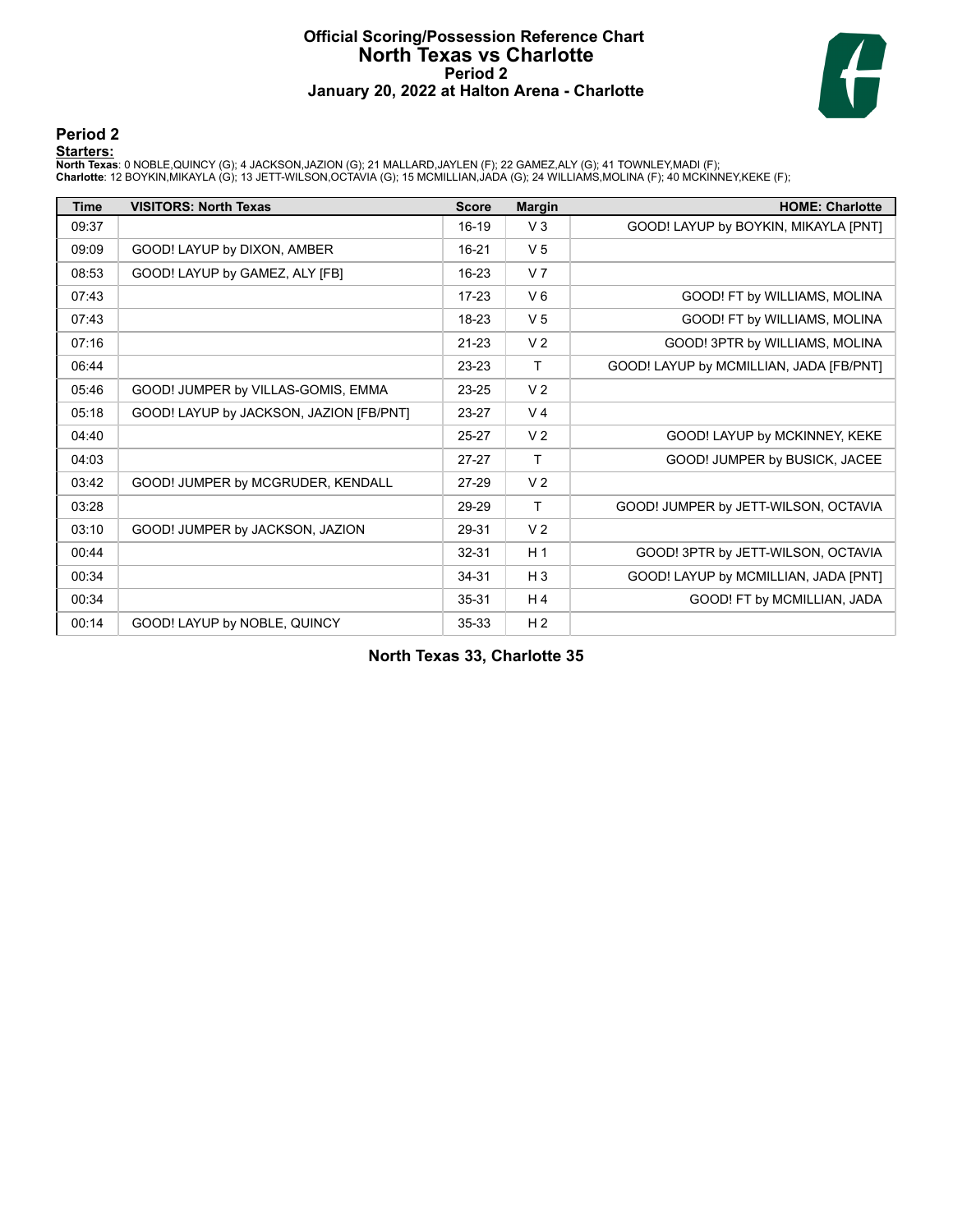### **Official Scoring/Possession Reference Chart North Texas vs Charlotte Period 3 January 20, 2022 at Halton Arena - Charlotte**



**Period 3**

### **Starters:**

North Texas: 0 NOBLE,QUINCY (G); 4 JACKSON,JAZION (G); 21 MALLARD,JAYLEN (F); 22 GAMEZ,ALY (G); 41 TOWNLEY,MADI (F);<br>Charlotte: 12 BOYKIN,MIKAYLA (G); 13 JETT-WILSON,OCTAVIA (G); 15 MCMILLIAN,JADA (G); 24 WILLIAMS,MOLINA (

| <b>Time</b> | <b>VISITORS: North Texas</b>           | <b>Score</b> | <b>Margin</b>  | <b>HOME: Charlotte</b>                    |
|-------------|----------------------------------------|--------------|----------------|-------------------------------------------|
| 09:42       | GOOD! FT by GAMEZ, ALY                 | 35-34        | H <sub>1</sub> |                                           |
| 08:28       | GOOD! LAYUP by TOWNLEY, MADI [PNT]     | 35-36        | V <sub>1</sub> |                                           |
| 07:03       |                                        | 36-36        | $\mathsf{T}$   | GOOD! FT by MCMILLIAN, JADA               |
| 07:03       |                                        | 37-36        | H <sub>1</sub> | GOOD! FT by MCMILLIAN, JADA               |
| 06:13       | GOOD! FT by MALLARD, JAYLEN            | 37-37        | T              |                                           |
| 06:13       | GOOD! FT by MALLARD, JAYLEN            | 37-38        | V <sub>1</sub> |                                           |
| 05:41       | GOOD! JUMPER by JACKSON, JAZION [PNT]  | 37-40        | V <sub>3</sub> |                                           |
| 05:20       | GOOD! 3PTR by JACKSON, JAZION          | $37-43$      | $V_6$          |                                           |
| 05:06       |                                        | 39-43        | V <sub>4</sub> | GOOD! JUMPER by MCMILLIAN, JADA           |
| 04:55       | GOOD! JUMPER by NOBLE, QUINCY          | 39-45        | $V_6$          |                                           |
| 04:41       | GOOD! JUMPER by MALLARD, JAYLEN        | 39-47        | V8             |                                           |
| 04:30       | GOOD! JUMPER by TOWNLEY, MADI [FB/PNT] | 39-49        | $V$ 10         |                                           |
| 04:04       |                                        | 40-49        | V <sub>9</sub> | GOOD! FT by JETT-WILSON, OCTAVIA          |
| 04:04       |                                        | 41-49        | V8             | GOOD! FT by JETT-WILSON, OCTAVIA          |
| 03:45       | GOOD! FT by MALLARD, JAYLEN            | 41-50        | V <sub>9</sub> |                                           |
| 03:44       | GOOD! FT by MALLARD, JAYLEN            | 41-51        | $V$ 10         |                                           |
| 02:28       |                                        | 43-51        | V8             | GOOD! JUMPER by MCKINNEY, KEKE            |
| 02:08       | GOOD! JUMPER by MALLARD, JAYLEN        | 43-53        | $V$ 10         |                                           |
| 01:39       |                                        | 45-53        | V8             | GOOD! LAYUP by JETT-WILSON, OCTAVIA [PNT] |
| 01:28       | GOOD! 3PTR by MCGRUDER, KENDALL        | 45-56        | $V$ 11         |                                           |
| 01:08       |                                        | 46-56        | $V$ 10         | GOOD! FT by JETT-WILSON, OCTAVIA          |
| 01:08       |                                        | 47-56        | V <sub>9</sub> | GOOD! FT by JETT-WILSON, OCTAVIA          |
| 00:25       |                                        | 48-56        | V8             | GOOD! FT by MCMILLIAN, JADA               |
| 00:25       |                                        | 49-56        | V <sub>7</sub> | GOOD! FT by MCMILLIAN, JADA               |
| 00:05       | GOOD! JUMPER by TOWNLEY, MADI          | 49-58        | V <sub>9</sub> |                                           |

**North Texas 58, Charlotte 49**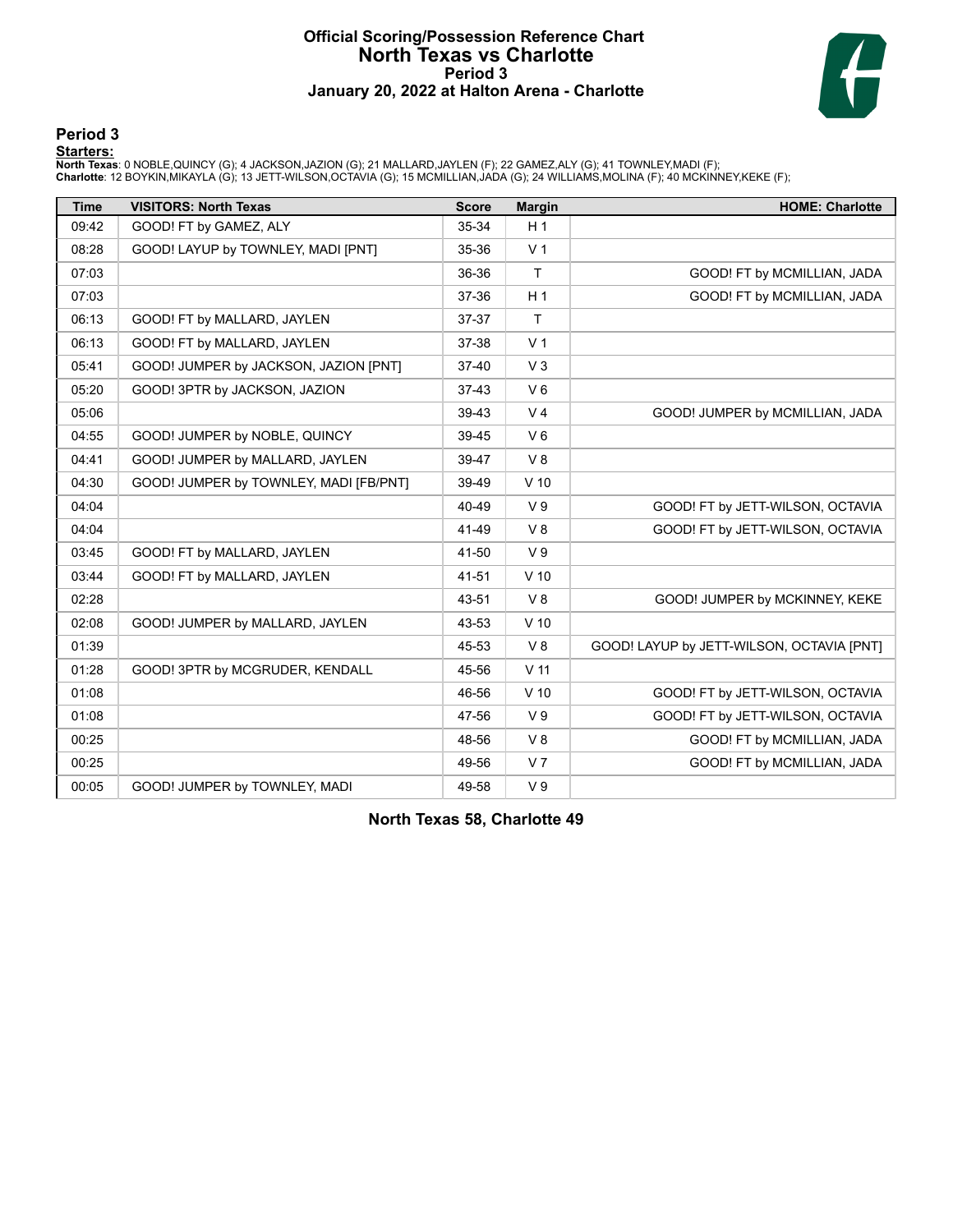### **Official Scoring/Possession Reference Chart North Texas vs Charlotte Period 4 January 20, 2022 at Halton Arena - Charlotte**



### **Period 4**

### **Starters:**

North Texas: 0 NOBLE,QUINCY (G); 4 JACKSON,JAZION (G); 21 MALLARD,JAYLEN (F); 22 GAMEZ,ALY (G); 41 TOWNLEY,MADI (F);<br>Charlotte: 12 BOYKIN,MIKAYLA (G); 13 JETT-WILSON,OCTAVIA (G); 15 MCMILLIAN,JADA (G); 24 WILLIAMS,MOLINA (

| <b>Time</b> | <b>VISITORS: North Texas</b>       | <b>Score</b> | <b>Margin</b>  | <b>HOME: Charlotte</b>                    |
|-------------|------------------------------------|--------------|----------------|-------------------------------------------|
| 09:53       |                                    | 50-58        | V8             | GOOD! FT by JETT-WILSON, OCTAVIA [FB]     |
| 09:53       |                                    | 51-58        | V <sub>7</sub> | GOOD! FT by JETT-WILSON, OCTAVIA [FB]     |
| 08:22       |                                    | 53-58        | V <sub>5</sub> | GOOD! LAYUP by JETT-WILSON, OCTAVIA [PNT] |
| 07:11       |                                    | 56-58        | V <sub>2</sub> | GOOD! 3PTR by JETT-WILSON, OCTAVIA [FB]   |
| 06:35       |                                    | 57-58        | V <sub>1</sub> | GOOD! FT by MCKINNEY, KEKE                |
| 06:35       |                                    | 58-58        | $\mathsf{T}$   | GOOD! FT by MCKINNEY, KEKE                |
| 05:56       | GOOD! 3PTR by JACKSON, JAZION [FB] | 58-61        | V <sub>3</sub> |                                           |
| 05:12       |                                    | 60-61        | V <sub>1</sub> | GOOD! LAYUP by MCMILLIAN, JADA [FB]       |
| 04:20       |                                    | 62-61        | H <sub>1</sub> | GOOD! LAYUP by MCMILLIAN, JADA [PNT]      |
| 03:36       |                                    | 63-61        | H <sub>2</sub> | GOOD! FT by MCMILLIAN, JADA               |
| 03:36       |                                    | 64-61        | $H_3$          | GOOD! FT by MCMILLIAN, JADA               |
| 03:27       | GOOD! JUMPER by TOWNLEY, MADI      | 64-63        | H <sub>1</sub> |                                           |
| 03:04       |                                    | 65-63        | H <sub>2</sub> | GOOD! FT by JETT-WILSON, OCTAVIA          |
| 02:12       | GOOD! FT by TOWNLEY, MADI          | 65-64        | H <sub>1</sub> |                                           |
| 02:12       | GOOD! FT by TOWNLEY, MADI          | 65-65        | T              |                                           |
| 01:47       |                                    | 67-65        | H <sub>2</sub> | GOOD! LAYUP by JETT-WILSON, OCTAVIA       |
| 01:13       | GOOD! FT by MALLARD, JAYLEN        | 67-66        | H <sub>1</sub> |                                           |
| 00:57       |                                    | 70-66        | H <sub>4</sub> | GOOD! 3PTR by BOYKIN, MIKAYLA             |
| 00:40       | GOOD! FT by MALLARD, JAYLEN        | 70-67        | $H_3$          |                                           |
| 00:16       |                                    | 72-67        | H <sub>5</sub> | GOOD! JUMPER by JETT-WILSON, OCTAVIA      |

**North Texas 67, Charlotte 72**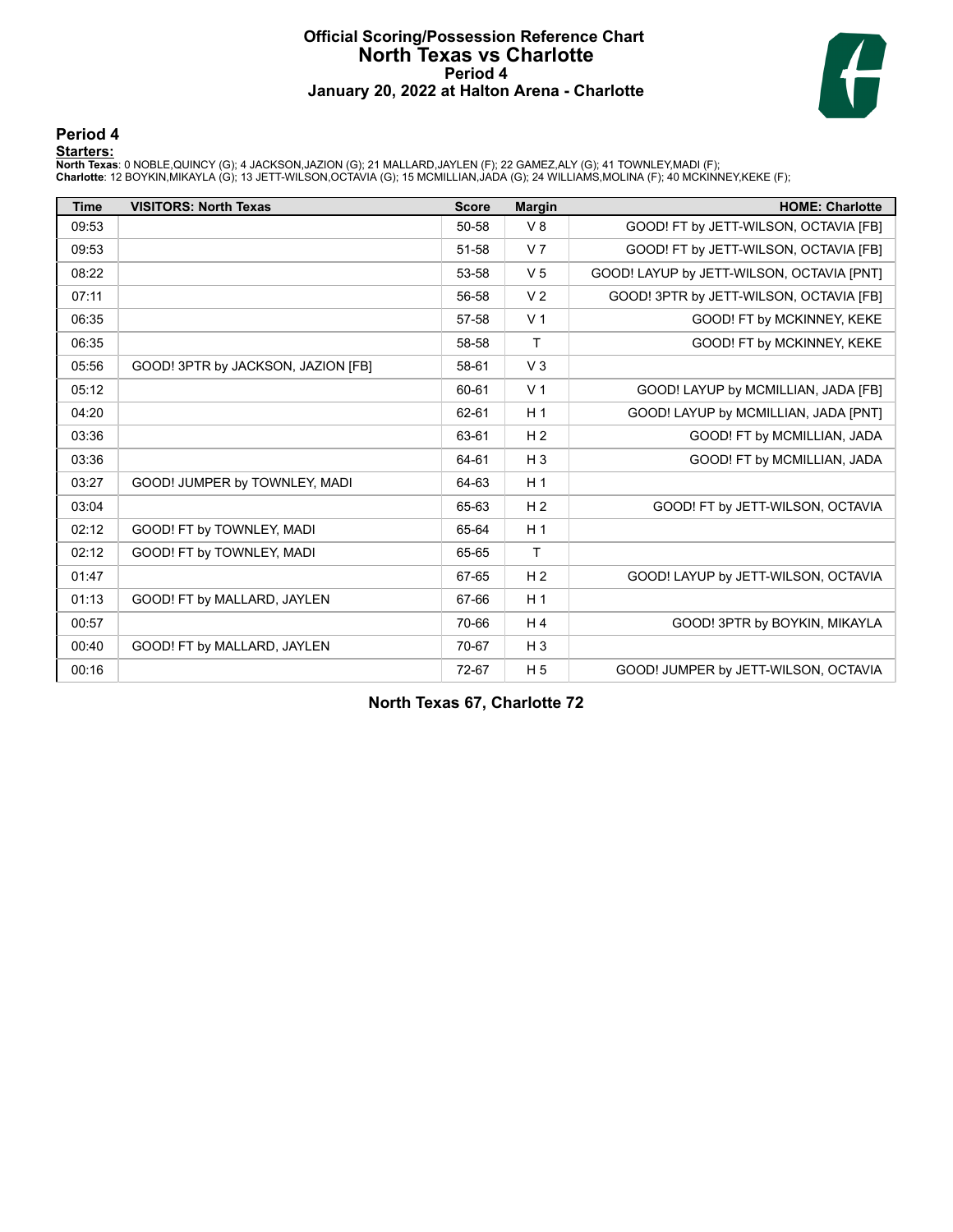### **Official Substitutions Log North Texas vs Charlotte Period 1 January 20, 2022 at Halton Arena - Charlotte**



| <b>VISITORS: North Texas</b> | <b>Time</b> | <b>Score</b> | <b>HOME: Charlotte</b>        |
|------------------------------|-------------|--------------|-------------------------------|
| 0 NOBLE, QUINCY              |             |              | 12 BOYKIN, MIKAYLA            |
| 4 JACKSON, JAZION            |             |              | 13 JETT-WILSON, OCTAVIA       |
| 21 MALLARD, JAYLEN           |             |              | 15 MCMILLIAN, JADA            |
| 22 GAMEZ, ALY                |             |              | 24 WILLIAMS, MOLINA           |
| 41 TOWNLEY, MADI             |             |              | 40 MCKINNEY, KEKE             |
|                              | 05:01       | $6 - 4$      | SUB OUT: BOYKIN, MIKAYLA      |
|                              | 05:01       |              | SUB OUT: MCKINNEY, KEKE       |
|                              | 05:01       |              | SUB IN: BUSICK, JACEE         |
|                              | 05:01       |              | SUB IN: ROACH, KAMERON        |
| SUB OUT: 21 MALLARD, JAYLEN  | 04:48       | $7 - 4$      |                               |
| SUB IN: 24 LAMPKIN, TOMMISHA | 04:48       |              |                               |
|                              | 03:59       | $11 - 6$     | SUB OUT: JETT-WILSON, OCTAVIA |
|                              | 03:59       |              | SUB IN: BOYKIN, MIKAYLA       |
|                              | 02:23       | $11 - 8$     | SUB OUT: MCMILLIAN, JADA      |
|                              | 02:23       |              | SUB OUT: WILLIAMS, MOLINA     |
|                              | 02:23       |              | SUB IN: MCGRAW, MYA           |
|                              | 02:23       |              | SUB IN: JETT-WILSON, OCTAVIA  |
|                              | 01:22       | $16 - 8$     | SUB OUT: BOYKIN, MIKAYLA      |
|                              | 01:22       |              | SUB IN: MCMILLIAN, JADA       |
| SUB OUT: 4 JACKSON, JAZION   | 01:22       |              |                               |
| SUB OUT: 41 TOWNLEY, MADI    | 01:22       |              |                               |
| SUB IN: 1 MCGRUDER, KENDALL  | 01:22       |              |                               |
| SUB IN: 20 DIXON, AMBER      | 01:22       |              |                               |

**North Texas 19, Charlotte 14**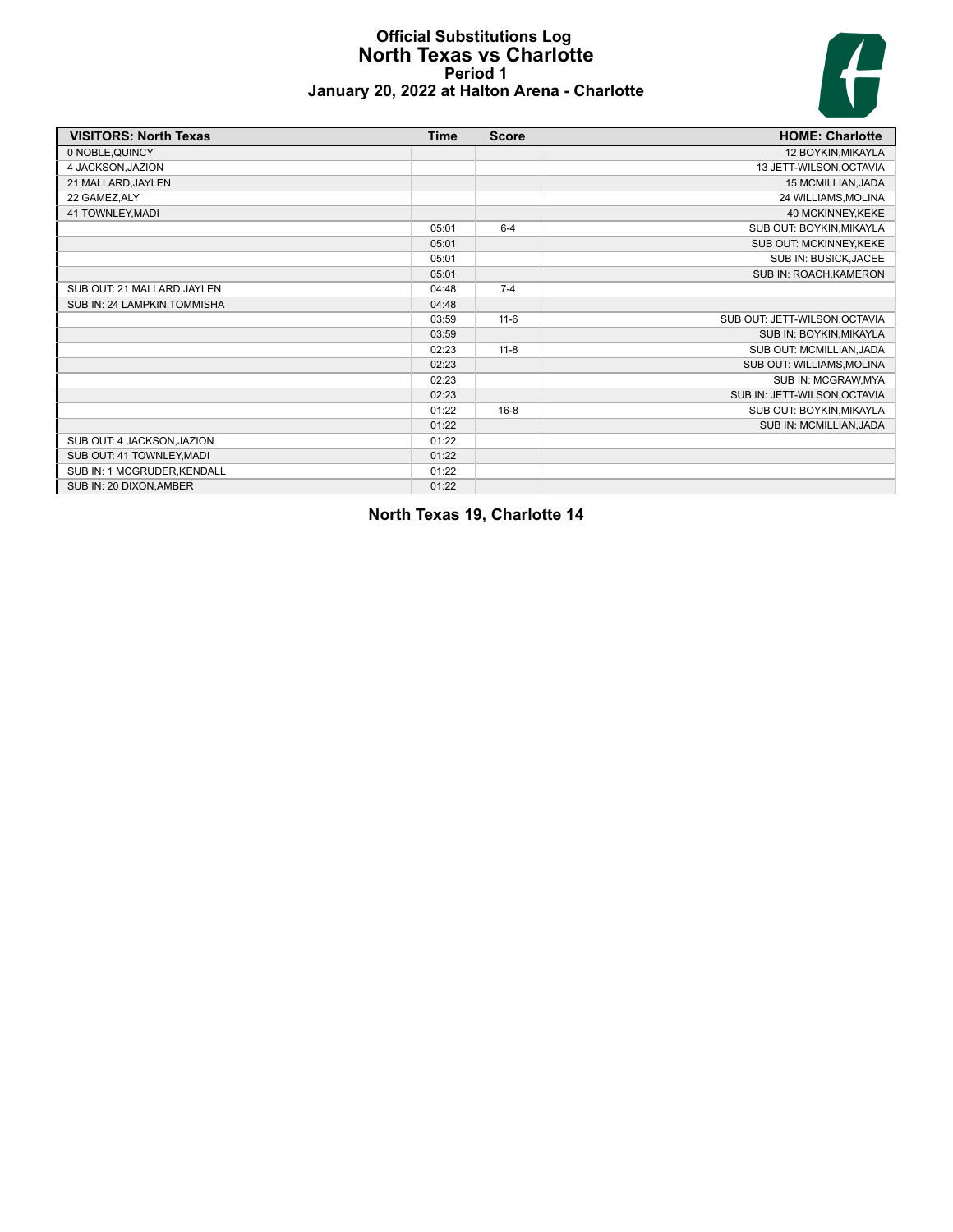# H

### **Official Substitutions Log North Texas vs Charlotte Period 2 January 20, 2022 at Halton Arena - Charlotte**

| <b>VISITORS: North Texas</b>   | <b>Time</b> | <b>Score</b> | <b>HOME: Charlotte</b>        |
|--------------------------------|-------------|--------------|-------------------------------|
| 0 NOBLE, QUINCY                |             |              | 12 BOYKIN.MIKAYLA             |
| 4 JACKSON, JAZION              |             |              | 13 JETT-WILSON, OCTAVIA       |
| 21 MALLARD, JAYLEN             |             |              | 15 MCMILLIAN, JADA            |
| 22 GAMEZ, ALY                  |             |              | 24 WILLIAMS, MOLINA           |
| 41 TOWNLEY, MADI               |             |              | 40 MCKINNEY, KEKE             |
|                                | 10:00       |              | SUB OUT: BUSICK, JACEE        |
|                                | 10:00       |              | SUB OUT: ROACH, KAMERON       |
|                                | 10:00       |              | SUB IN: BOYKIN, MIKAYLA       |
|                                | 10:00       |              | SUB IN: WILLIAMS, MOLINA      |
| SUB OUT: 1 MCGRUDER, KENDALL   | 10:00       |              |                               |
| SUB OUT: 24 LAMPKIN, TOMMISHA  | 10:00       |              |                               |
| SUB IN: 4 JACKSON, JAZION      | 10:00       |              |                               |
| SUB IN: 21 MALLARD, JAYLEN     | 10:00       |              |                               |
|                                | 08:04       | $23-16$      | SUB OUT: MCGRAW, MYA          |
|                                | 08:04       |              | SUB IN: BUSICK, JACEE         |
| SUB OUT: 21 MALLARD, JAYLEN    | 06:58       | $23 - 21$    |                               |
| SUB IN: 33 VILLAS-GOMIS, EMMA  | 06:58       |              |                               |
|                                | 06:27       | 23-23        | SUB OUT: BUSICK, JACEE        |
|                                | 06:27       |              | SUB IN: MCKINNEY, KEKE        |
| SUB OUT: 20 DIXON, AMBER       | 06:27       |              |                               |
| SUB IN: 1 MCGRUDER, KENDALL    | 06:27       |              |                               |
|                                | 05:02       | $27 - 23$    | SUB OUT: JETT-WILSON, OCTAVIA |
|                                | 05:02       |              | SUB OUT: WILLIAMS, MOLINA     |
|                                | 05:02       |              | SUB IN: BUSICK, JACEE         |
|                                | 05:02       |              | SUB IN: ROACH, KAMERON        |
|                                | 03:31       | 29-27        | SUB OUT: ROACH, KAMERON       |
|                                | 03:31       |              | SUB IN: JETT-WILSON, OCTAVIA  |
|                                | 02:15       | 31-29        | SUB OUT: MCKINNEY, KEKE       |
|                                | 02:15       |              | SUB IN: MCGRAW, MYA           |
| SUB OUT: 33 VILLAS-GOMIS, EMMA | 02:15       |              |                               |
| SUB IN: 24 LAMPKIN, TOMMISHA   | 02:15       |              |                               |

**North Texas 33, Charlotte 35**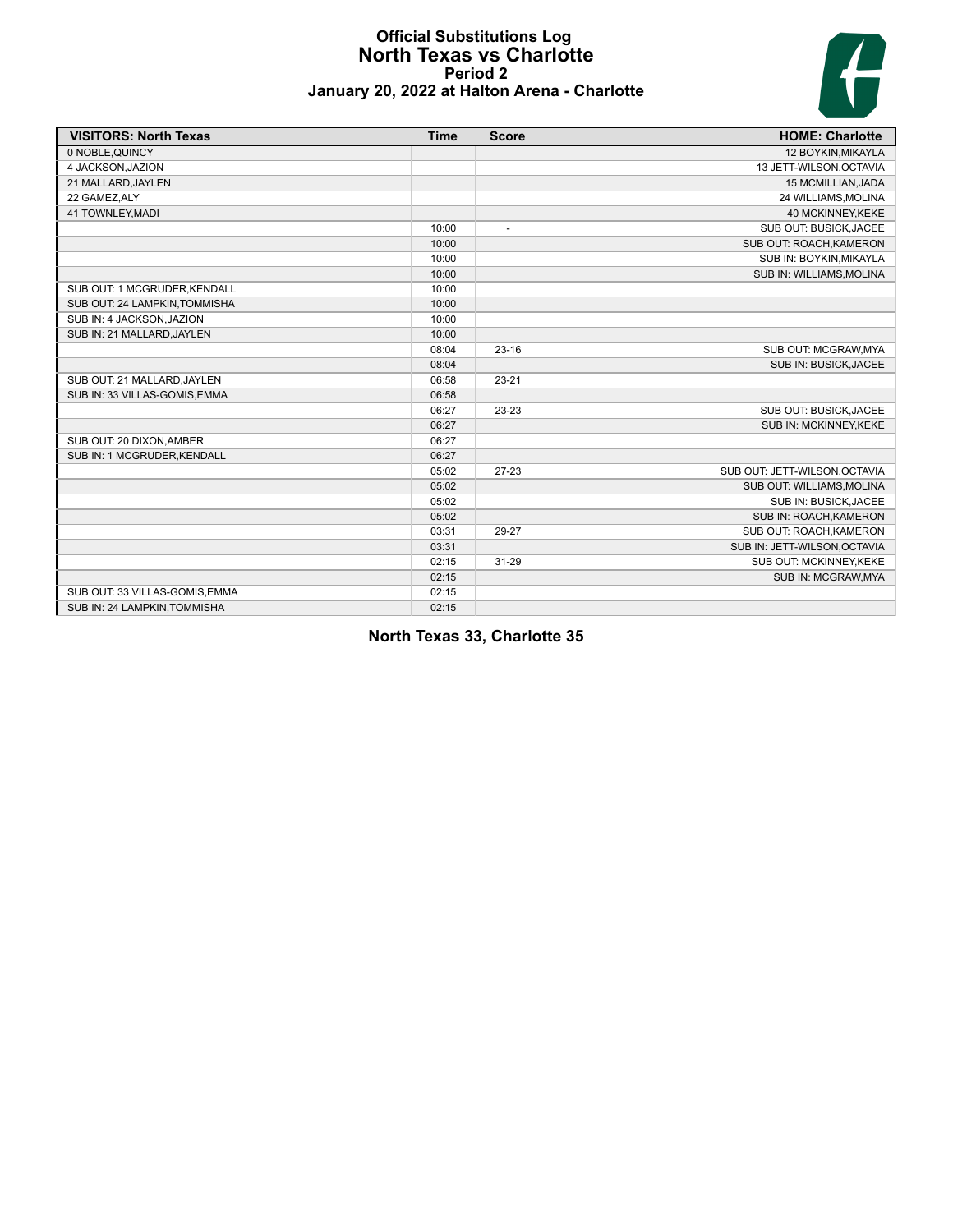### **Official Substitutions Log North Texas vs Charlotte Period 3 January 20, 2022 at Halton Arena - Charlotte**



| <b>VISITORS: North Texas</b>  | <b>Time</b> | <b>Score</b>             | <b>HOME: Charlotte</b>    |
|-------------------------------|-------------|--------------------------|---------------------------|
| 0 NOBLE, QUINCY               |             |                          | 12 BOYKIN, MIKAYLA        |
| 4 JACKSON, JAZION             |             |                          | 13 JETT-WILSON, OCTAVIA   |
| 21 MALLARD, JAYLEN            |             |                          | 15 MCMILLIAN, JADA        |
| 22 GAMEZ, ALY                 |             |                          | 24 WILLIAMS, MOLINA       |
| 41 TOWNLEY, MADI              |             |                          | 40 MCKINNEY, KEKE         |
|                               | 10:00       | $\overline{\phantom{a}}$ | SUB OUT: MCGRAW, MYA      |
|                               | 10:00       |                          | SUB OUT: BUSICK, JACEE    |
|                               | 10:00       |                          | SUB IN: WILLIAMS, MOLINA  |
|                               | 10:00       |                          | SUB IN: MCKINNEY, KEKE    |
| SUB OUT: 1 MCGRUDER, KENDALL  | 10:00       |                          |                           |
| SUB OUT: 24 LAMPKIN, TOMMISHA | 10:00       |                          |                           |
| SUB IN: 21 MALLARD, JAYLEN    | 10:00       |                          |                           |
| SUB IN: 41 TOWNLEY, MADI      | 10:00       |                          |                           |
|                               | 09:42       | 34-35                    | SUB OUT: MCKINNEY, KEKE   |
|                               | 09:42       |                          | SUB IN: BUSICK, JACEE     |
| SUB OUT: 22 GAMEZ, ALY        | 07:03       | 36-35                    |                           |
| SUB IN: 20 DIXON, AMBER       | 07:03       |                          |                           |
|                               | 05:17       | 43-37                    | SUB OUT: WILLIAMS, MOLINA |
|                               | 05:17       |                          | SUB IN: MCKINNEY, KEKE    |
|                               | 04:55       | 45-39                    | SUB OUT: BOYKIN, MIKAYLA  |
|                               | 04:55       |                          | SUB IN: ROACH, KAMERON    |
|                               | 04:04       | 49-39                    | SUB OUT: BUSICK, JACEE    |
|                               | 04:04       |                          | SUB IN: WILLIAMS, MOLINA  |
|                               | 03:45       | 49-41                    | SUB OUT: WILLIAMS, MOLINA |
|                               | 03:45       |                          | SUB IN: BUSICK, JACEE     |
| SUB OUT: 20 DIXON, AMBER      | 02:53       | $51 - 41$                |                           |
| SUB IN: 1 MCGRUDER, KENDALL   | 02:53       |                          |                           |
| SUB OUT: 1 MCGRUDER, KENDALL  | 01:08       | 56-45                    |                           |
| SUB IN: 22 GAMEZ, ALY         | 01:08       |                          |                           |
|                               | 00:40       | 56-47                    | SUB OUT: ROACH, KAMERON   |
|                               | 00:40       |                          | SUB IN: BOYKIN, MIKAYLA   |

**North Texas 58, Charlotte 49**